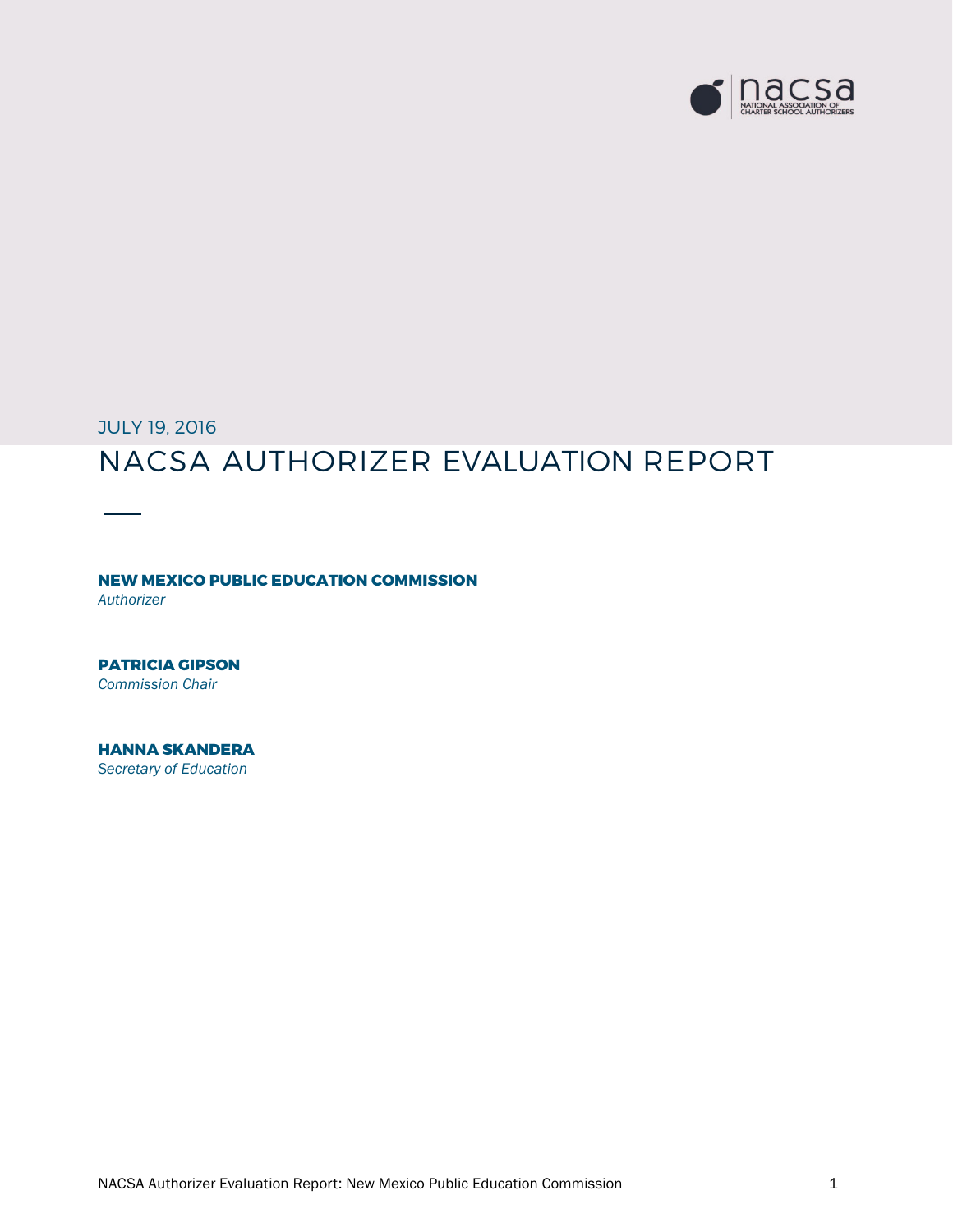

Funding for this report was provided by the U.S. Department of Education through the National Charter School Resource Center. The National Charter School Resource Center is led by Safal Partners under contract number ED-OII-13-C-0065.



© 2016 National Association of Charter School Authorizers (NACSA)

This document carries a Creative Commons license, which permits noncommercial reuse of content when proper attribution is provided. This means you are free to copy, display, and distribute this work, or include content from the application in derivative works, under the following conditions:

Attribution You must clearly attribute the work to the National Association of Charter School Authorizers and provide a link back to the publication at [http://www.qualitycharters.org/.](http://www.qualitycharters.org/)

Noncommercial You may not use this work for commercial purposes, including but not limited to any type of work for hire, without explicit prior permission from NACSA.

Share Alike If you alter, transform, or build upon this work, you may distribute the resulting work only under a license identical to this one.

For the full legal code of this Creative Commons license, please visit [www.creativecommons.org.](http://www.creativecommons.org/) If you have any questions about citing or reusing NACSA content, please contact us.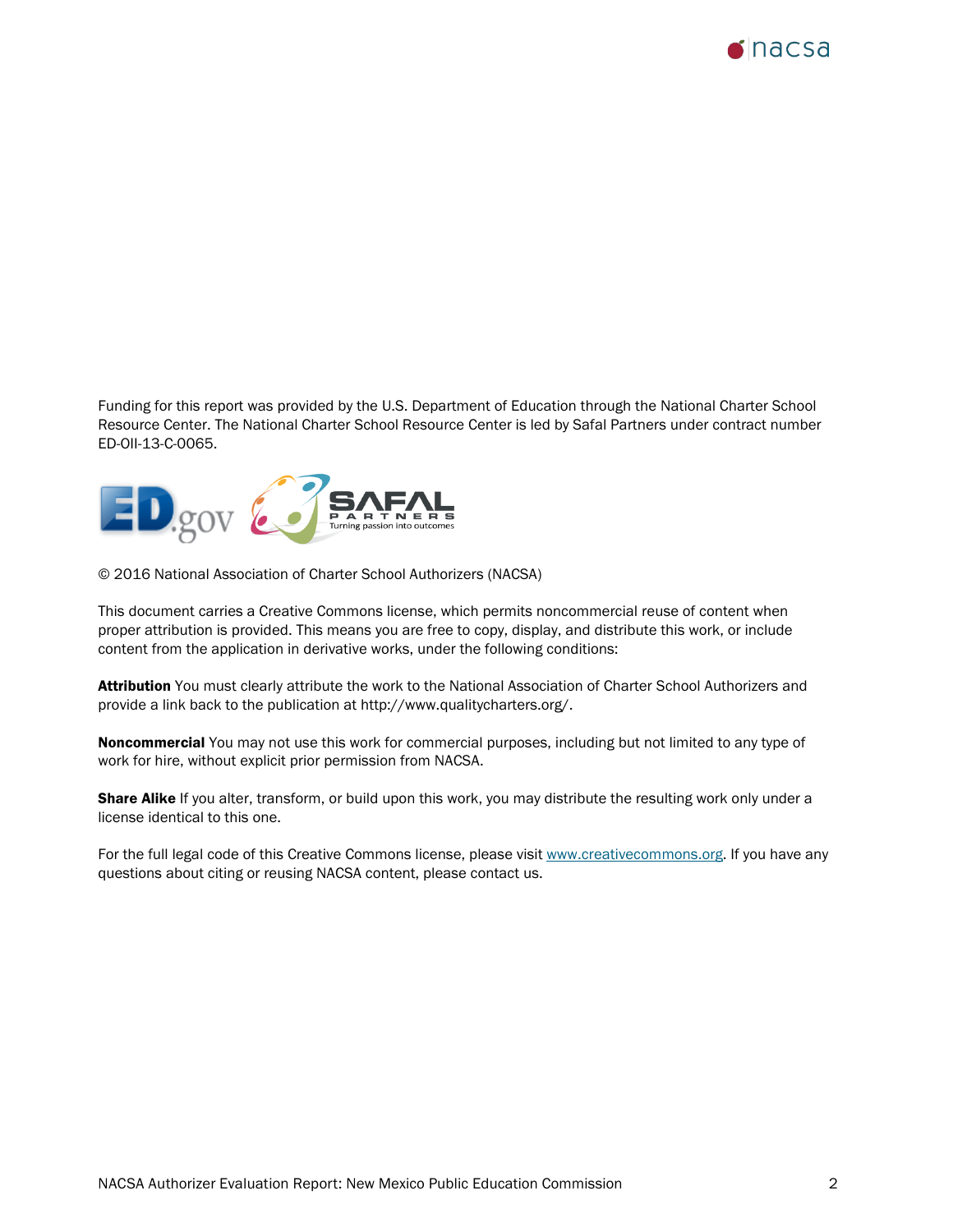

# **CONTENTS**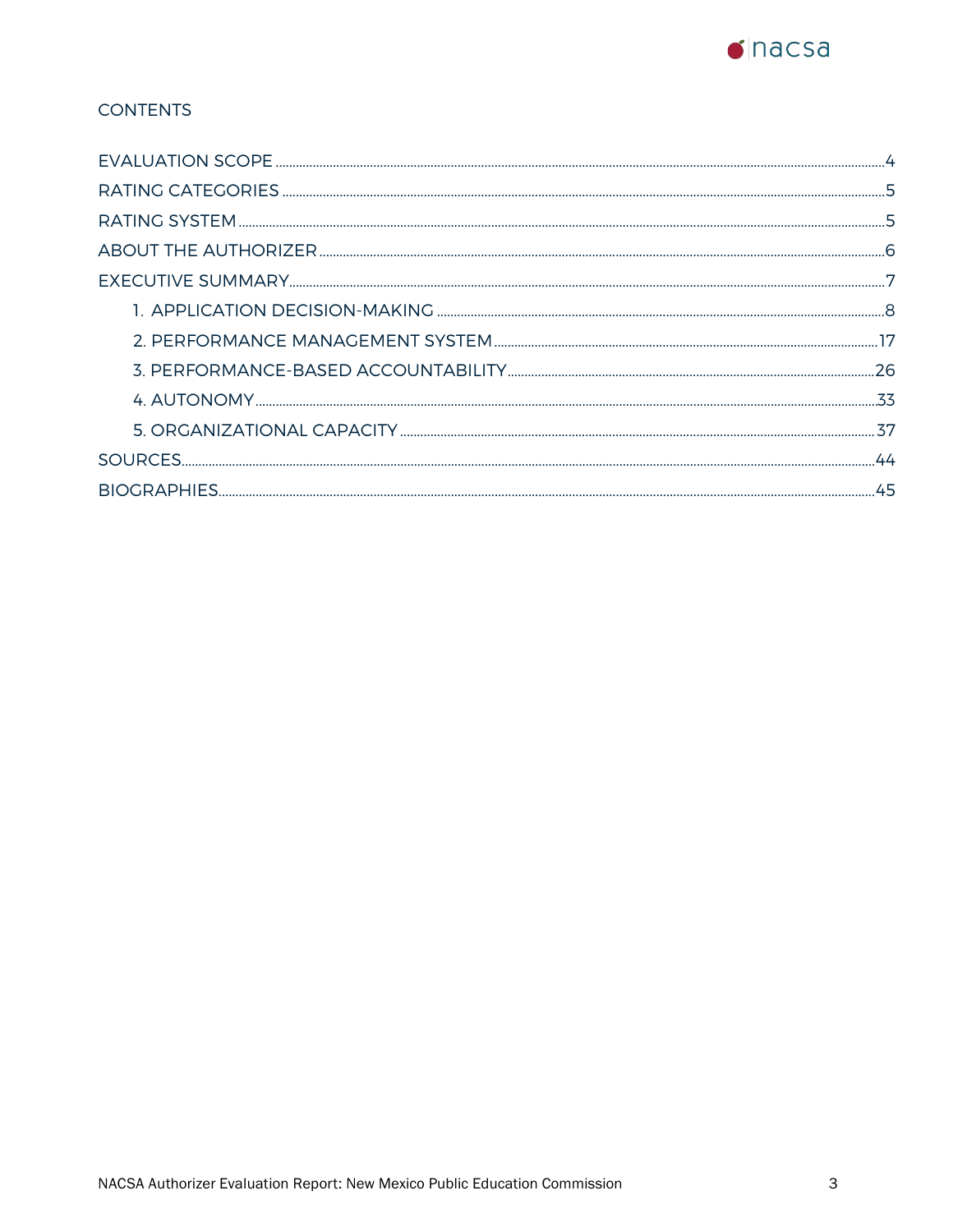

# <span id="page-3-0"></span>EVALUATION SCOPE

This evaluation is designed to provide authorizers a reflective, formative look at its current authorizing policies and practices in relation to NACSA's *Principles & Standards for Quality Charter School Authorizing*. The evaluation process and this report serve as an opportunity for an authorizer to reflect upon the strengths of its authorizing program and determine how best to focus time and energy on areas where the program could be improved.

Consistent with NACSA's *Principles & Standards for Quality Charter School Authorizing*, this evaluation focuses on and is organized according to the following five guiding questions:

- *1. Does the authorizer approve applications based on applicants' demonstrated preparation and capacity to open and operate a quality charter school?*
- *2. Does the authorizer have effective systems for establishing and monitoring school performance expectations and holding schools accountable as necessary to protect student and public interests?*
- *3. Does the authorizer have rigorous, appropriate standards by which it holds schools accountable for results? Are decisions made with the intent to maintain high standards and protect the students' and the public's interests?*
- *4. Do schools have the autonomy to which they are entitled?*
- *5. To what extent do the organizational structure and systems support quality authorizing practices and forward the authorizer's mission?*

The contents of this report are a culmination of a process involving analysis of authorizer policy and practice. NACSA gathers evidence that informs our assessment through an extensive document review, surveys, interviews, and a site visit. We explore each guiding question in detail and present the authorizer with analysis of the applicable standards and recommended actions for strengthening the future work of the authorizing office.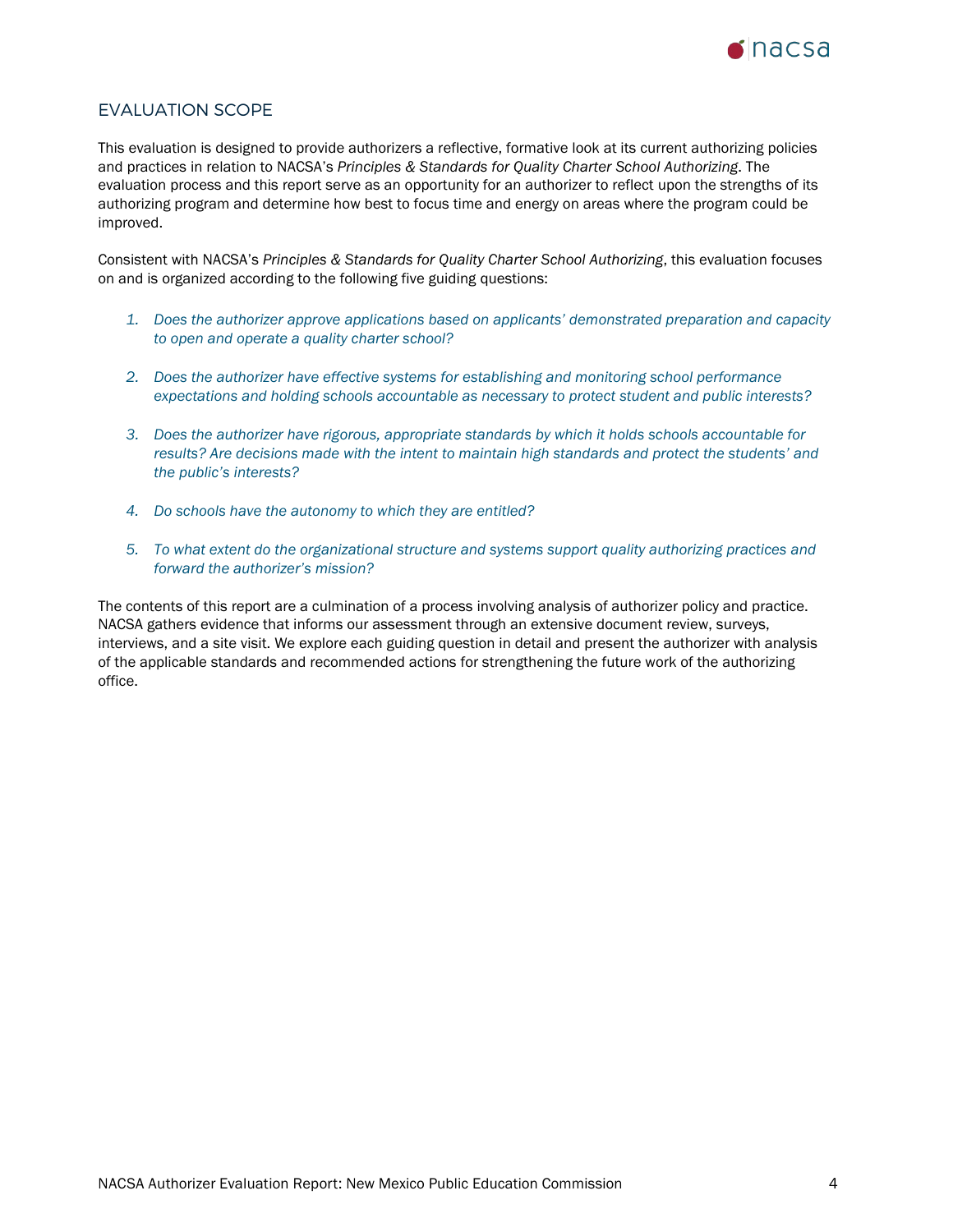

# <span id="page-4-0"></span>RATING CATEGORIES

Authorization quality is rated in two categories:

#### **ESTABLISHED**

Refers to the authorizer's practices as set out "on paper" whether by policy, protocol, or other means. It also addresses the way that the authorizer communicates information about its practices to relevant stakeholders within the authorizing agency and to schools. This category rates the authorizer based on what it plans to do.

### **APPLIED**

Refers to the authorizer's practices as applied. This category rates the authorizer based on what it actually does, in practice.

Within each part of the evaluation, the rating categories are defined more specifically with respect to the authorizer's responsibilities in that area.

### <span id="page-4-1"></span>RATING SYSTEM

For each category (established or applied), the authorizer receives a rating as follows:

| Well-developed                 | Commendable in that it meets or exceeds NACSA's Principles &<br>Standards.                                                                                                                                           |
|--------------------------------|----------------------------------------------------------------------------------------------------------------------------------------------------------------------------------------------------------------------|
| Approaching Well-<br>developed | Fundamentally sound in that it contains most aspects of a well-<br>developed practice but requires one or more material modifications<br>to meet NACSA's Principles & Standards.                                     |
| <b>Partially Developed</b>     | Incomplete in that it contains some aspects of a well-developed<br>practice but is missing key components, is limited in its execution,<br>or otherwise falls short of satisfying NACSA's Principles &<br>Standards. |
| <b>Minimally Developed</b>     | Inadequate in that the authorizer has minimally undertaken the<br>practice or is carrying it out in a way that falls far short of satisfying<br>NACSA's Principles & Standards.                                      |
| Undeveloped                    | Wholly inadequate in that the authorizer has not undertaken the<br>practice at all or is carrying it out in a way that is not recognizably<br>connected to NACSA's Principles & Standards.                           |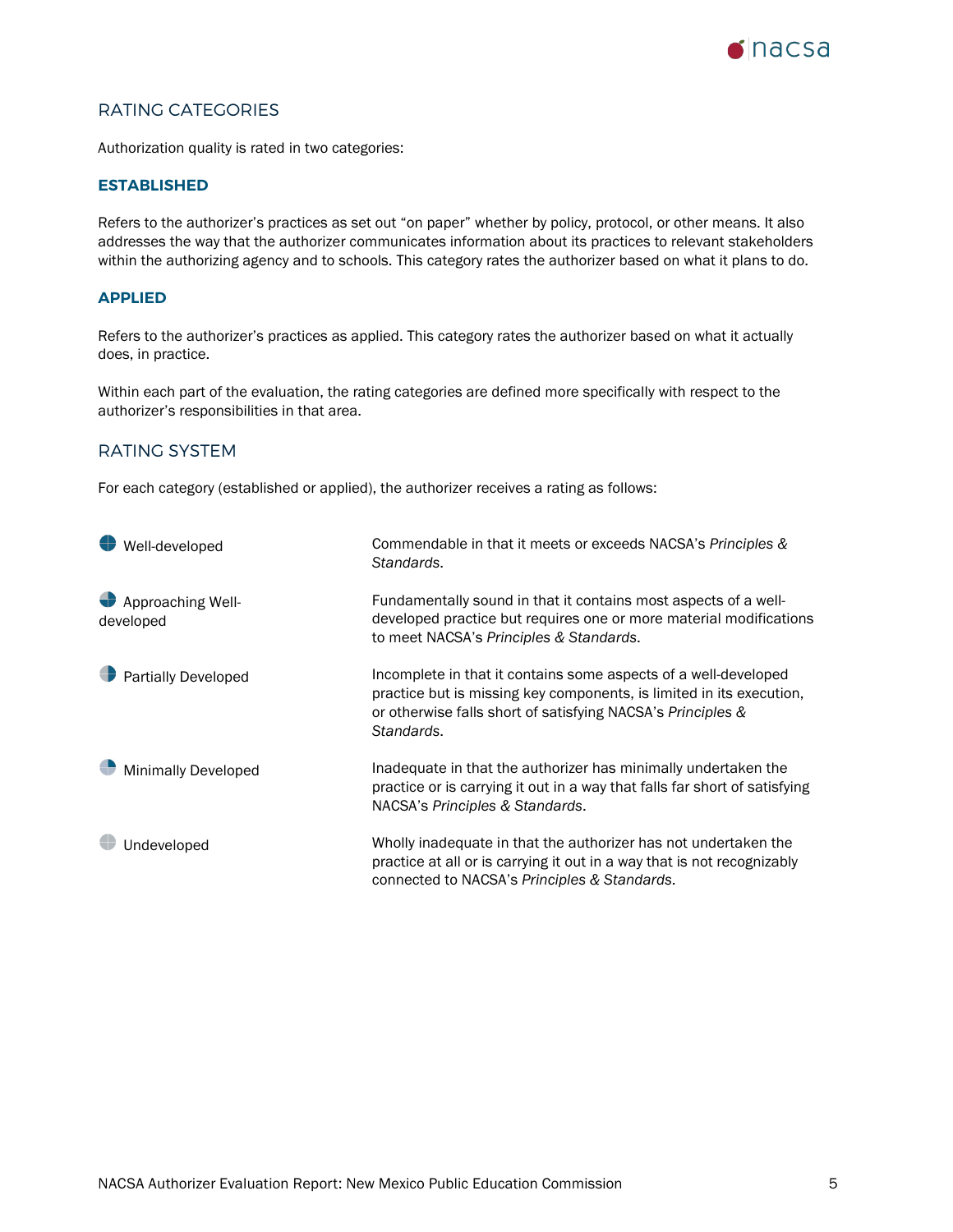

# <span id="page-5-0"></span>ABOUT THE AUTHORIZER

The New Mexico Public Education Commission (the PEC) is the largest of 19 authorizers in the state of New Mexico with a current portfolio of 62 operating charter schools. Charter schools in New Mexico have the option to be authorized through the school district in which they are located or apply to be authorized by the PEC. Charter schools authorized by the local school board are considered district-chartered schools, while charter schools authorized by the PEC are considered state-chartered schools.

New Mexico's charter school law was enacted in 1999 and the, then, state board of education opened its first state-chartered charter school in 2004. On July 1, 2007, the PEC was granted primary responsibility of authorizing the state-chartered schools; the commission's other responsibility is overseeing the Carl Perkins Grant. Today, the PEC authorizes two-thirds of the 99 charter schools in New Mexico and serves approximately 15,355 students. Two more charter schools were approved to open during the 2015 application cycle. During the PEC's tenure as an authorizer, seven state-chartered schools have closed.

Commission members must be residents of the district from which they are elected and each of the 10 districts elect a commissioner to serve on the PEC. The 10 elected commissioners serve for staggered terms of four years. Ultimately, the Secretary of Education has the power to override any decisions the PEC makes, including application, renewal, and closure decisions. The PEC has no annual budget. By statute, staff of the Charter Schools Division (CSD) of the Public Education Department (PED) serve as staff to the PEC. The PED has developed a strategic plan for charter schools—addressing both district-chartered and state-chartered schools. The PED presented the plan to the PEC but the PEC has not officially approved it.

Authorizing duties are handled at the staff level by the CSD. The CSD staff includes eight employees who are led by the director, Katie Poulos. The director is responsible for providing the PEC the information it needs to carry out its authorizing duties but is an employee of the PED and reports to the Secretary of Education. The CSD provides technical assistance and resources to charter schools and district authorizers, per state law. The director position has seen significant turnover with eight people holding the position since 2007.

<span id="page-5-1"></span>Schools and districts under the jurisdiction of the PED must participate in the state's A-F school grading accountability system. Based on this system, 40 percent of charter schools authorized by the PEC received an A or B grade for the 2015 school year; 28 percent received a C grade; and 32 percent received a D or F grade.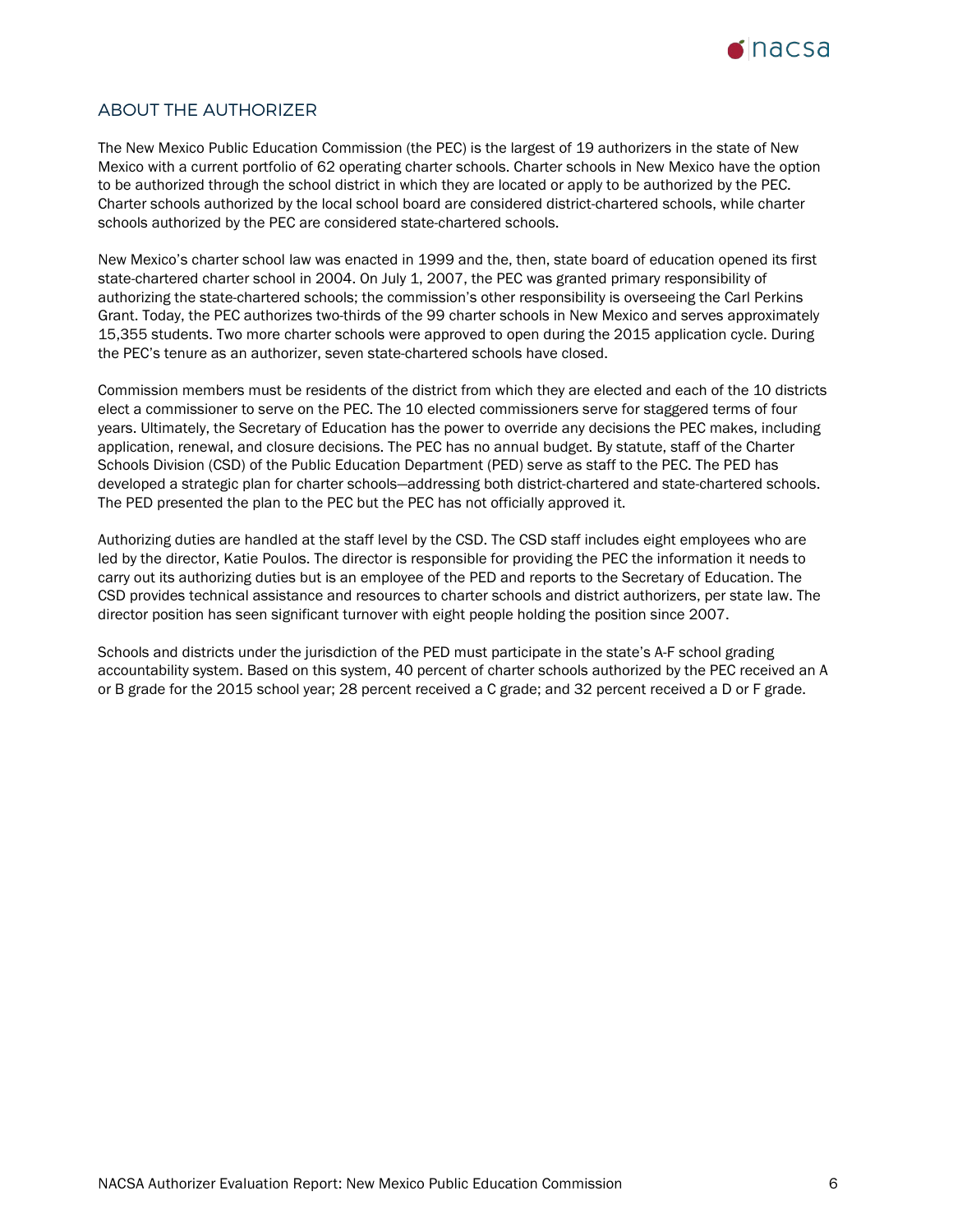

# EXECUTIVE SUMMARY

| <b>RATINGS SUMMARY</b>              | <b>ESTABLISHED</b>         | <b>APPLIED</b>             |
|-------------------------------------|----------------------------|----------------------------|
| 1. Application Decision-Making      | <b>Partially Developed</b> | <b>Partially Developed</b> |
| 2. Performance Management Systems   | <b>Partially Developed</b> | <b>Partially Developed</b> |
| 3. Performance-Based Accountability | <b>Partially Developed</b> | Minimally Developed        |
| 4. Autonomy                         | Approaching Well-Developed | <b>Partially Developed</b> |
| 5. Organizational Capacity          | Minimally Developed        | Minimally Developed        |

# KEY COMPETENCIES

- Key recommendations from the Public Education Commission's (PEC) first authorizer evaluation, conducted in 2010, have been implemented including development of an application toolkit.
- Representatives of both the PEC and Public Education Department (PED) are interested in supporting a thriving charter school community focused on quality and options for students, and both entities are interested in supporting the growth of high-quality charter schools.
- The PEC has worked hard to develop tools that more comprehensively evaluate school performance.

| <b>FINDINGS</b>                                                                                                                                                         | <b>RECOMMENDATIONS</b>                                                                                                                                                                                                                                                                  |
|-------------------------------------------------------------------------------------------------------------------------------------------------------------------------|-----------------------------------------------------------------------------------------------------------------------------------------------------------------------------------------------------------------------------------------------------------------------------------------|
| The tension between the PEC and PED staff is<br>so high that it undermines both entities'<br>capacity to make good decisions about charter<br>schools.                  | Engage in intervention such as mediation to work through<br>immediate issues; develop a long-term plan for resolving<br>chronic dysfunctions that are proving debilitating to effective<br>operation; and clarify authorizing roles, responsibilities, and<br>authority.                |
| The PEC has no authorizing policies that define<br>the roles of each entity and that serve as a<br>foundation for how the PEC makes critical high-<br>stakes decisions. | Establish a set of authorizing policies that codify the roles and<br>responsibilities of the PEC and PED, and that can serve as the<br>foundation for how the PEC makes high-stakes decisions with<br>support from the Charter Schools Division (CSD) of the PED, as<br>defined in law. |
| At renewal, the PEC has struggled to hold<br>schools to its established standards due to a<br>lack of performance thresholds.                                           | Prior to the next renewal period, define the academic and<br>financial requirements to earn renewal; only grant renewal to<br>schools that meet the established standard and that are in<br>good standing with their charter.                                                           |
| The PEC's application evaluation rubric sets a<br>bar for approval that is too low and that<br>contains ambiguous language.                                             | Revise the application toolkit and embedded evaluation rubric<br>to establish a clearer and higher bar for approval. Develop<br>language to define the PEC's threshold for approval and<br>ensure only applications that demonstrate a high likelihood of<br>success are approved.      |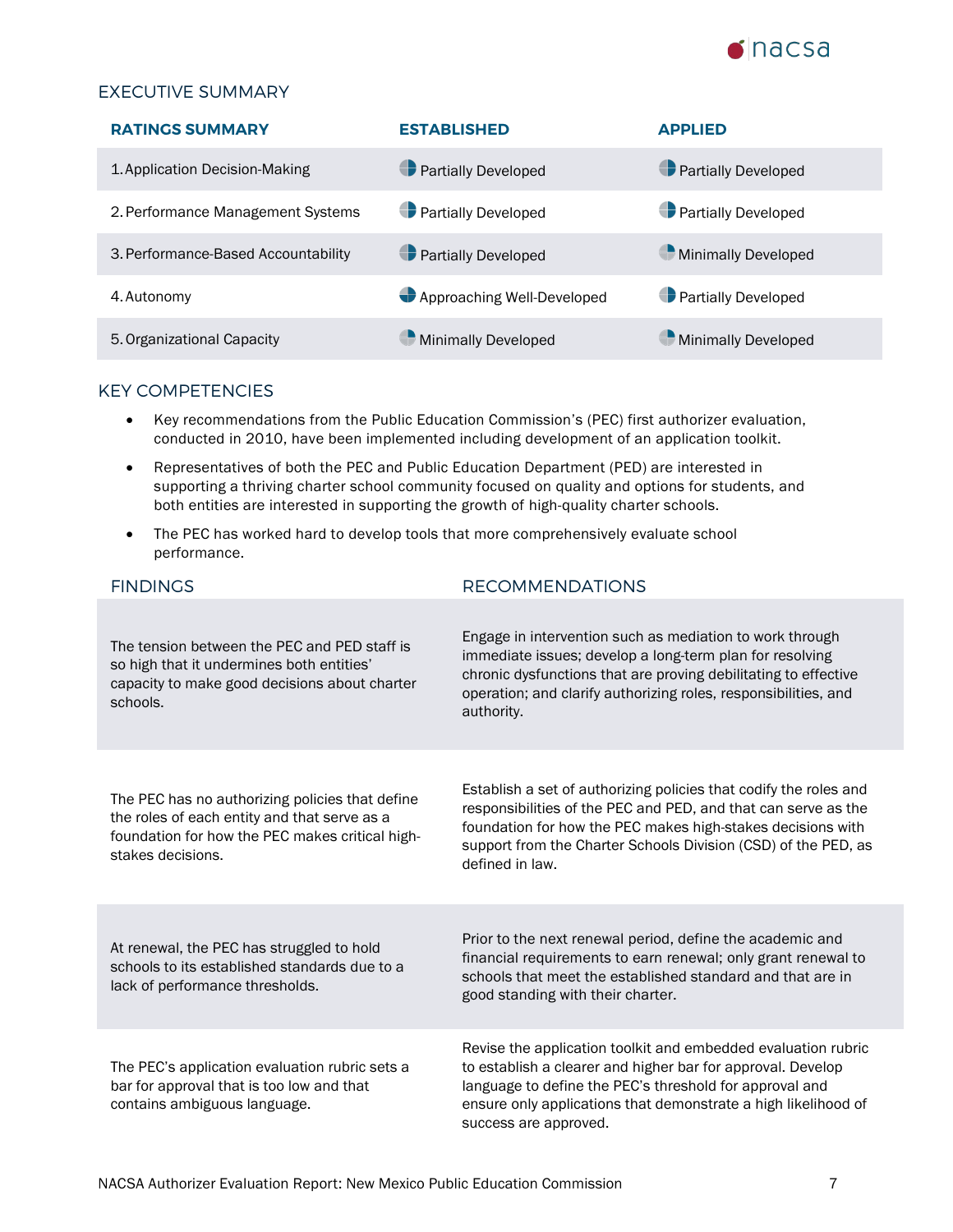

# <span id="page-7-0"></span>1. APPLICATION DECISION-MAKING

*Does the authorizer approve applicants based on applicants' demonstrated preparation and capacity to open and operate a quality charter school?*

**ESTABLISHED:** Partially Developed **APPLIED:** Partially Developed

## SUMMARY ASSESSMENT

The PEC's application evaluation rubric sets a bar for approval that is too low and that contains ambiguous language. The four-tiered application evaluation rubric uses subjective language rather than concrete descriptors of quality, which results in inconsistent reviews across years and discrepancies between the staff analyses/recommendations and the PEC's decisions. For example, for many questions, the difference between exceeds and meets expectations in the four-leveled rubric is determined by the amount of detail, with "adequate" being used to describe meets and "clearly" to describe exceeds. The difference between clear and adequate is not further explained in the rubric or application toolkit.

Furthermore, the rubric sets a standard for approval that allows underqualified applicants to receive a charter. For example, based only on the rubric language, a school with incomplete or partially inaccurate budgets, operations, and education plans would meet the standard for approval. Lastly, while four of the most recent six applications resulted in decision alignment between the CSD and the PEC, two applications that the CSD recommended for denial were ultimately approved by the PEC. Currently, there is not consensus between the PEC and the CSD staff about what constitutes the standard for approval.

The CSD of the PED, under the guidance of the PEC used NACSA's principles of authorizing to create its application toolkit that encompasses the elements necessary to run a well-structured application process. The toolkit includes a timeline; questions on the school's proposed educational plan, finance, and operations; an embedded rubric; questions for a capacity interview with a scoring guide; and a separate community-input hearing. The toolkit is publicly available on the website, along with previous applications, accompanied by staff recommendations, analyses, and board decisions.

### RECOMMENDATIONS

Revise the application toolkit and embedded evaluation rubric to establish a clearer and higher bar for approval. Develop language to define the PEC's threshold for approval and ensure only applications that demonstrate a high likelihood of success are approved.

For each application question, remove ambiguous language and replace such language with concrete descriptors of quality, which will improve the consistency of application evaluations and help ensure that only high-quality applications are approved.

Conduct an application review training session each year for all application review team members to ensure consistency between years and among reviewers.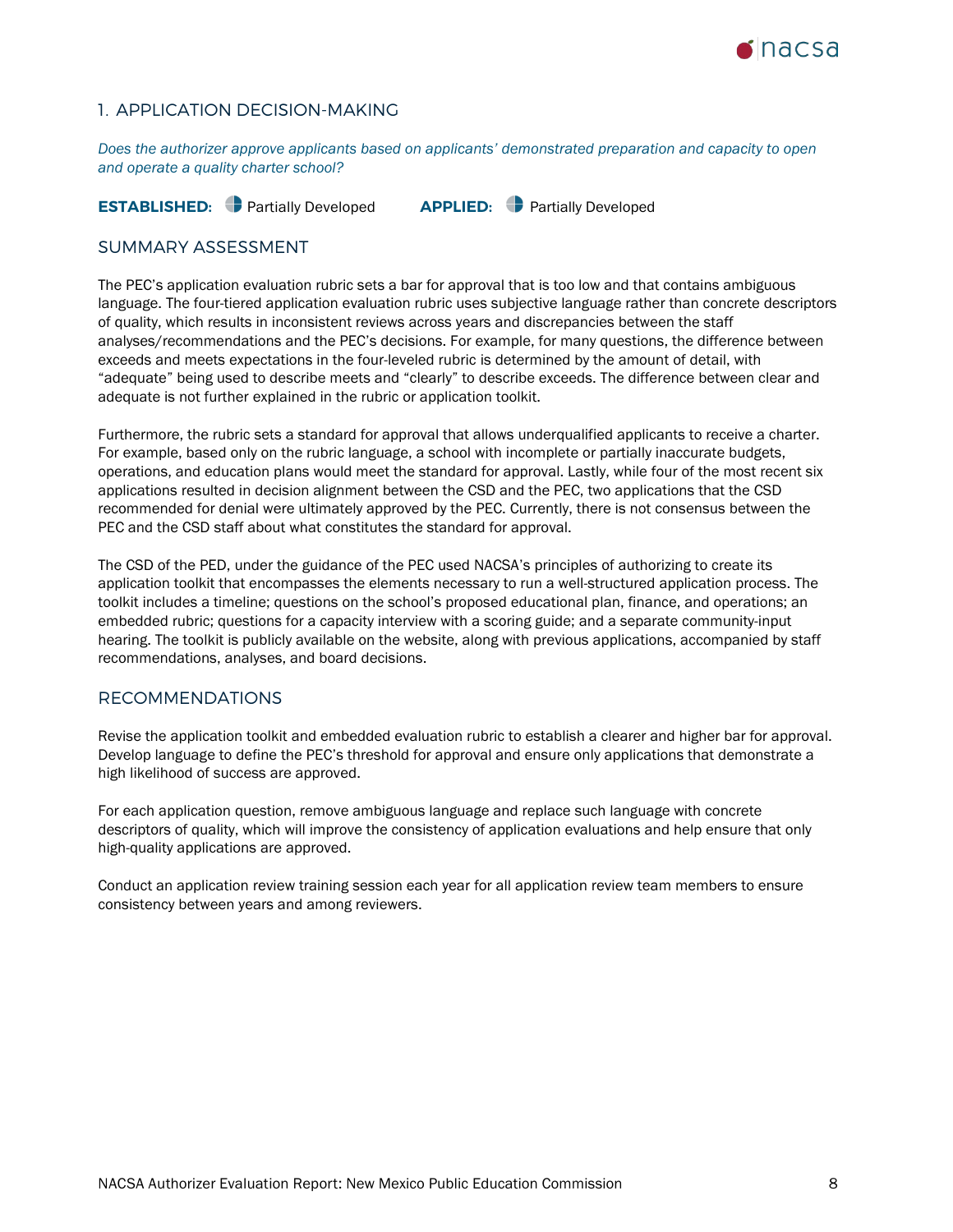

# 1.1 APPLICATION MATERIALS & PROCESS

*The authorizer provides clear guidance and requirements regarding application materials and submission requirements and runs a clear and well-structured application process with realistic timelines.* 

**ESTABLISHED:** Partially Developed **APPLIED:** Partially Developed

### ANALYSIS **| ESTABLISHED**

As established, the PEC has partially developed policies and practices for application materials and process. While the application timeline and content are strong, the application rubric needs strengthening to ensure consistent and objective decisions. Also, the application review team lacks sufficient training and issue-area expertise. Potential applicants can access a variety of information through the PEC's website including: submission guidelines; previous charter school applications, and corresponding staff analysis and CSD recommendations; minutes from community-input hearings; and PEC final decisions. The application toolkit is comprehensive, containing: a timeline for the decision-making process; an application that embeds the approval language from the rubric for each question; questions for the in-person capacity interview conducted by PED staff; and guidance for the community-input hearing conducted by the PEC. Letters of intent are due in January and completed applications are due in June. Every applicant undergoes a capacity interview and a communityinput meeting near the school's proposed location. PEC decisions are made by September, one year prior to opening.

While the application content is strong, the application rubric is insufficiently designed to ensure that evaluation teams make objective decisions. As further detailed throughout Section 1, application rubric language is ambiguous, using the words "clear, comprehensive, and cohesive" rather than concrete descriptors of quality for each question. Furthermore, for many questions, the difference between exceeds and meets expectations in the four-leveled rubric is determined by the amount of detail, with "adequate" being used to describe meets and "clearly" to describe exceeds. The difference between clear and adequate is not further explained in the rubric or application toolkit. The same lack of clarity exists between "partially" and "meets," making the rubric ineffective in providing a consistent threshold to measure application quality year over year and between review teams.

The application does not have a high bar for approval at "meets" the standard for approval. For example, responses that address *most*, but *not all*, elements of a question are often considered to meet the standard for approval, which can prove problematic when, for example, a budget that includes errors or curricula that are not fully aligned to applicable state standards are considered to meet the standard. Sections 1.2, 1.3, and 1.4 include specific examples to further illustrate this pervasive issue.

Existing applicant review teams are insufficient for providing thorough reviews of complex applications because they lack training and do not have the necessary expertise. Specifically, reviews were done by CSD staff who, while knowledgeable, are not experts in special education, English Language Learning, and finance. This can be easily rectified as PED has experts in special education, English Language Learning, and finance who could serve as part of a review team.

### ANALYSIS **| APPLIED**

As applied, the PEC is partially developed in its application review process. The PEC implements its established application process with fidelity, but the threshold for application approval has varied as well as the consistency of application reviews. School leaders noted that the applicant trainings provided by the CSD and the wealth of information available on PEC's website were helpful in developing their applications but some school leaders also reported not having a clear understanding of the threshold for approval. The PEC follows the established application review timeline, which includes time for CSD staff to conduct and publish a thorough analysis prior to the community-input hearing and a well-supported staff recommendation prior to the PEC vote. However, while the staff recommendations published on the PEC website demonstrate that the applicant review team is using the established rubric to evaluate the applications, the review team evaluations lack consistency from year to year. Furthermore, for the last application cycle, applicants were held to an "exceeds expectation" threshold, which resulted in no applications receiving enough points to be recommended for approval. While this standard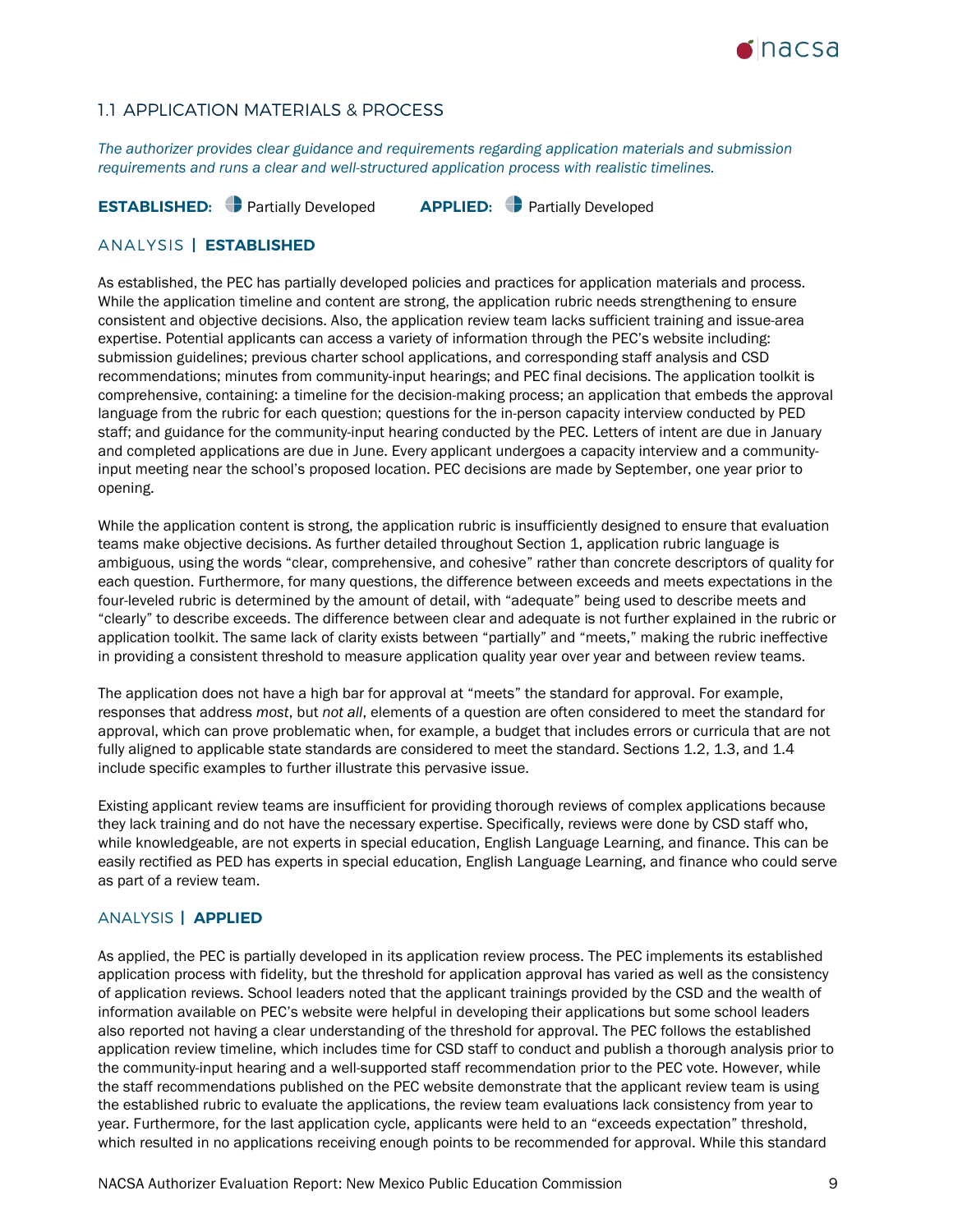

of excellence is consistent with NACSA's best practice, the application rubric sets a lower threshold, as described above. This is particularly evident in the case of the SAHQ (Student Athlete Headquarters) school, which was recommended for approval in 2014 (though ultimately denied by the PEC) and recommended for denial in 2015; reviews of essentially the same application conducted in different years resulted in different staff recommendations.

# RECOMMENDATIONS

For each application question, remove ambiguous language and replace such language with concrete descriptors of quality, which will improve the consistency of application evaluations and help ensure that only high-quality applications are approved.

Revise the application toolkit and embedded evaluation rubric to establish a clear and higher bar for approval.

Conduct an application review training session each year for all application review team members to ensure consistency between years and among reviewers.

Expand application review teams to include members of PED with extensive knowledge of special education, English Language Learning, and finances.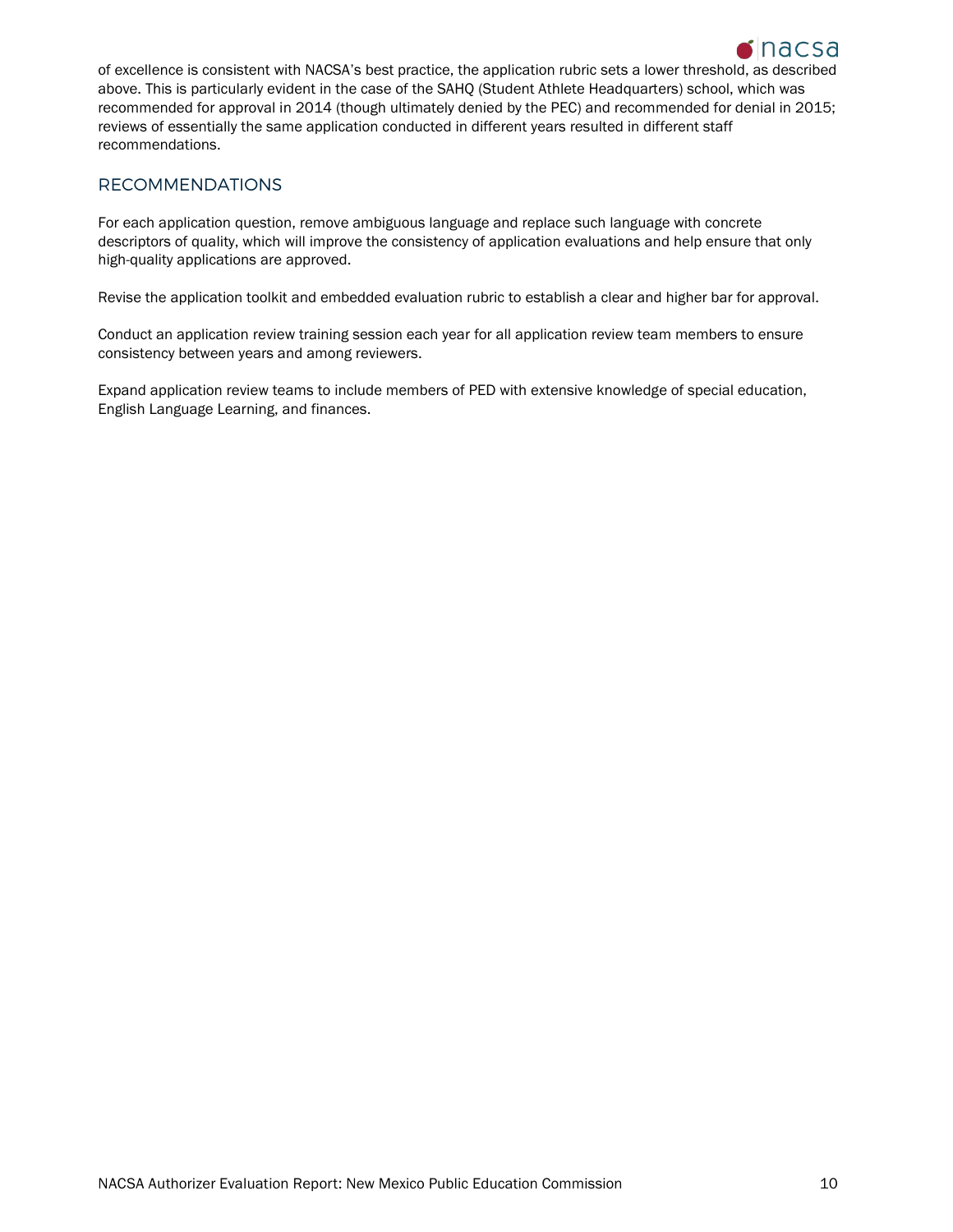

## 1.2 EDUCATIONAL PROGRAM

*The authorizer has thorough requirements and rigorous evaluation criteria for the proposed educational program including the vision and mission statements; educational philosophy; curriculum and instruction; teaching skills and experience; calendar and daily schedule; target population and enrollment; and plans for educating students with special needs.*

# **ESTABLISHED:** Approaching Well-Developed **APPLIED:** Partially Developed

### ANALYSIS **| ESTABLISHED**

As established, the application's educational program section is approaching well-developed because the relevant questions are comprehensive, requiring more than superficial or check-the-box responses. The application asks each applicant to describe its proposed curriculum and how it will align to state standards, fulfill the school's mission, and further the academic learning of the school's intended population. It also requires the applicant to establish a mission statement and develop at least two mission-critical goals.

While the application contains questions about the curriculum, instructional strategies, and calendar, the guidance embedded in the rubric is limited to providing "clear, comprehensive, and cohesive" narrative without expectation of the level of concrete standards of excellence. For example, while the application requires the applicant to produce a detailed plan for its curriculum development, it does not provide concrete criteria to determine what a "detailed plan" must include and what the completed curriculum must look like. In addition, the applicant must create SMART goals to measure its educational program, but the application materials do not provide sufficient guidance as to whether these goals will ultimately be used to measure a school's success in light of the state's A-F school grading accountability system. As described in Section 1.1, the rubric allows for applicants to meet the standard of approval by responding to most, but not all, of a question, without detailing whether the most critical components are addressed. In this section, applicants must only respond to *most* of the key elements in the goals and governance sections; *mostly* align their curriculum to the common core and state standards; and the school's day and year must meet *most* of the state's requirements.

### ANALYSIS **| APPLIED**

As applied, the authorizer's assessment of the educational program in application reviews is partially developed. Staff conducts comprehensive and thorough reviews of proposed educational programs but these reviews lack consistency. Each review of a proposed educational program includes detailed summaries and supporting evidence of the application's strengths and weaknesses for each question. The evidence is pulled directly from the application and is tied back to the rubric criteria. However, each year, the amount of points that an applicant can earn per section varies. For example, SAHQ applied both in 2014 and in 2015. In 2014, staff recommended approval and awarded 70 percent of the possible points (76 of 108) for the education plan and in its analysis found that it met the standard of approval for its goals, alignment to standards, its graduation requirements, its instruction of English Language Learners (ELLs) and students with disabilities (SWDs). Yet the PEC denied the application. In 2015, staff recommended denial of virtually the same application but the PEC approved it. These same sections, one year later, collectively earned 44 percent of the possible points (44 of 100) and reviewers found it to not meet the standard for approval for the same sections outlined above. While the applicant revised the application's narrative between years in order to address the deficiencies highlighted in the original analysis, the substance and essential elements stayed the same. Both reviews cited evidence from the application and provided analysis. The difference was in the interpretation of the rubric and the difference between partially meets and meets among reviewers.

### RECOMMENDATIONS

Revise the rubric to set a clear standard for approval of the education plan that can be applied each year.

Provide training for CSD staff to use the rubric consistently each year and across years.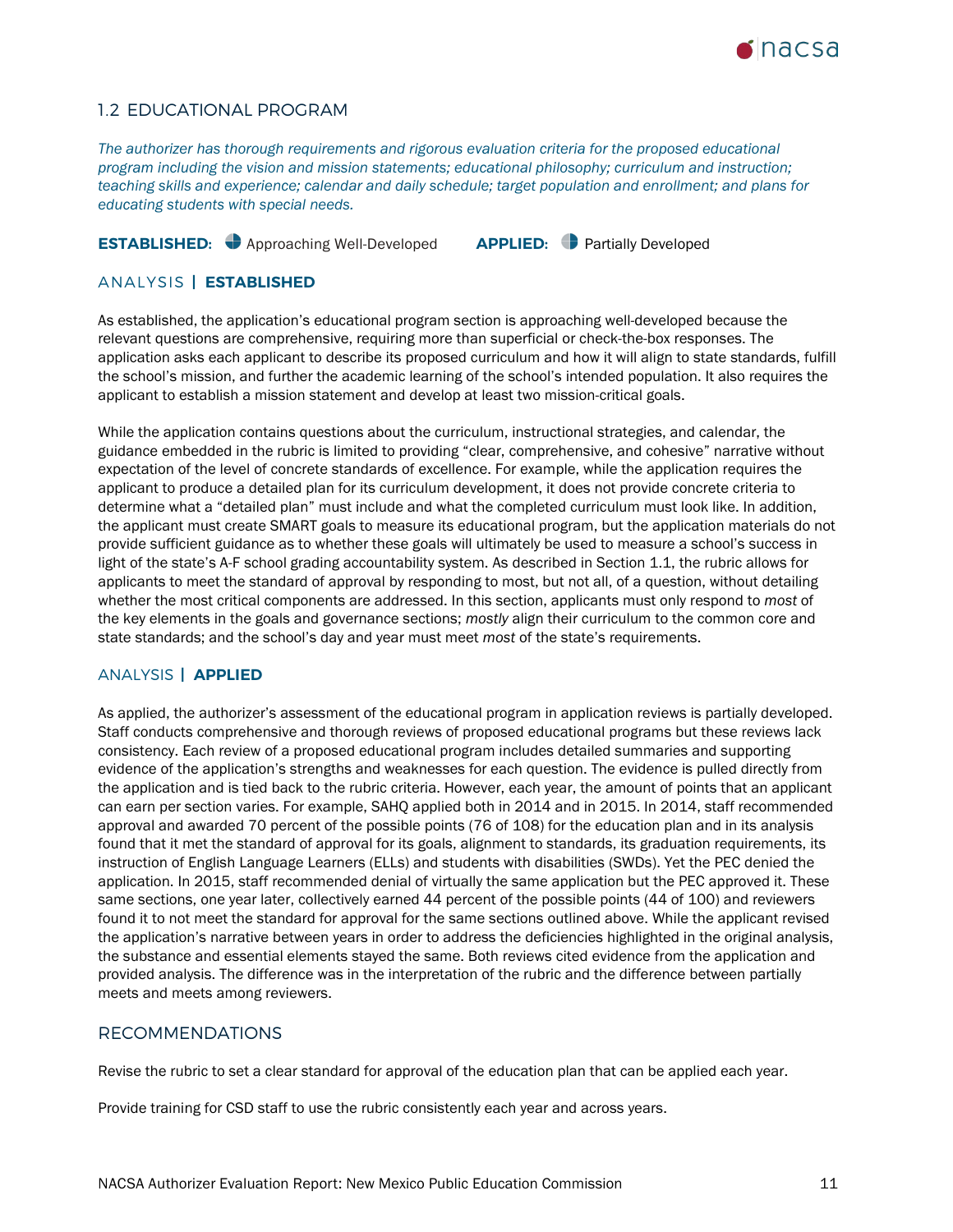

# 1.3 ORGANIZATIONAL PLAN

*The authorizer has thorough requirements and rigorous evaluation criteria for the proposed organizational plan including effective governance, and management structures and systems (including staffing); founding team members demonstrating diverse and necessary capabilities; and understanding of legal requirements related to opening and operating a charter school.*

# **ESTABLISHED:** Partially Developed **APPLIED:** Minimally Developed

### ANALYSIS **| ESTABLISHED**

The authorizer's established expectations for the organizational plan of the application is partially developed. The application contains some, but not all, of the key components in assessing an applicant's proposed organizational plan and the evaluation rubric provides too low a threshold for approval in this area. The application contains questions about governance, the management structure, choosing and evaluating a school leader, and self-evaluating the governing board. The application promotes strong governance at the school level as each board member must attend governance training, including financial training, which is required by the state.

However, the application is insufficient in assessing whether the school leader will have the right tools in place to run a quality charter school. While the application provides opportunities for the applicant to explain its process for hiring and evaluating the school's leadership, it does not reference the qualities that the leader(s) should have, such as experience with running a not-for-profit or handling a large budget, leading a school or working in education, and experience with or passion about the school's mission and education philosophy.

In addition, the rubric sets too low a threshold for overall approval in this area. For example, an applicant could "meet" the standard and not have a plan for selection of a quality school leader, which is paramount to overseeing a successful school and should be required of all successful applicants. Additionally, the evaluation rubric is insufficient in ensuring that the school is set up for operational success, as it does not require the organizational plan to be fully supported by the budget. This allows for applicants to be approved without having the tools necessary to execute the plan. Furthermore, the staffing plan needs to only "generally appear" to align with the budget; for example, the professional development needs to be mostly supported by the budget.

### ANALYSIS **| APPLIED**

As applied, the PEC is minimally developed in analyzing the application's organizational plan because schools that received low scores in this section are approved by the PEC. In 2015, both approved applicants, Six Directions Indigenous School and SAHQ Academy, received less than half of the points possible for this section of the application. Staff identified specific concerns with regard to the applicants' ability to properly finance and operate the school in their recommendations to the PEC but the PEC approved the applications despite these concerns.

### RECOMMENDATIONS

Revise the rubric to require a higher standard for hiring and evaluating the school's leader and ensuring that the budget will sustain the school's operation.

Ensure only those applicants with strong organizational plans are approved by setting and implementing an appropriate threshold for approval; ensure that both staff and board adhere to this approval in their recommendations and final decisions.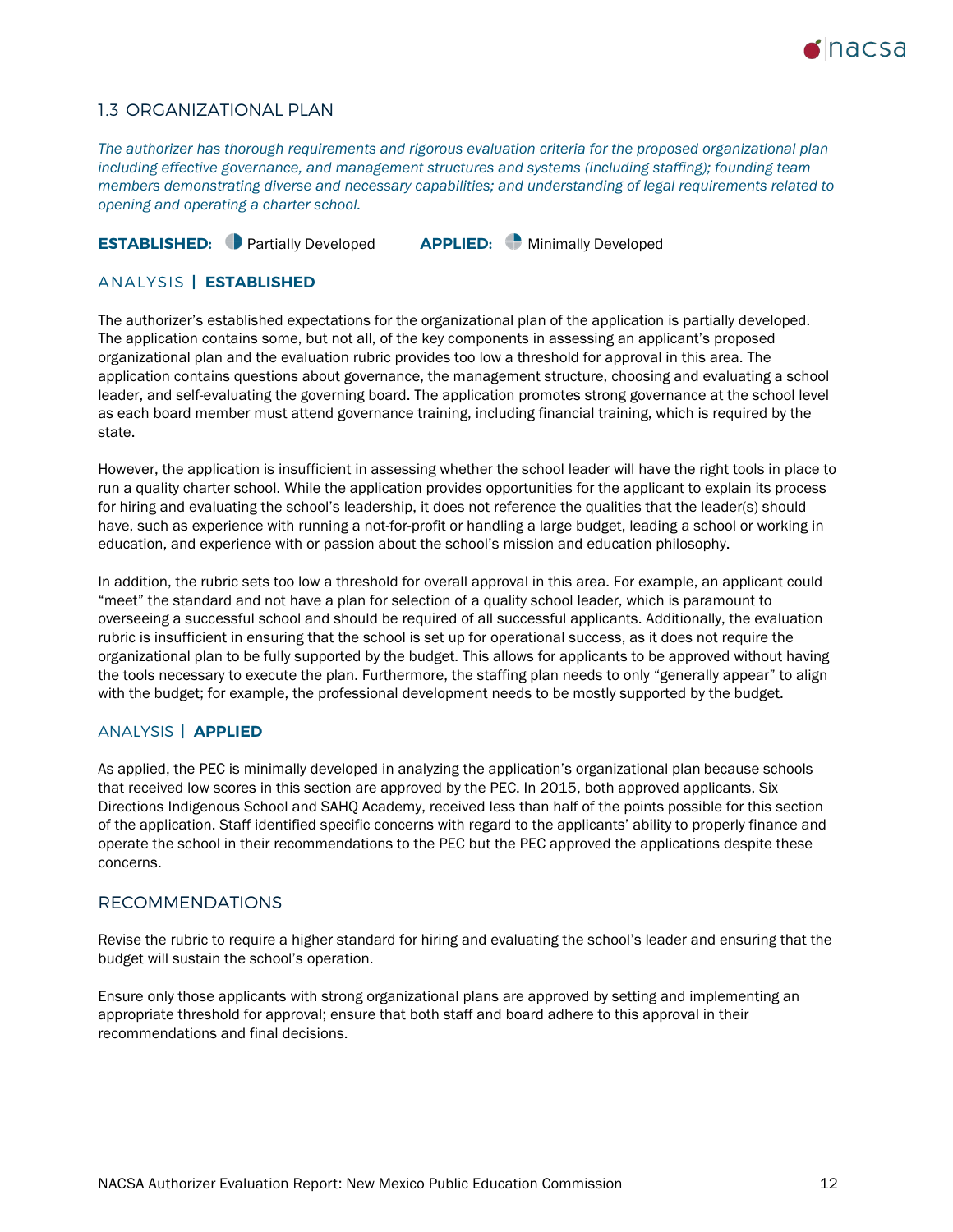

### 1.4 BUSINESS/FINANCIAL PLAN

*The authorizer has thorough requirements and rigorous evaluation criteria for the proposed business plan including financial viability of the plan demonstrated through budget projections that are aligned with the proposed educational program.*

# **ESTABLISHED:** Approaching Well-Developed **APPLIED:** Partially Developed

### ANALYSIS **| ESTABLISHED**

The authorizer's established expectations for the business and financial plan of the application is approaching well-developed because the application requires a comprehensive budget information and allows the authorizer to get an understanding of whether the applicant can budget appropriately. The application requires a five-year budget, a one-year budget, insurance coverage, and a master facility plan. Importantly, it also requires alignment between the education plan and the proposed budget although not the organizational plan, as referenced in Section 1.3.

However, similar to other sections of the application, the standard for approval is too low to ensure that the school will be able to run without extensive support and oversight. For example, the budgets may contain errors of any type, the five-year budget must just "appear" to support the school's mission, and the applicant must only demonstrate a "general" understanding of budgeting.

### ANALYSIS **| APPLIED**

As applied, the PEC is partially developed in its evaluation of a school's proposed business and financial plan, as evidenced by the review of the SAHQ application. SAHQ applied two consecutive years for a charter. In the first year, it received 44 percent (23 of 52) of the possible points for the business plan/financial framework section and the second year earned 60 percent (31 of 52). However, the opening statements of the staff analysis are strikingly different. In year one, the analysis states: the application is "generally adequate" with concerns about "capacity." In year two, the analysis states: the responses are "complete but inaccurate." Interestingly, the "inaccurate" responses received a higher overall score than the "generally adequate" ones. Meanwhile, the substance of the analysis shows different standards being applied but both uncovering important deficiencies, such as lack of a complete salary schedule, insufficient experience, and inaccurate budgeting for special education. It should be noted that in both years, this section was flagged as problematic. However, in the first year, that did not stop the applicant from being recommended for approval while in the second, that did not stop the PEC from granting approval.

In addition, the financial plan is reviewed by CSD staff, who do not have the requisite expertise. Members of the PED or other reviewers that have extensive understanding of procurement, contracting, and finance should be included as reviewers, in addition to school business managers. Financial experts will add credibility to the review and additional context for discussion.

### RECOMMENDATIONS

Include members of the PED finance bureau and/or external reviewers with financial expertise in the application review team.

Train all reviewers on consistent application of the rubric.

Revise the rubric to require applicants to *fully* align the proposed budget with the education plan and organizational plan.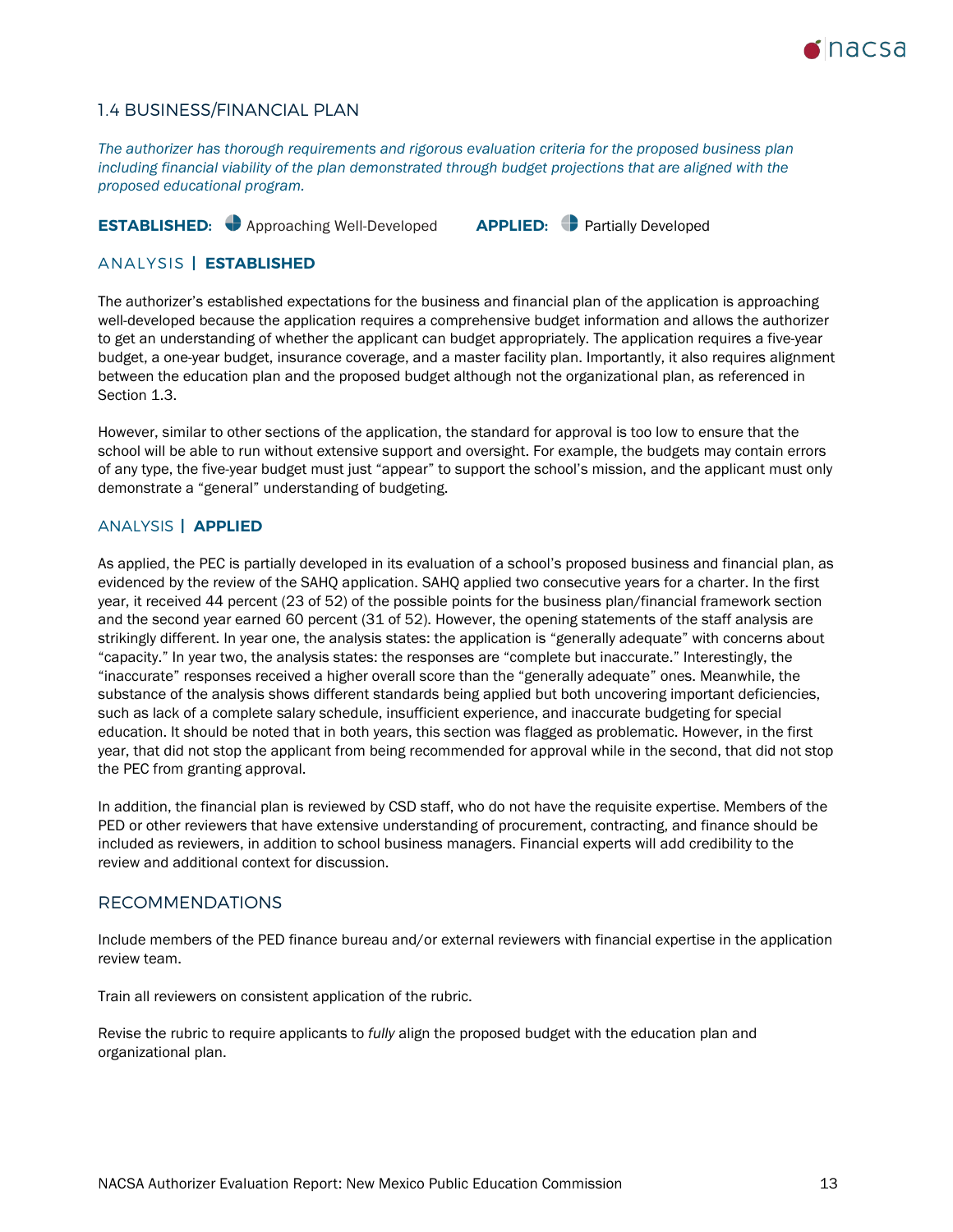

# 1.5 CAPACITY

*The authorizer has thorough requirements and rigorous criteria for evaluating the applicants' capacity to implement the school plan effectively, including but not limited to a substantive in-person capacity interview with all qualified applicants.*

# **ESTABLISHED:** Partially Developed **APPLIED:** Partially Developed

### ANALYSIS **| ESTABLISHED**

As established, the application is partially developed in its assessment of the applicant's capacity. The PEC has developed some strong practices in assessing applicant capacity, including an in-person capacity interview and a community-input hearing, but could further strengthen its established practices in this area. While the application requires the applicant to include biographies of its founding group members and disclose conflicts of interest, the founding group does not undergo background checks, resulting in the application being ultimately insufficient in vetting founding groups who can successfully run a quality charter school.

Publishing the questions for the capacity interview, while laudable, leads to prepared answers from the applicant and limits CSD's ability to evaluate the applicant's capacity. Specifically, using a set of pre-determined questions does not allow for probing questions or specificity in questioning that is necessary to fully vet an applicant. The published questions require the applicant to speak to each section of the application without allocating more time to weaker sections or requiring the interviewee to clarify confusing responses. Lastly, as established, there is no guidance on how the PEC will conduct community-input hearings, other than that they are held in the vicinity of the proposed school to allow for authentic community engagement.

### ANALYSIS **| APPLIED**

As applied, the PEC is partially developed in evaluating applicant capacity. For the most recent application cycle, the capacity interview results were not incorporated in the staff analysis and recommendation. However, the PEC appropriately uses the community input hearings as a means for assessing applicant capacity. During the hearings, PEC members informally comment on the merits of the application and engage in a dialogue with the applicant and local community members. Transcripts from these hearings reflect discussions about specific aspects of an application, such as the choice of curriculum, the intended target population, or the school day and year. Commissioners cite specific sections and drill into areas of concern or ambiguity, and the applicant has an opportunity to defend their application.

### RECOMMENDATIONS

Rather than being limited by a set of pre-determined questions, structure the capacity interview so that CSD staff can focus on weak sections of the application and develop their own probing questions to more fully assess applicant capacity.

Incorporate findings from the capacity interview in the staff recommendation for approval or denial to the PEC.

Establish a more transparent set of expectations for the community-input hearing, outlining how the results will be used to evaluate the application and applicant capacity.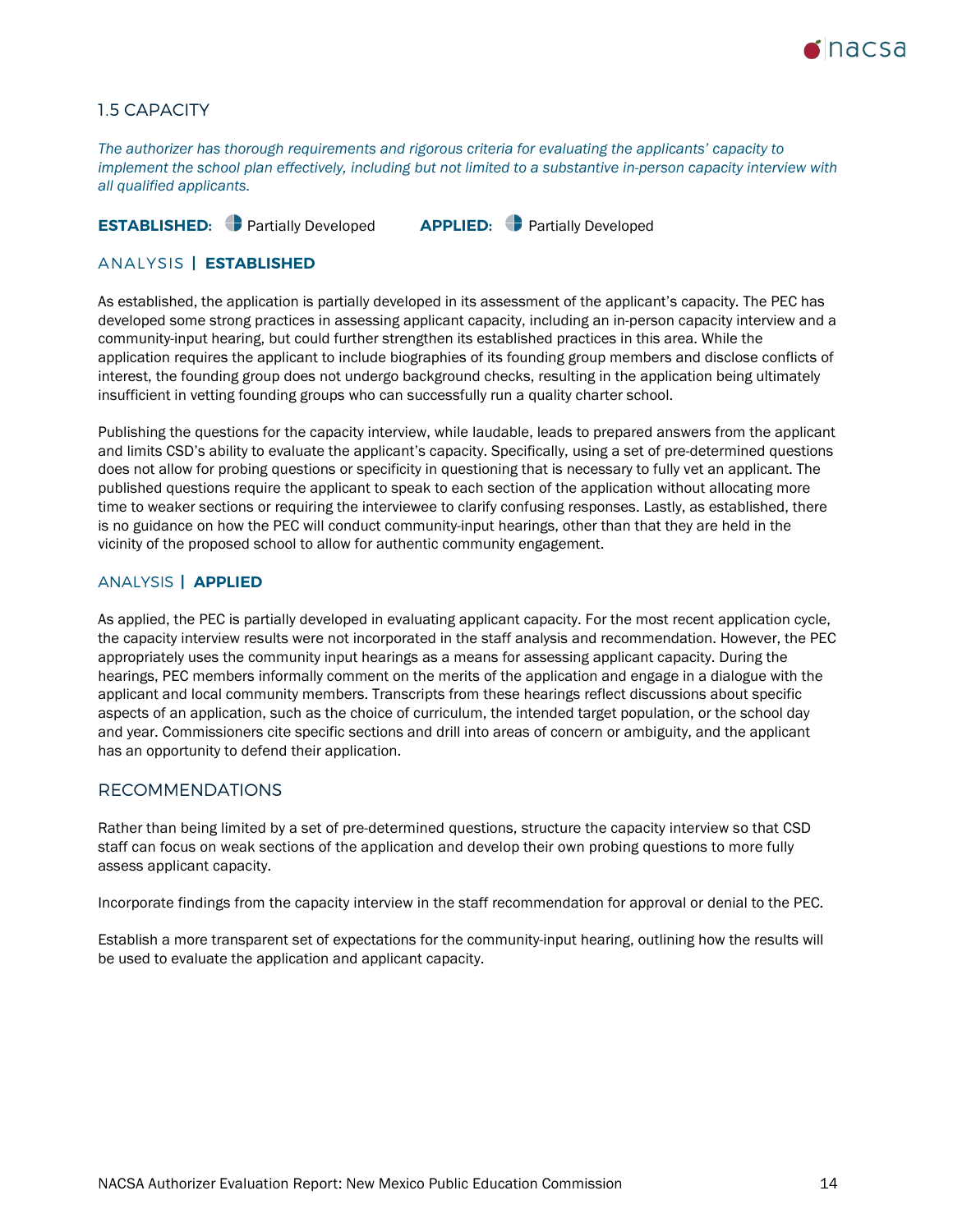

# 1.6 SPECIALIAZED APPLICANT TYPES AND EXISTING OPERATORS

*The authorizer's application includes requirements that specialized applicant types (i.e. charter network applicants, virtual school applicants, or applicants planning to contract with an education service provider) provide additional relevant information. The authorizer conducts independent due diligence of existing operators' portfolio performance and requires them to provide evidence of past performance and capacity to expand.*

**ESTABLISHED:** Undeveloped **APPLIED:** Undeveloped

### ANALYSIS **| ESTABLISHED**

As established, the application guidelines are undeveloped in evaluating specialized applicant types and existing operators because the PEC does not have any established practices for evaluating these applicant types. Most notably, the application toolkit is insufficient for identifying and vetting an experienced operator as the application does not ask for programmatic or financial outcomes of existing schools nor does it require disclosure of whether founding group members are affiliated with existing schools. The PEC has one application toolkit that does not differentiate for types of applicants (e.g., those with experience operating schools, charter management organizations, conversion schools, virtual or blended programs, or startup operators). Furthermore, while the mission and student-population questions focus on the types of students and educational program that the school will offer, there is no specific request for previous performance or mention of a due diligence process through which the PEC can review the performance of existing schools operated by or affiliated with the applicant.

In addition, while the state has a separate accountability system for designated "alternative" schools known as the supplemental accountability model (SAM) and eight alternative schools in its portfolio, the application toolkit does not provide separate questions or considerations for alternative education programs nor does the application include specific questions for blended learning schools, despite having 20 blended learning program schools in its portfolio.

### ANALYSIS **| APPLIED**

As applied, the PEC is undeveloped in evaluating applications from specialized applicants. The decision-making process incorporates a standard practice across all schools that does not adequately probe into an existing school operator's academic, financial, or organizational track record. The transcript from a PEC meeting discussing the applicant, Six Directions Indigenous School, which is part of the NACA network, notes that commission members had "heard" that existing affiliated schools were high performing but no actual data or other evidence was referenced or produced to warrant approval based on performance of the existing schools.

Furthermore, for schools that may be classified as SAM schools, the PEC misses an opportunity to probe this issue by not asking specific questions about whether and why a school believes it would qualify as a SAM school and how this will impact its performance when measured on the state grading system. The PEC made no distinction in its consideration and did not ask questions related to alternative state accountability or expectations, which would help in the decision-making process for such applicants.

### RECOMMENDATIONS

Include specific questions in the application toolkit for special circumstances such as:

- Applicants whose school may qualify for SAM status and why,
- Applicants proposing a blended or virtual educational model and how it will implement this model effectively,
- Applicants that operate or are affiliated with any existing or previously closed schools; in such cases, require applicants to provide information regarding the past academic and financial performance of the identified schools.

Develop a due-diligence process to examine the track record of experienced operators and incorporate this information into staff recommendations.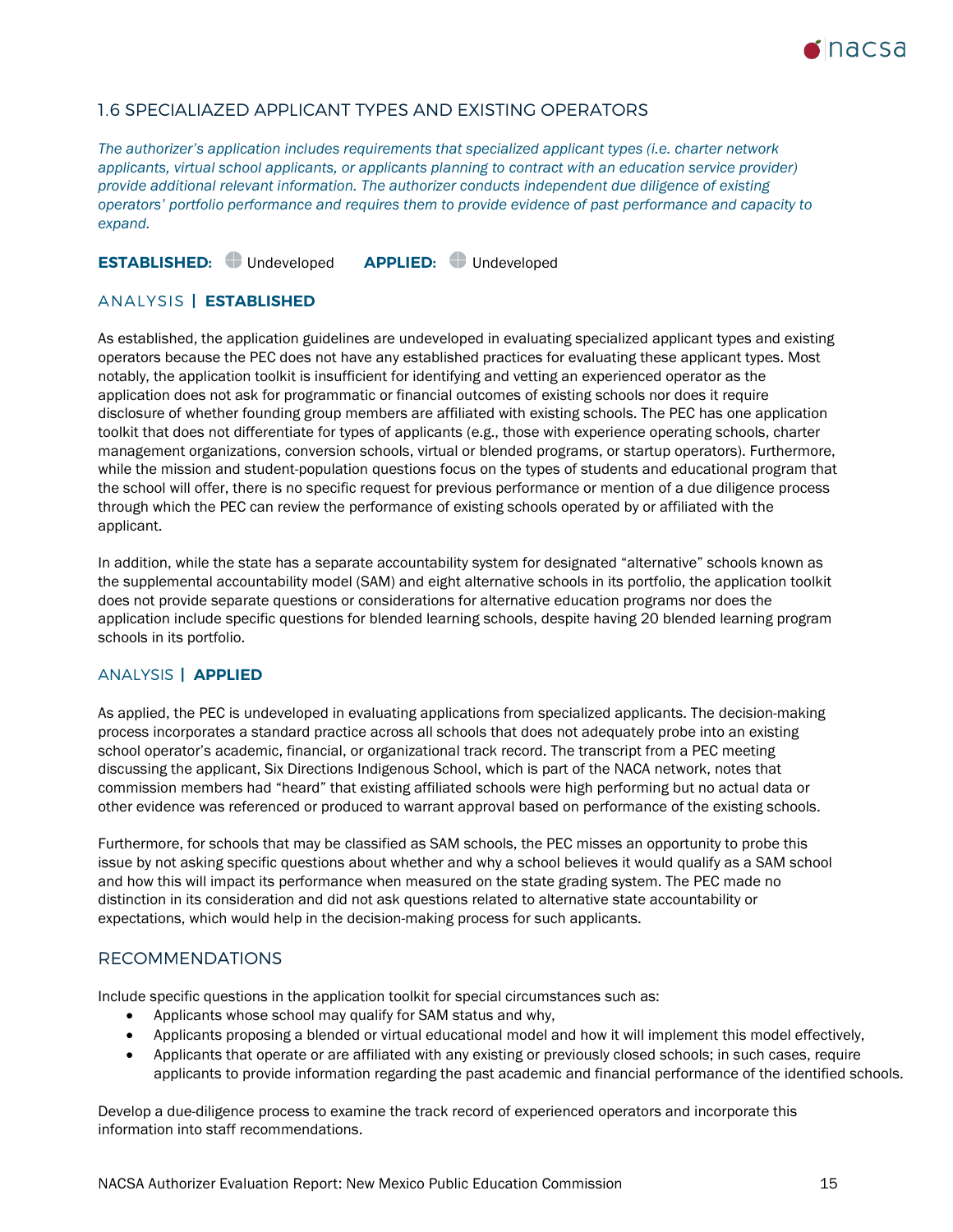

### 1.7 DECISION ALIGNMENT

*The authorizer makes application decisions that are informed by and align with documented evidence including the extent to which the plan satisfies approval criteria, and applicants demonstrate strong preparation and capacity to establish and operate a quality charter school.*

**ESTABLISHED:** Partially Developed **APPLIED:** Partially Developed

### ANALYSIS **| ESTABLISHED**

As established, the PEC's decision alignment practices are partially developed because the PEC has not adopted any policies that set a threshold for application approval or guide the PEC's application decisions to ensure that only applications with a high likelihood of success are approved. The application evaluation rubric includes a standard for approval but, as described in earlier sections, this standard is low and is further complicated by ambiguous language included in the rubric. Despite these shortcomings, the application approval process requires the CSD to submit a recommendation, based on the rubric score and staff analysis, to the PEC. This recommendation is also posted on the PEC website prior to the final vote on the decision. In addition, through the community-input hearing, PEC members have the opportunity to vet applicants and ask additional questions. Finally the applicant is given an opportunity to respond to CSD's recommendation prior to the PEC's vote.

### ANALYSIS **| APPLIED**

As applied, the PEC's decision alignment is partially developed. While four of the most recent six applications resulted in decision alignment between the CSD and the PEC, two applications that the CSD recommended for denial were ultimately approved by the PEC. In all instances, some commissioners referenced staff analyses in their decisions. However, when asked about why decisions varied, some commissioners commented that the current CSD used "different criteria" when evaluating the schools and felt that they needed to conduct their own analyses to determine whether the application met the standard for approval. Some commission members were unaware that the application rubric had been approved by the PEC or that it was currently being used by the CSD.

This lack of consensus between the PEC and the CSD staff about what constitutes the standard for approval is evident in the cases in which the PEC voted against the staff recommendation. In these cases, the commissioners determined that sections noted as not meeting expectations in the staff recommendation did meet expectations, according to their interpretation of the standard for approval. Meanwhile, the publicly available rubric score shows that, according to the reviewer, only half the points in some sections were earned.

In particular, some commissioners shared their frustration with how one application had been recommended for approval by staff the year before but was ultimately denied by the PEC, only to have the applicant re-apply and then be recommended for denial. Even though the CSD and the PEC did not always align, when the PEC voted against staff recommendation, it requested that the applicant address "all of the deficiencies" outlined in the staff analysis and any additional deficiencies mentioned by PEC members, recognizing the value of CSD analysis.

### RECOMMENDATIONS

Develop and adopt an applications policy that defines the PEC's threshold for approval to ensure that only applications that demonstrate a high likelihood of success are approved.

Work with the CSD to further develop the underlying evaluation rubric and corresponding evaluation report form to ensure that the PEC and the CSD are using the same criteria to evaluate charter school applications.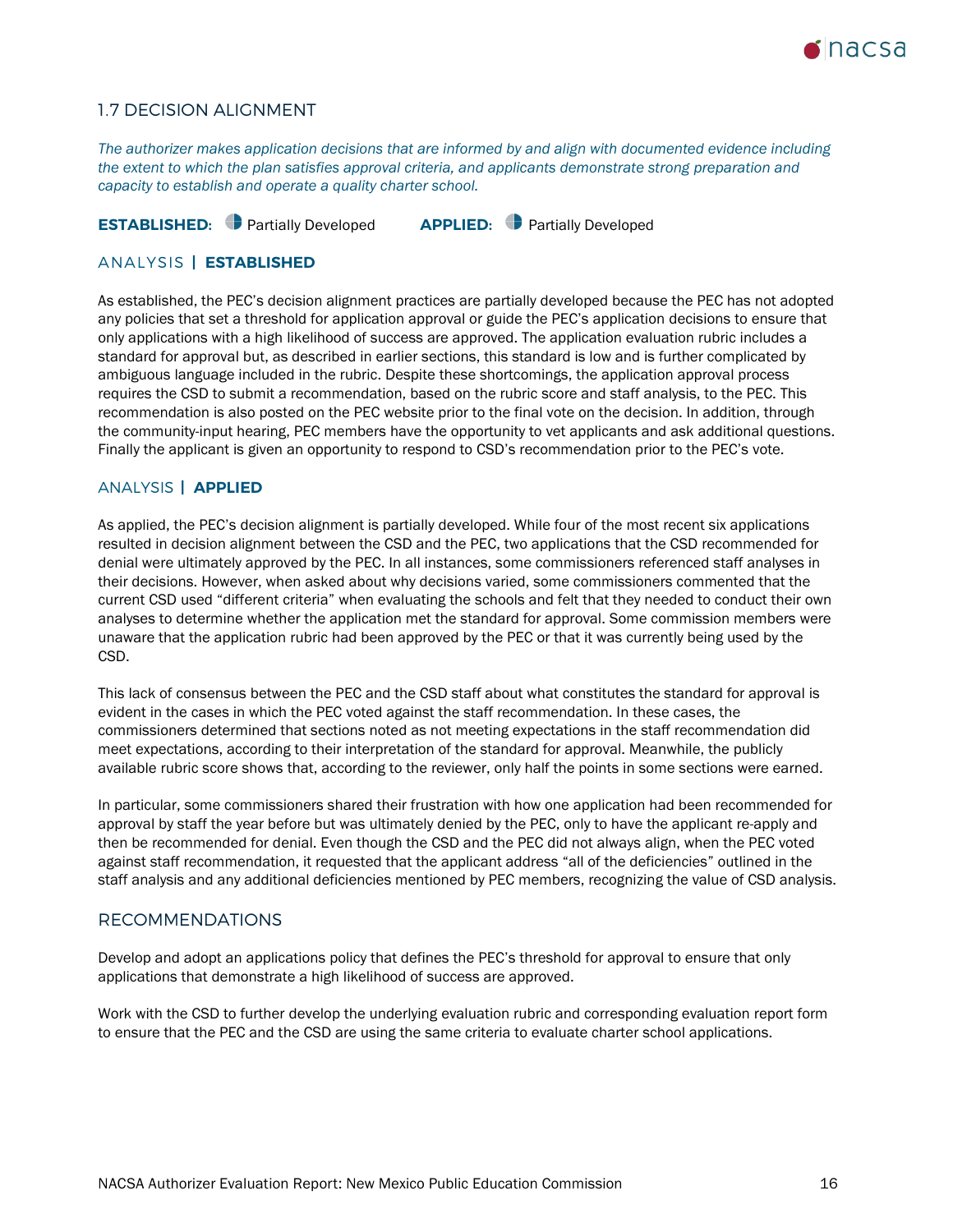

### <span id="page-16-0"></span>2. PERFORMANCE MANAGEMENT SYSTEM

*Does the authorizer have effective systems for establishing and monitoring school performance expectations, and for holding schools accountable as necessary to protect student and public interests?*

**ESTABLISHED:** Partially Developed **APPLIED:** Partially Developed

### SUMMARY ASSESSMENT

Progress to create a monitoring structure to address oversight in each phase of the charter cycle is still lacking and the CSD and PEC are experiencing gaps in oversight. This is despite the fact that the PEC has worked to develop tools to more comprehensively evaluate school performance.

The PED developed—and the PEC approved—a performance framework; and the CSD has been working to ensure that its oversight practices align with the new performance contract and performance framework. However, monitoring practices lack a comprehensive analysis of school performance. Site visits do include analysis of the performance framework—including reporting on mission-specific goal progress—but also focus heavily on compliance monitoring. Financial performance analysis and corresponding measures are almost completely lacking. A state-chartered charter school board is a "board of finance" which is a legal term in New Mexico that delegates powers to the charter board to manage finances independent of the PED but requires those entities' financials to be included in the state agency's financial reporting. The PED has access to schools' finances and audits because charter schools are considered part of the state's financial performance record and therefore included in the state's financial audit. However, even with this level of access, CSD monitoring of financial performance is lacking almost completely from its processes and left to the PED finance bureau, which does not communicate or coordinate regularly with the CSD.

CSD monitoring is currently so focused on certain compliance concerns that it is missing opportunities to evaluate and influence its portfolio toward review and reflection of academic and financial performance. Since most schools have mission-specific goals, CSD must customize its performance monitoring for each school, which can be difficult to manage, especially when schools' mission-specific goals are not measurable. A review of the completed performance framework analysis of each school with a performance contract shows that the CSD was often unable to fully assess charter schools' performance on mission-specific goals due to a lack of data supplied by the schools.

Per state statute, the PED produces an annual report on the cumulative status of charter schools statewide. This is a great tool for authorizers and policymakers statewide but less helpful for schools, communities, and the general public because it does not report on performance by school or by authorizer (other than the PEC).

### RECOMMENDATIONS

Develop a comprehensive monitoring system—based on the performance framework--that allows the CSD to evaluate school performance; communicate school status, including notices of concern and annual progress; and prepare the PEC for high-stakes decision-making.

Develop financial performance standards and use those standards to inform ongoing monitoring and to determine intervention and renewal. Determine whether takeover of the school's board of finance is appropriate as a mechanism for intervention.

Report on academic, financial, and operational performance by school annually to the public and make communications clear for families and schools to quickly gauge a school's status.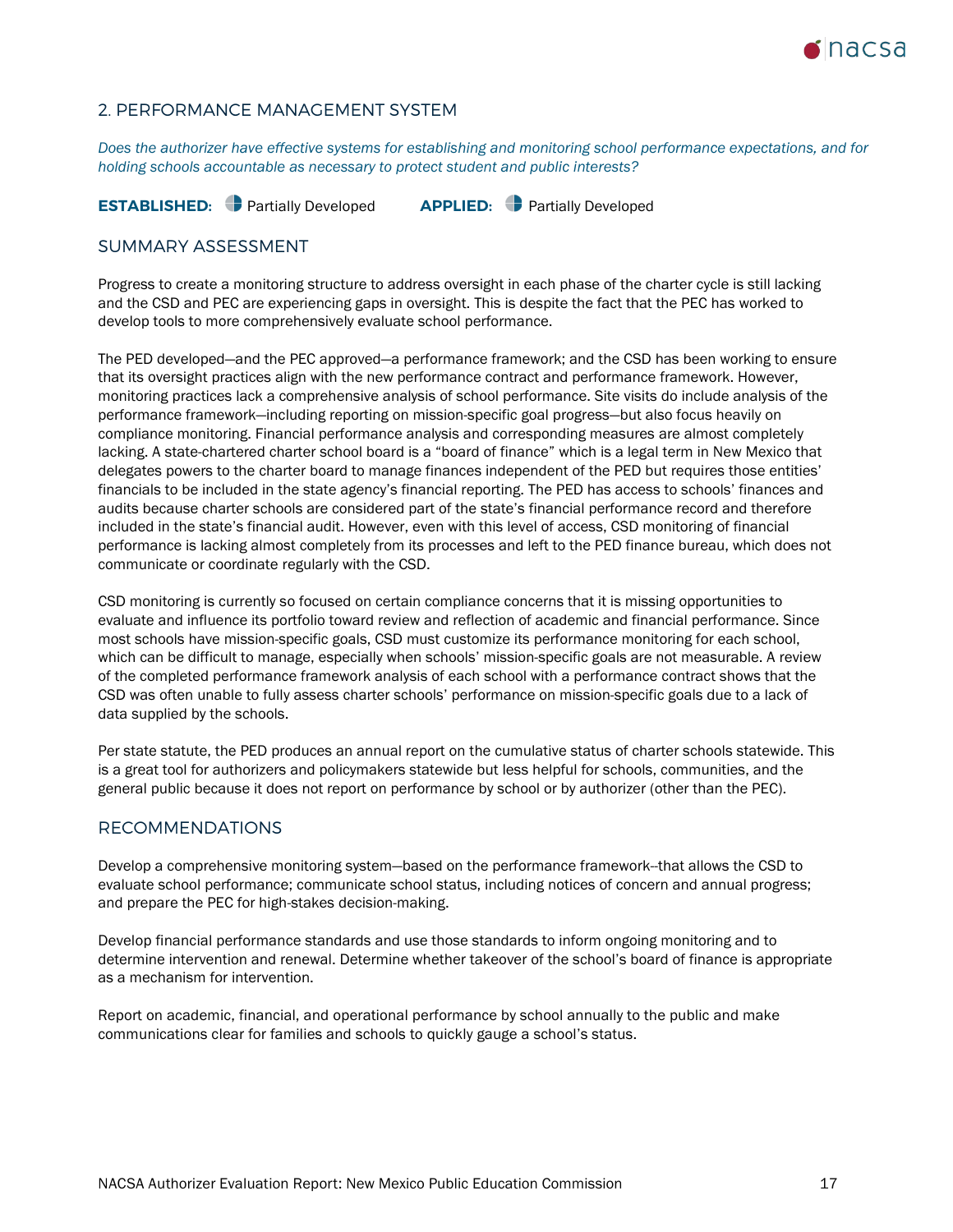

# 2.1 CONTRACTING

*The authorizer executes a charter contract for each school that clearly articulates the rights and responsibilities of each party.*

**ESTABLISHED:** Well-Developed **APPLIED:** Partially Developed

### ANALYSIS **| ESTABLISHED**

As established, the charter contract is well-developed. The contract appropriately sets forth the charter school's academic and operational performance expectations by incorporating the PEC's performance framework. The sufficiency of the performance standards will be addressed in Section 3.

The PEC contract is appropriately separate and distinct from the charter application. The contract requires the parties to define the material academic and operational terms of the charter. Furthermore, the contract outlines the amendment process for renegotiating material terms. However, the authorizer has not established a quality standard that would guide amendment decisions related to enrollment or site expansion for schools wishing to expand programming. As a result, the PEC considers amendments without being required to take into account the school's past performance.

### ANALYSIS **| APPLIED**

As applied, the PEC's contract practices are partially developed. The PEC does not have an executed performance contract for each of the schools it authorizes. For the schools with performance contracts, the PEC and PED are continuously renegotiating this document, which is an inefficient use of resources and creates confusion for schools.

The PEC first issued charter contracts in 2013. As a result, schools that were authorized prior to 2013 and that have not been through the renewal process do not have performance contracts. However, about three-fourths of the charter schools authorized by the PEC now have charter contracts with a performance framework.

Contract negotiations (and renegotiations) have become a major cause for concern for charter schools and an example of a breakdown in operations between the PED and the PEC. According to the PEC, the state's charter school law requires the PEC to renegotiate the school performance targets and, at times, the school performance goals included in the charter contract *annually* rather than once per contract term. The CSD prepares schools for negotiations with the PEC by developing, with schools, performance targets and goals. Schools then take these recommendations to the PEC, which in turn renegotiates the newly proposed targets and goals with the schools. Consequently, schools are subjected to this negotiation process more than once in a term while also being subjected to a multi-stage negotiating process, first with the PED and then with the PEC. It is unclear why the PEC is renegotiating contracts midterm rather than structuring the performance framework at the outset of the contract term to include annual performance targets throughout the contract term. The law states, "Annual performance targets shall be set by each chartering authority in consultation with its charter schools and shall be designed to help each charter school meet applicable federal, state and chartering authority expectations as set forth in the charter contracts to which the authority is party" (NM Stat. 22-8B-9.1B).

### RECOMMENDATION

Set the charter school's performance expectations only upon execution of a new contract and at renewal, except in the event of extenuating circumstances.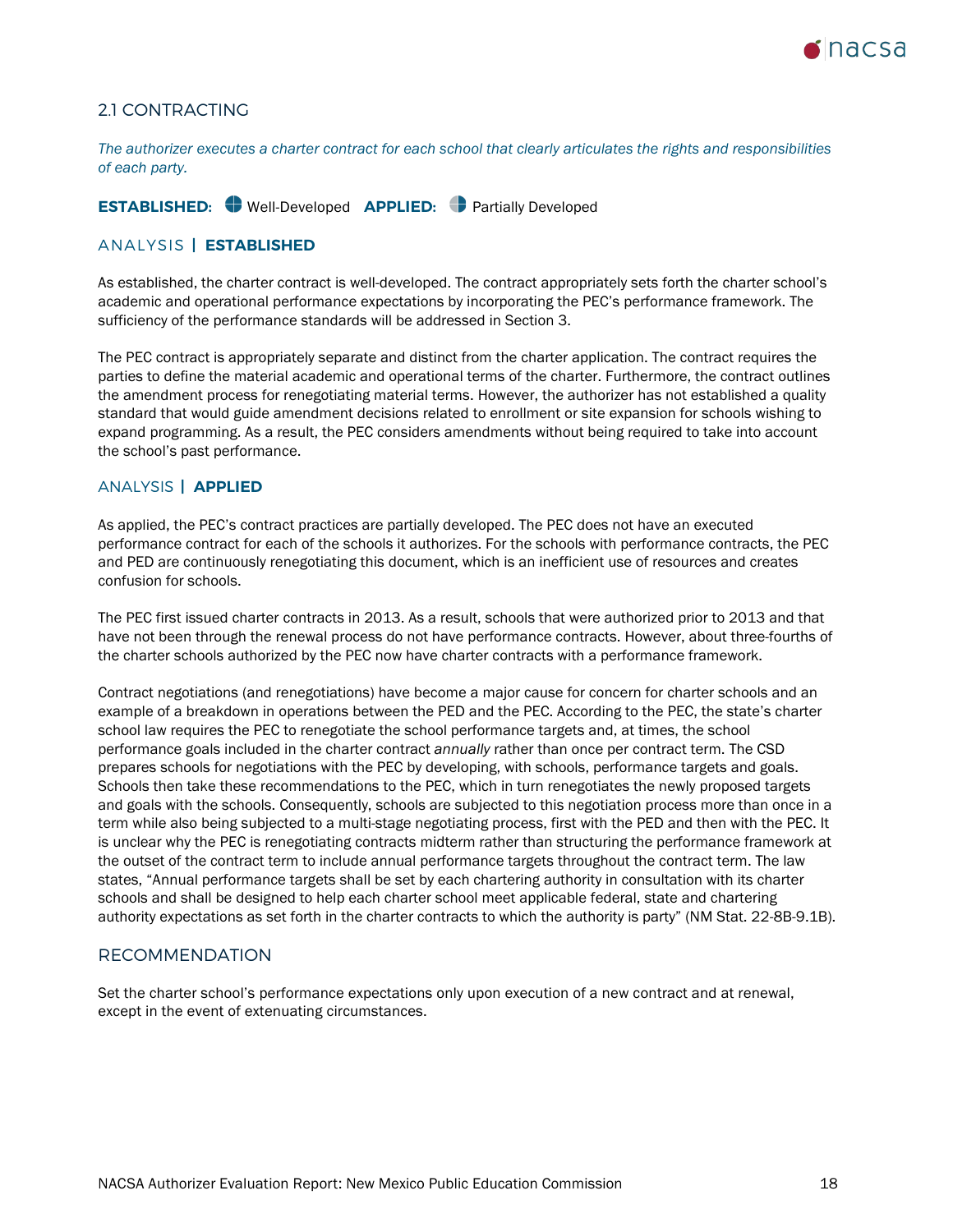

# 2.2 SCHOOL OPENING

*The authorizer ensures that approved schools are prepared adequately for opening.*

**ESTABLISHED:** Partially Developed **APPLIED:** Minimally Developed

### ANALYSIS **| ESTABLISHED**

The PEC's school-opening procedures are partially developed as established. The charter school planning-year checklist communicates reporting requirements for pre-operational schools but falls short of setting forth rigorous and measurable standards that allow the PEC to assess viability and readiness to open. The checklist states that schools must meet the checklist conditions and any charter approval conditions prior to "certification" by the PEC. However, the PEC lacks established practices that define the responsibilities of the PEC and CSD in ensuring schools are ready to operate.

Pre-opening requirements are minimal. For example, schools must have a confirmed site only two weeks prior to opening. As another example, the checklist requires that schools report enrollment as a percentage of the budget by March 31 but does not include a minimum percentage threshold that must be met to remain in good standing with the authorizer. Also, 10 days prior to opening, if enrollment is less than 95 percent of budgeted enrollment, the school must provide a "plan" for revising its budget. Therefore, the established standard is that the school must report its enrollment or provide a plan for adjusting its budget rather than a requirement to meet a certain enrollment percentage or submit a budget that reflects actual enrollment.

### ANALYSIS **| APPLIED**

As applied, the authorizer practices with regard to school openings are minimally developed because the PEC does not fully utilize its checklist or ensure that new schools are ready to open. According to data provided, five PEC-authorized schools opened in 2015. However, board meeting minutes from July and August 2015 do not include any PEC discussion about whether these schools were prepared to open. Therefore, it is not clear the extent to which the PEC decides whether pre-operational schools are ready to become operational.

Analysis of schools' histories indicate inconsistent implementation of the planning-year checklist. One school's file includes a March checklist but not a final assessment that is supposed to be completed two weeks prior to opening. This school opened in 2013 and closed in 2015 due to fraudulent enrollment and other financial and operational concerns.

Turnover in the CSD has affected the pre-operational support of new schools. CSD provides training for preoperational schools and staff have begun to add important topics such as STARS reporting and serving special populations. Feedback from school leaders regarding pre-opening support is mixed: some believe training and support has decreased while others believe it has been sufficient.

### RECOMMENDATIONS

Establish a policy that defines the PEC and PED roles in monitoring and approving pre-operational schools to open.

Implement pre-opening standards and hold schools accountable for benchmarks, including enrollment and financial viability, prior to opening.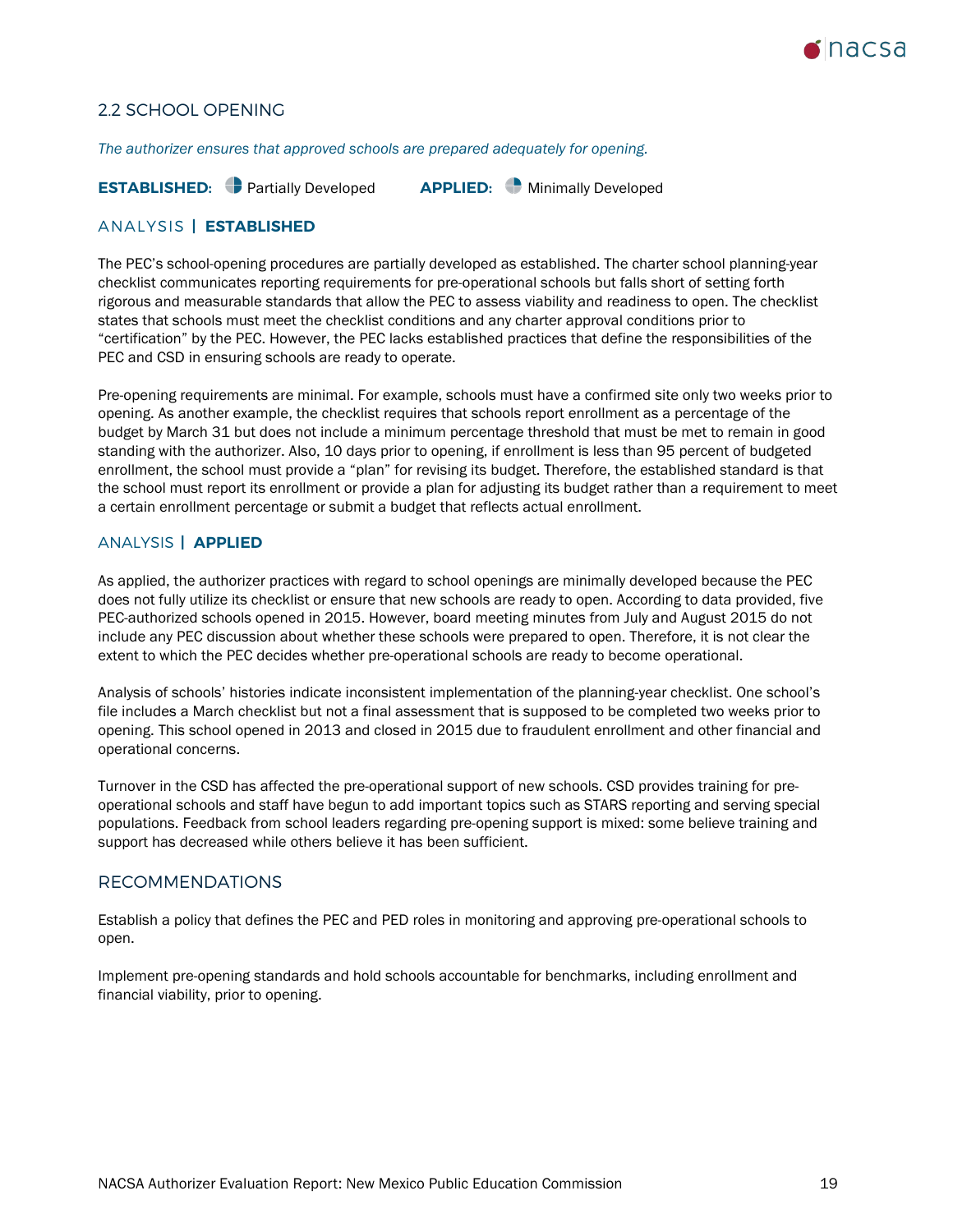

# 2.3 ONGOING MONITORING

*The authorizer has an effective process for monitoring educational, financial, and organizational performance of the schools it authorizes.*

### **ESTABLISHED:** Partially Developed **APPLIED:** Partially Developed

### ANALYSIS **| ESTABLISHED**

As established, the authorizer's monitoring practices are partially developed because the PEC lacks a comprehensive oversight monitoring structure that would effectively allow it to collect, evaluate, and report on school performance against the established framework. While the CSD has some protocols for ongoing monitoring, these protocols are focused largely on compliance and do not provide a comprehensive assessment of a school's academic and financial performance. For example, the site-visit protocol does include limited analysis of school performance against the performance framework, including mission-specific goals, but the protocol is designed for schools in their first year of operation and focuses too heavily on student counts and instructional time requirements. CSD monitoring is currently so focused on certain compliance concerns that it is missing opportunities to evaluate schools based on academic and financial performance, and provide clear feedback to schools based on established performance expectations.

One area of particular weakness is financial monitoring. The CSD only conducts financial monitoring in instances of extreme financial distress or mismanagement. In particular, financial performance analysis and attention to the school's budget are lacking completely from the site-visit protocol. The only reference to the budget is for verifying instructional days. A state-chartered charter school board is a "board of finance" which is a legal term in New Mexico that delegates powers to the charter board to manage finances independent of the PED but requires those entities financials to be included in the state agency's financial reporting. Therefore, the PED has access to schools' finances and audits because charter schools are considered part of the state's financial performance record and therefore included in the state's financial audit. However, even with this level of access, CSD monitoring of financial performance is lacking almost completely from its processes and left to the finance bureau, which does not communicate or coordinate regularly with the CSD.

The CSD does not differentiate oversight of schools that have demonstrated strong organizational performance. Furthermore, the CSD does not have a data-collection management system, other than the state's STAR system and an electronic filing system. Therefore, the CSD uses the site visit as the means to collect and evaluate documentation, which is an inefficient practice.

### ANALYSIS **| APPLIED**

As applied, ongoing monitoring is partially developed. With no comprehensive oversight monitoring structure, CSD monitoring activities are at times inefficient and misdirected. The CSD lacks critical data to inform its oversight practices, in large part due to the lack of structures. The CSD is unable to fully evaluate school academic performance against the performance framework, is not fully utilizing expertise within the PED, and is continuing to revise portions of a monitoring system without first determining what elements should be included in such a system.

Because of the large number of mission-specific goals established through the performance framework for each school, the CSD must customize its performance monitoring, which can be difficult to manage, especially if schools do not develop measureable goals and if staff do not have the capacity to collect data, review outcomes, and report on school status. Completed performance framework analysis of each school with a charter contract shows that, very often, the CSD was unable to fully assess charter schools' performance on mission-specific goals due to a lack of data supplied by the schools.

The concern over performance monitoring is further compounded by changes in oversight processes each time a new director is hired. CSD staff stated that the division lacks institutional knowledge. Staff are compelled to reestablish monitoring tools and protocols with each change in leadership. We received three separate site visit protocol examples that all appear to have been developed within a few years. The CSD is using the first-year site-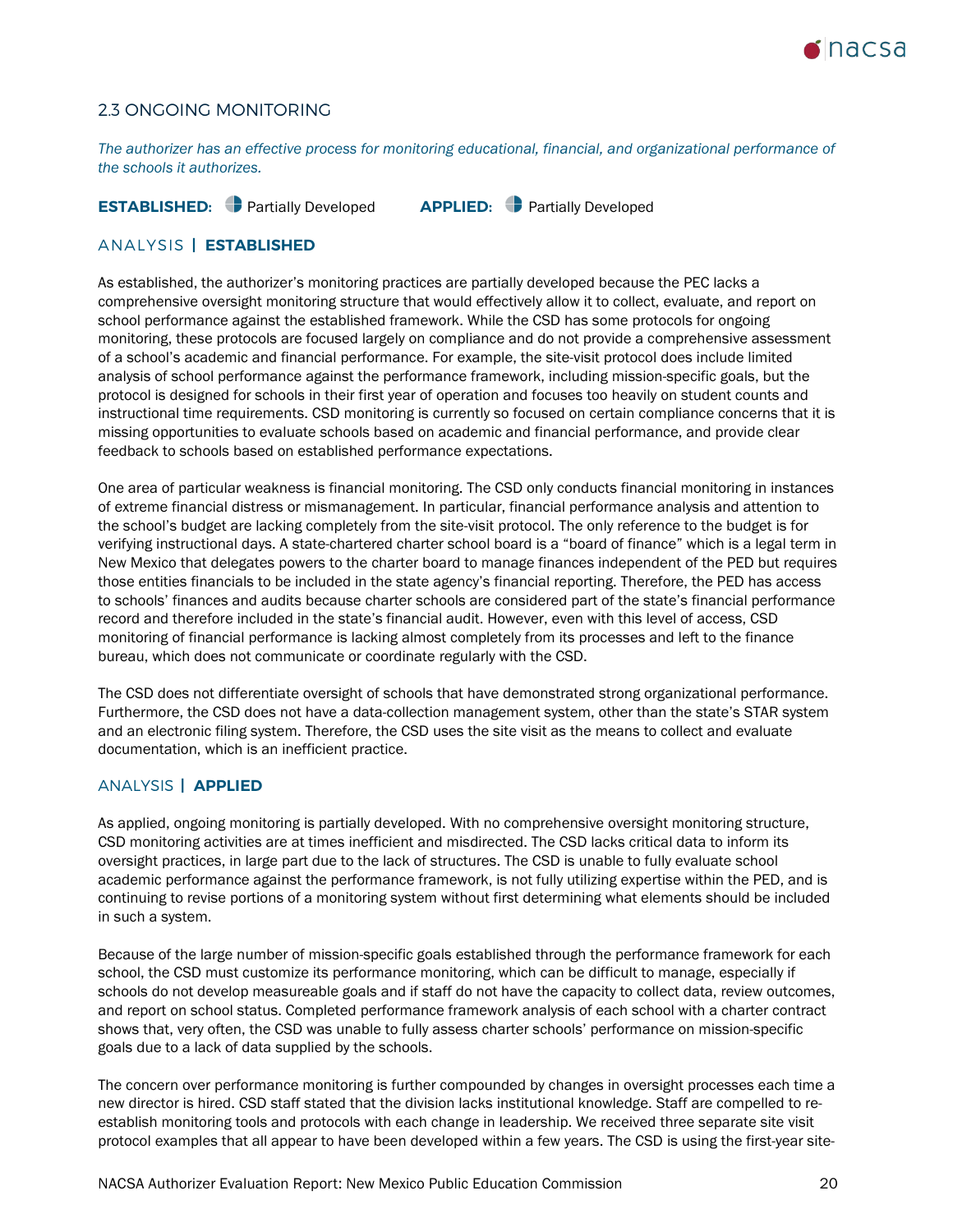

visit protocol for all schools, regardless of age, and not adjusting it for higher-performing schools or for those that serve unique populations. This lack of consistency in oversight has contributed to concerns from the charter school community over the authorizer's ability to effectively monitor charter school performance.

The CSD is missing opportunities to utilize the expertise of other bureaus within the PED in monitoring and oversight, especially for financial, special education, and ELL oversight. The CSD is beginning to engage with the special education bureau to provide training to pre-operational charter schools and assist schools in resolving concerns related to special education programming. However, this level of engagement is not established and appears to be ad hoc.

# RECOMMENDATIONS

Develop a comprehensive monitoring system based on the performance framework that allows the CSD to evaluate school performance; communicate school status, including notices of concern and annual progress; and prepare the PEC for high-stakes decision-making.

If mission-specific goals continue to be emphasized in performance reporting and high-stakes decisions, then ensure that the CSD has structures in place to effectively collect and evaluate the data.

Focus site visits on academic and financial performance and, to the extent possible, monitor compliance through assurances and submissions of required documentation.

Develop financial performance standards and use those standards to inform ongoing monitoring and to determine intervention and renewal. Determine whether takeover of the school's board of finance is appropriate as a mechanism for intervention.

When utilizing expertise in monitoring from other bureaus of the PED, streamline and coordinate oversight through the CSD or ensure expectations, performance monitoring, and notifications of any concerns are coordinated internally.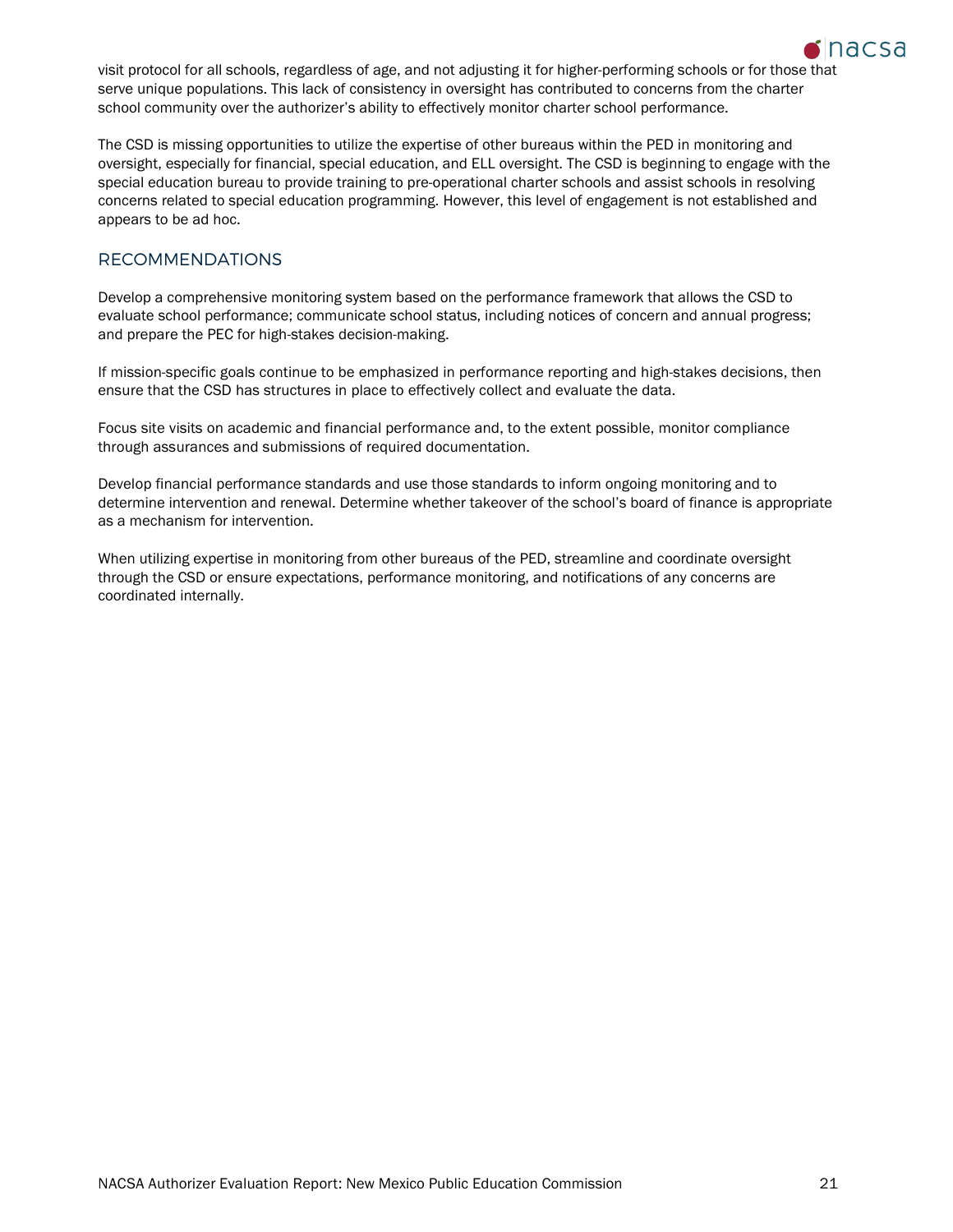

# 2.4 SCHOOL INTERVENTION/REVOCATION

*The authorizer has effective policies and practices for school intervention and revocation and conducts meritbased interventions, including revocation where appropriate, in response to clearly identified deficiencies in the school's record of educational, financial, or organizational performance.*

**ESTABLISHED:** Minimally Developed **APPLIED:** Minimally Developed

### ANALYSIS **| ESTABLISHED**

The PEC's intervention and revocation policies are minimally developed. The PEC does not have an established intervention policy or protocol stating the conditions that may trigger intervention or the consequences for failure to remedy concerns, and the threshold for revocation is unclear. The PEC performance framework template, which is negotiated and then incorporated into all charter contracts, stipulates that a school will be required to develop an improvement plan if it receives a school grade rating of C or lower. That improvement plan must be approved by the PEC. The PEC does not provide guidance to schools on what is required in an improvement plan and does not have policies that would direct the CSD to provide technical support to schools, as appropriate. However, by requiring that an improvement plan be developed and approved by the PEC, the authorizer is potentially focusing too strongly on inputs rather than outcomes.

### ANALYSIS **| APPLIED**

As applied, the PEC's intervention and revocation practices are also minimally developed. Without an established intervention policy, schools not meeting performance expectations report a lack of clarity about PEC and CSD process and requirements. Further, CSD staff do not receive clear guidance as to how to monitor and oversee schools not meeting expectations. During the observed commission meeting, a lack of clarity regarding who was responsible for developing the improvement plan, the PEC's role in approving such plan, and the CSD's role in providing technical assistance to schools requiring an improvement plan led to such heated discussion that PEC members requested the PEC and CSD engage in mediation to resolve their differences. The PEC and CSD lack an aligned position on quality and expectations for improvement when performance is not satisfactory and the result of this discord has created deep divides within the charter school community and left schools without clear direction. The witnessed challenges in ongoing oversight and monitoring of a school in need of improvement demonstrates that the PEC and CSD are currently not in a position to provide quality monitoring of charter schools in need of improvement.

The PED has intervened with schools in extreme financial distress and has taken over their financial management responsibilities (i.e. suspended their board of finance status). While this is an extreme measure, it is one taken by the state and not the authorizer. However, one must question why schools taken over by the state were not placed on intervention or given a notice of concern by their authorizer and why monitoring did not identify the concerns until they were so extreme as to warrant such drastic action. As discussed further in Section 3.2, the PEC does not have established financial performance measures in its performance framework.

### RECOMMENDATIONS

Do not require that improvement plans be approved by the PEC; instead, focus intervention policies and practices on communication of concern and ongoing monitoring to determine whether the school has cured concerns or whether additional steps, including revocation, are warranted.

Short of revisiting the legal structure, engage an independent mediator to define each party's roles and responsibilities, forge a more positive work relationship, and subsequently develop corresponding policies to guide intervention and revocation decisions.

Monitor financial performance and create an intervention policy that would ensure financial performance concerns are raised and addressed, with the goal of alleviating the need for a board of finance takeover.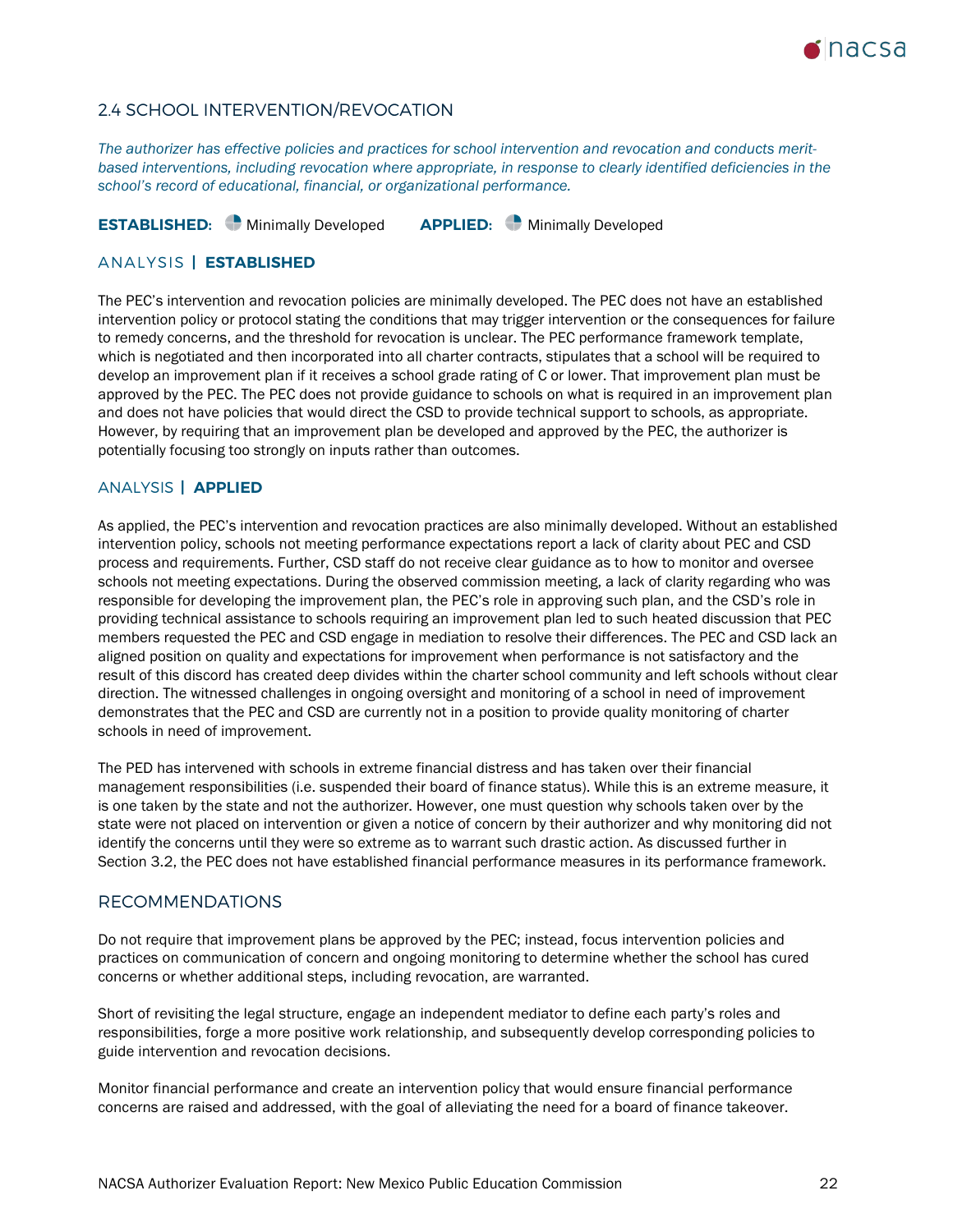

## 2.5 RENEWAL

*The authorizer runs a well-structured renewal process including clear requirements and communications; a meaningful opportunity for the school to present information and respond to the authorizer's findings; and prompt notification of decisions.*

# **ESTABLISHED:** Approaching Well-Developed **APPLIED:** Partially Developed

### ANALYSIS **| ESTABLISHED**

As established, the PEC's renewal process is approaching well-developed. While the PEC has approved a wellstructured renewal process, it has not identified the academic standards for renewal. The PEC has approved a renewal application kit that clearly outlines the process for renewal including a CSD-compiled performance data analysis, a required renewal application, a renewal site visit, an amendment proposal, a recommendation by the CSD, and finally a vote by the PEC. The kit outlines the timeline for renewal and trainings for school leaders to learn about the application process. The process provides each school with the opportunity to respond to its record of performance, which is based on the performance framework. Schools may submit supplementary evidence of performance and have the opportunity to correct the record. The renewal process, as established, does not contemplate or address transfers from other authorizers, conditional renewals, or short-term renewals. Despite having a performance framework incorporated into most charter contracts, the only established academic renewal standards are those defined in statute. The law states that the PEC may non-renew a school that does not meet or "make sufficient progress toward" performance framework goals. The law allows the authorizer discretion in determining the terms for renewal but the PEC has not defined sufficient progress and, therefore, has not defined renewal standards for academic performance. As a result, schools do not know the threshold expected of them to gain approval.

### ANALYSIS **| APPLIED**

As applied, the PEC's renewal practices are partially developed. While the renewal process is well-executed, renewal decisions are not based solely on the school's academic, financial, and organizational track records and are ambiguous due to lack of clarity for what constitutes renewal. In practice, the PEC delegates the renewal process to the CSD, and staff communicate the renewal process to charter schools prior to the renewal year. The CSD holds information sessions at which schools have the opportunity to ask questions regarding the process. The PEC votes on renewal decisions around December, well in advance of the close of the school year.

In 2015–2016, the PEC oversaw the renewal of five PEC-authorized charter schools and renewal through transfer of two district-authorized charter schools. Transcripts from the December commission meeting reveal that the PED chose not to provide the PEC with a renewal recommendation for schools up for renewal because of concerns over transparency and clarity of the decision-making process. In more than one instance, the PED analysis outlined that schools did not meet performance expectations outlined in the charter agreement and/or schools had material violations of the charter. The PEC renewed these schools even though they did not meet performance expectations in multiple areas of review. While renewal often includes conditions, the track record of decision-making indicates that the renewal standards, and those expectations outlined in the performance contract, are not upheld as expectations to earn renewal. Because the PEC has not defined the standards for renewal, the PEC has not attempted to close a school for poor academic performance.

### RECOMMENDATIONS

Prior to the next renewal period, define, in policy, the academic requirements to earn renewal and ensure that such requirements are aligned with the established performance framework and incorporated into charter contracts.

Grant renewal only to schools that meet the performance expectations set forth in the performance framework and that are in good standing with the terms of their charter.

Base renewal decisions on a track record of success and avoid conditional renewals whenever possible.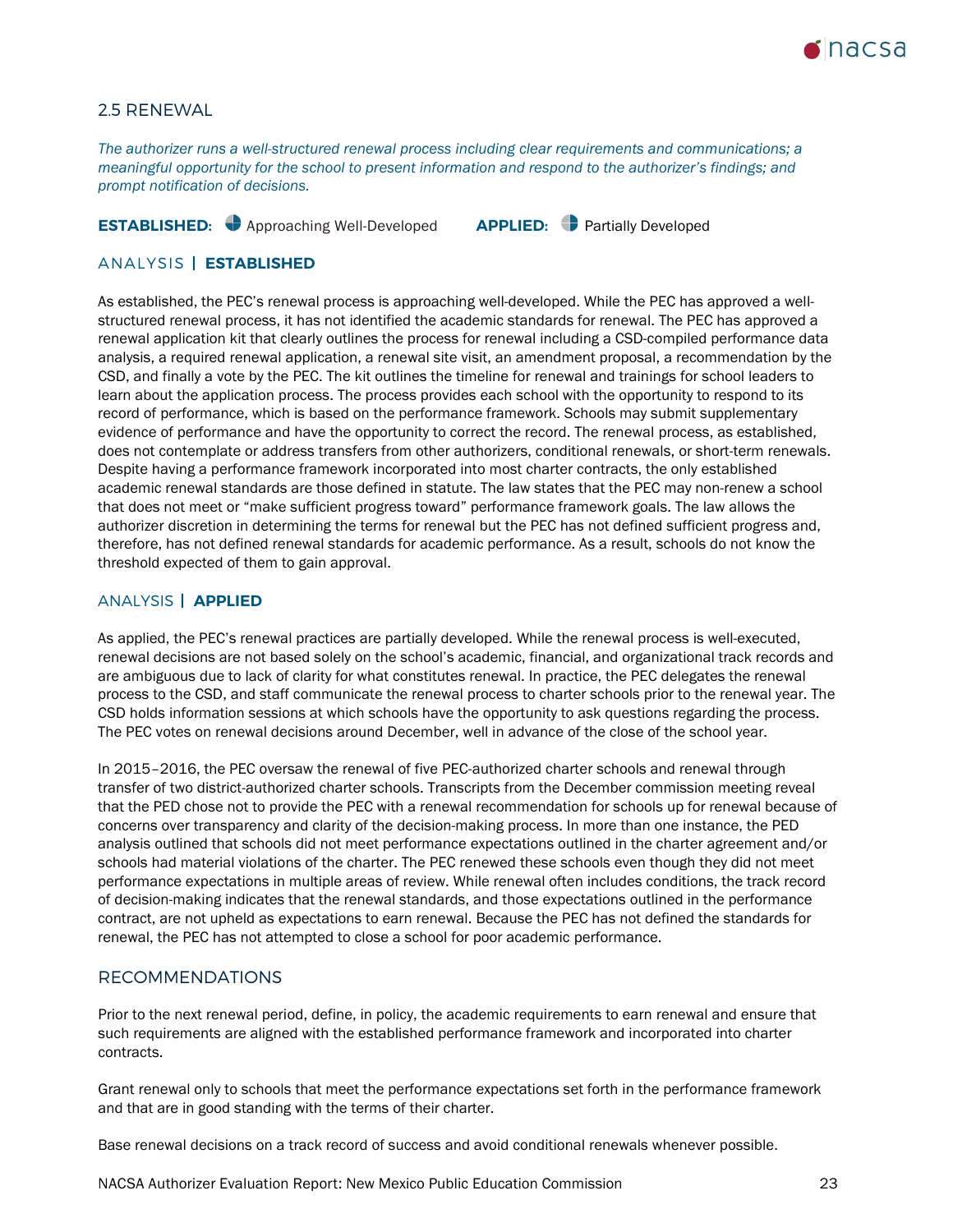

# 2.6 CLOSURE

*Following non-renewal, revocation, or voluntary return of the charter, the authorizer has an effective plan to ensure the orderly closure of the school.*

**ESTABLISHED:** Partially Developed **APPLIED:** Partially Developed

### ANALYSIS **| ESTABLISHED**

As established, the PEC's closure practices are partially developed. The PEC has a closure checklist that establishes roles and responsibilities for an orderly closure of a charter school. However, this checklist does not address student placement, arguably the most critical task to manage and execute upon closure of a charter school. It does not lay out who is responsible for ensuring students find a new school or outline enrollment options students may have with other charter or district schools.

The closure checklist calls for a plan to secure and transfer records, secure public property, and manage the school's financial assets through dissolution. It also calls for communications to parents and the community immediately and, because nonrenewal decisions are typically made in December, provides the CSD and families adequate time to plan for an orderly wind down. The closure checklist does not address, specifically, placement of special need populations who, arguably, need additional support for placement and/or continued services over the summer.

### ANALYSIS **| APPLIED**

As applied, the PEC's management of closure wind-down is partially developed. The PEC delegates this task to the CSD but the CSD currently does not provide much support for most critical element of closure: placement of students. The CSD is currently managing the closure of three charter schools. The CSD contracts management of the wind-down process to a consultant and her main role is in monitoring the charter schools' progress on the closure checklist and supporting redistribution of assets. Wherever possible, the CSD works to redistribute assets to new schools.

The CSD does not actively support students who must find new schools to attend. The extent of the CSD's support for student placement is supporting the transfer of student records. The CSD take a passive approach to supporting student placement by fielding complaints from students struggling with placement. In one instance, a student was told by a district that their credits from the closing charter school would not be honored. The CSD helped that student work with the school district to honor those credits.

### RECOMMENDATION

Make student placement the primary focus of the closure process, including placement of students with disabilities and English Language Learners.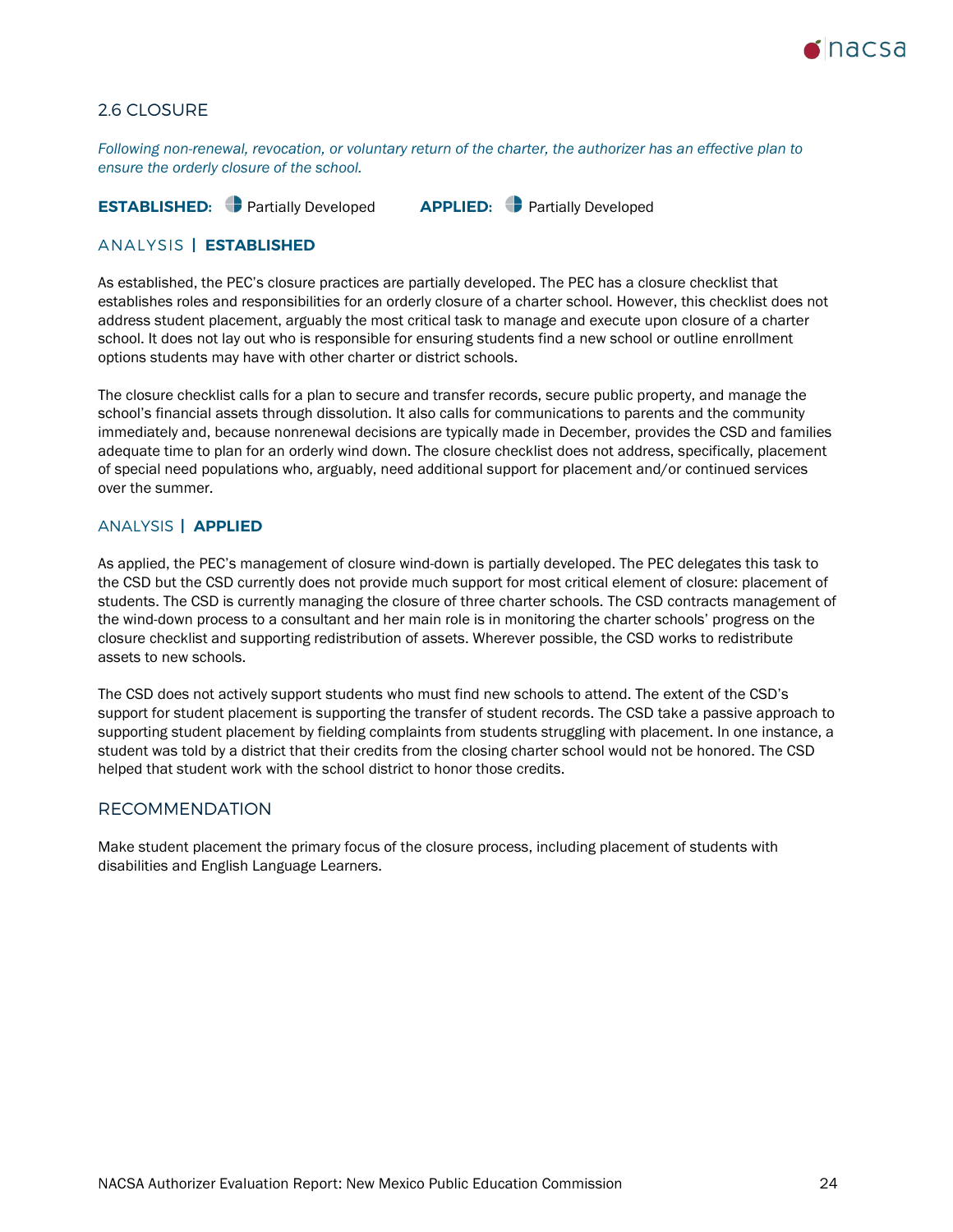

### 2.7 TRANSPARENCY

*The authorizer communicates to schools and the public clearly and consistently regarding expectations for and status of school performance including formal reporting on school performance and status at least annually.*

**ESTABLISHED:** Approaching Well-Developed **APPLIED:** Partially Developed

### ANALYSIS **| ESTABLISHED**

As established, the PEC's transparency is approaching well-developed. The PEC has established a number of strong practices through which it communicates school performance to schools and the public, but its ability to collect certain school academic performance data is limited and it does not yet communicate financial performance data to schools and the public. Annually, the CSD completes analysis of school academic performance against its performance framework goals, which include the state A–F school grading accountability system, mission-specific goals, and compliance standards. This information is presented to the PEC for review and is made public on the PEC website. The CSD provides the analysis to each of its authorized schools and states that it discusses performance against the goals during its annual site visit, per the site-visit protocol. However, oftentimes performance against certain measures are not reported because information is not available, mainly due to lack of mission-specific goal data that the schools are supposed to provide to the CSD. Another compounding issue with transparency is the regular renegotiation of performance goals that lead to ambiguity as to what goals schools are ultimately held accountable. We discuss this issue further in Section 3.1.

Prior to renewal decisions, to the extent data is available, performance framework analysis is included in the packet of information provided to the school at the beginning of the renewal process so that the school has this information available during the site visit and can respond to the analysis in its renewal application to the authorizer. As discussed further in Section 3, the framework does not include financial performance measures. Therefore, the PEC does not transparently communicate to schools and the public regarding school financial performance.

Per state statute, the PED produces an annual report on the cumulative status of charter schools statewide. This is a great tool for authorizers and policymakers statewide but less helpful for schools, communities, and the general public because it does not report on performance by school or by authorizer (other than the PEC). As required by law, the PED annually reports on the performance of the state-authorized charter schools, as well as the performance of district-authorized schools around the state. The report provides subgroup and comparative group analyses.

### ANALYSIS **| APPLIED**

In practice, the PEC's transparency practices are partially developed. Performance frameworks, which were completely absent six years ago, are now referenced in communications to schools. However, transparency of expectations and oversight monitoring has been inconsistent due to the constant turnover in CSD staff, the overreliance on mission-specific goals that are not measureable, and the annual renegotiations of performance targets. When asked whether school leaders have a good understanding of performance expectations and status for renewal, a number of school leaders stated that turnover in staff and the constant renegotiation of performance targets have led to confusion about what is expected of them. One leader summed it up well: "There have been language and metric changes every year. It's challenging since clear and consistent expectations have never been conveyed over eight years given the continual turnover within the PED's CSD."

### RECOMMENDATION

Report annually on the academic, financial, and operational performance of each charter school within the PEC portfolio; develop a clear means of communicating this performance to schools and the public.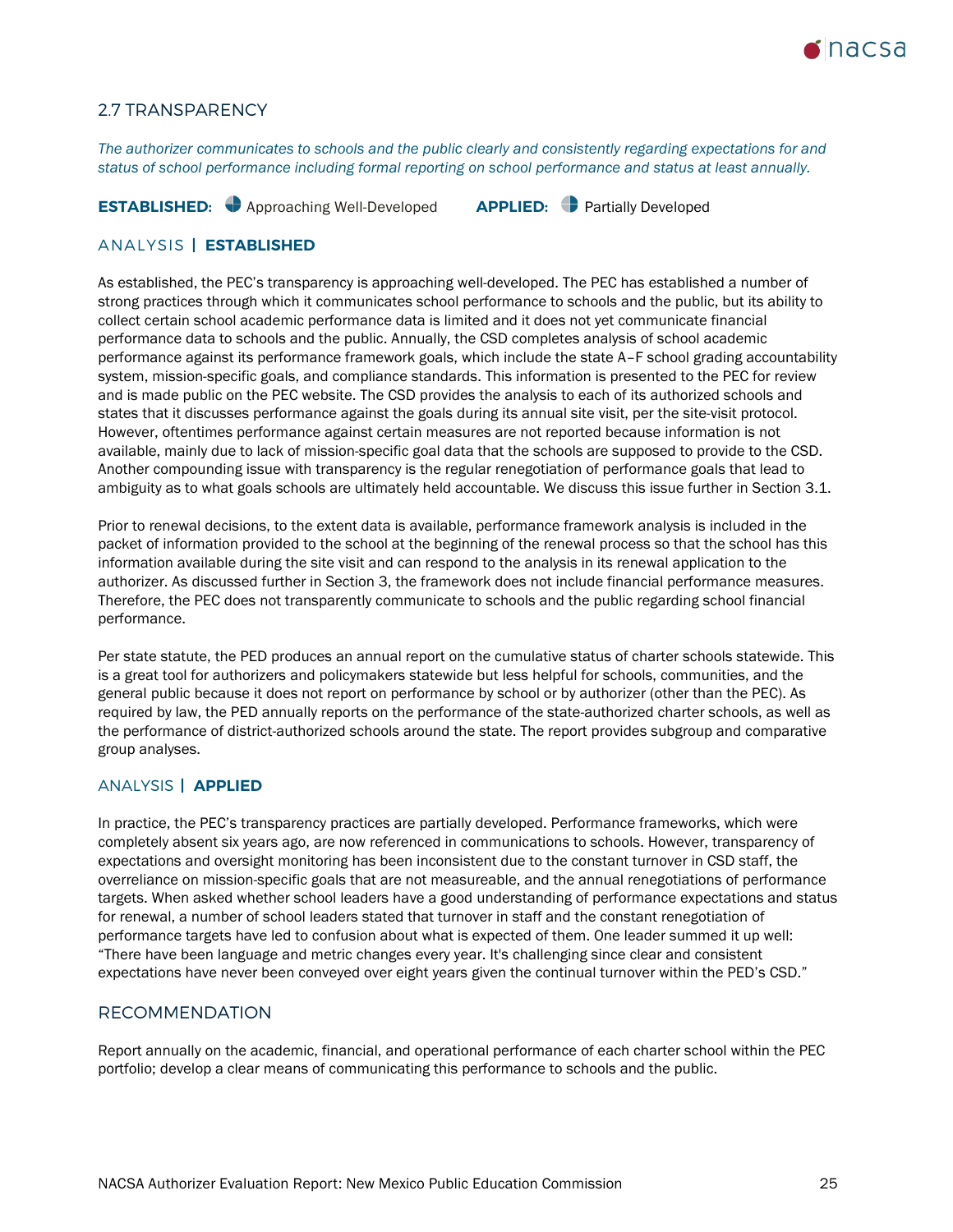

# <span id="page-25-0"></span>3. PERFORMANCE-BASED ACCOUNTABILITY

*Does the authorizer have rigorous, appropriate standards by which it holds schools accountable for results? Are decisions made with the intent to maintain high standards and protect the students' and the public's interests?*

**ESTABLISHED:** Partially Developed **APPLIED:** Minimally Developed

### SUMMARY ASSESSMENT

The PEC has struggled to hold schools to its established standards due to a lack of authorizing policies and performance thresholds that are necessary to provide a structure for performance-based accountability.

The lack of a performance threshold and roll-up methodology has led to inconsistent application of performance standards, with the cumulative record of educational performance not fully reflected in accountability decisionmaking. Thirty-two percent of the commission's 57 charter schools received a D or F grade on the state's A-F school grading accountability system in 2015. And while the law requires that schools meet or "make substantial progress toward the achievement of the department's standards of excellence or student performance standards identified in the charter contract" (NM Stat. 22-8B-12K(2)), the PEC has not defined substantial progress, which has resulted in little to no accountability for low academic performance. In recent renewal decisions, the PEC renewed all six schools up for renewal. In the PED's analysis of school performance, none of the six schools met academic or operational performance standards and the PED determined that analysis of the schools' financial standards could not be determined. To add to the challenge, most of the mission-specific goals in schools' performance frameworks were not reviewable by the CSD due to a lack of available data.

The PED does not have established practices for monitoring school programming for special populations and tends to operate from a reactionary position. Review of the data the PED provides to the PEC on student performance indicates that the commission is not actively overseeing charter schools' education of SWDs or ELLs.

Since the last evaluation in 2010, the PEC developed some critical tools that inform decision-making, including the performance contract and performance framework. These tools are critical in communicating expectations to the charter community and for establishing a clear balance of oversight that protects autonomy and holds schools accountable for results.

### RECOMMENDATIONS

Prior to the next renewal period define, in policy, the academic requirements to earn renewal; grant renewal only to schools that meet the established standard and that are in good standing with their charter.

Develop a roll-up methodology to effectively assess whether schools meet the performance framework standards or "make substantial progress toward" meeting the standards.

Consider revising the performance framework to minimize mission-specific goals to those that can be measured by available data, or incorporate into the framework a rating for schools that fail to submit reliable and valid data.

When reporting on school performance against the performance framework, highlight schools' outcomes of students who are English Language Learners or have disabilities, and schools' compliance with laws pertaining to serving these populations.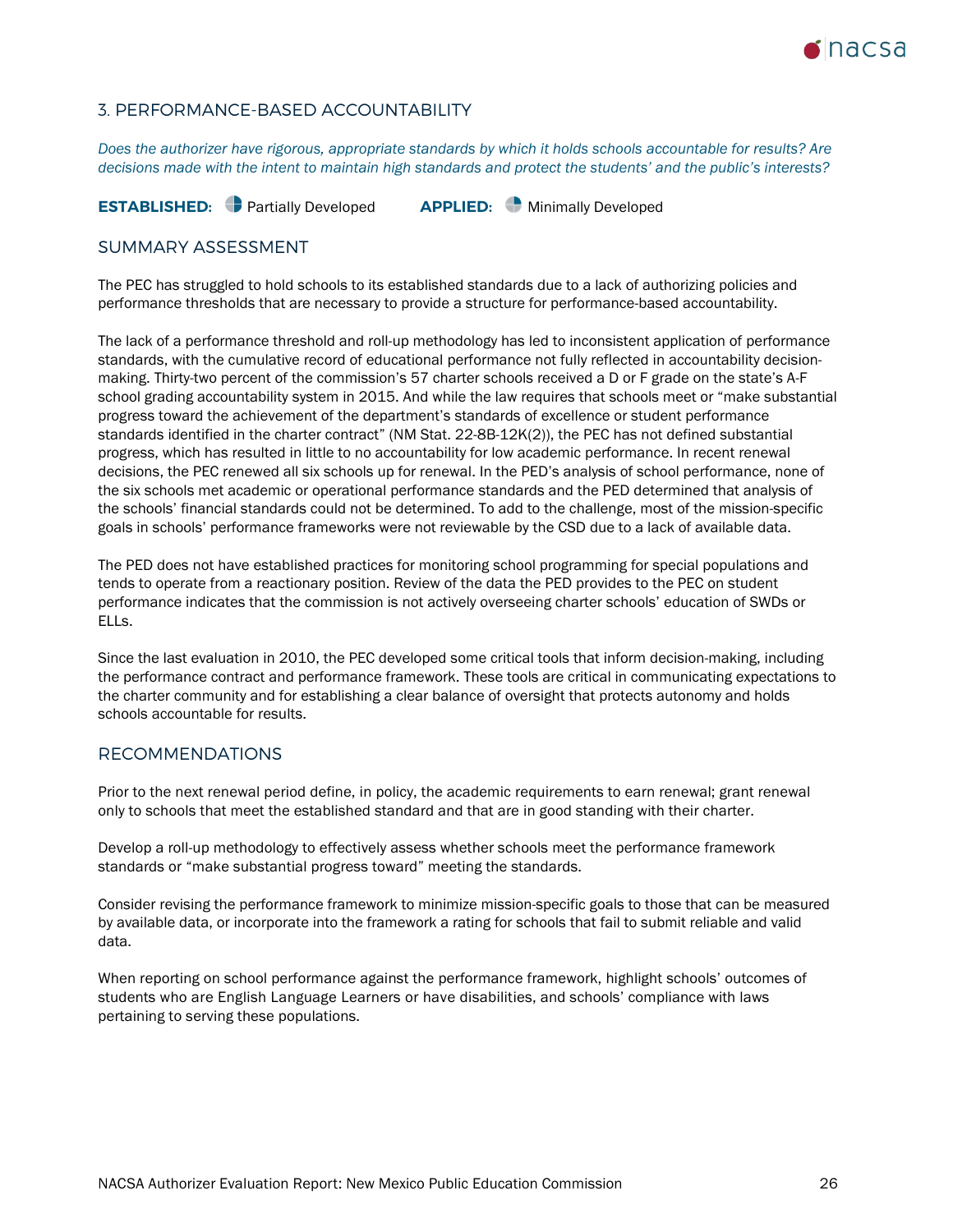

# 3.1 EDUCATIONAL PERFORMANCE

*The authorizer holds schools accountable for academic performance using objective and verifiable measures, established in the charter contract or performance framework, that address, at a minimum, student achievement, student growth, and post-secondary success as the primary measures of school quality.*

# **ESTABLISHED:** Partially Developed **APPLIED:** Minimally Developed

### ANALYSIS **| ESTABLISHED**

The PEC-approved academic performance framework is partially developed because while it is reasonably comprehensive, there is no definition of sufficient progress and no roll up of scores. The PEC has developed a performance framework and incorporated it into the charter contract. It includes academic performance expectations for all charters and is focused primarily on the state's A–F school grading accountability system, with the addition of mission-specific academic goals. The state's grading system is applicable to all schools statewide and uses a value-added model to measure student growth year-over-year.

The only measurements that would enhance analysis of charter school-specific performance would be comparison data. The PED calculates comparison information for all of the state's charter schools and reports it to the public in the PED annual report. This analysis includes measures that compare students in charter schools to students with similar initial academic performance as well as a comparison of students by demographics. These data points are not incorporated into the PEC's charter performance framework. However, it is provided to the PEC in summary analysis for high-stakes decisions. This leads to more ambiguity as to what data points are considered for renewal. The state grade does focus on and give weight to the performance of the lowest 25 percent of students in the school, giving credit for growth where it is most critical.

Furthermore, while the law requires that schools meet or "make substantial progress toward achievement of the department's standards of excellence or student performance standards identified in the charter contract" (NM Stat. 22-8B-12K(2)), the PEC has not defined substantial progress. Lastly, the performance framework lacks a methodology for rolling up performance to an overall rating and therefore does not define what constitutes meeting the standard overall. This leaves the relative "weight" of each measure subject to interpretation and adds subjectivity to the process.

### ANALYSIS **| APPLIED**

As applied, the PEC's academic performance accountability is minimally developed. The lack of a performance threshold and roll-up methodology has led to inconsistent application of academic performance standards, with the cumulative record of educational performance not fully reflected in accountability decision-making. Further, the lack of a definition of "substantial progress" has resulted in little to no accountability for low academic performance. Thirty-two percent of the commission's 57 charter schools received a D or F grade on the state's A-F school grading accountability system in 2015.

Evaluating schools against the performance framework has proven challenging for the PEC because it has not determined what constitutes minimal academic performance to warrant renewal. The PEC is phasing in the framework, with about three-fourths of schools on a performance contract. The PED provides analysis of schools' performance against the framework annually to the PEC and the PEC uses the measures to evaluate schools up for renewal. For those schools up for renewal but not yet on a performance contract, the PED provides analysis of performance against the state A-F school grading accountability system and charter goals outlined in the school's original charter application.

This past renewal cycle, the PEC renewed all six schools up for renewal despite none of them meeting their charter goals or receiving an A or B state grade, the loosely defined "standard" for renewal. While the PED provided analysis of the six schools up for renewal, it did not provide renewal recommendations due to its concern that the PEC had not clearly identified a renewal standard. As a result, all schools were renewed, some with conditions and/or shorter terms, even though none met the "standard" for academic performance. Review of the commission meeting transcript where these renewals were discussed shows that conditional renewals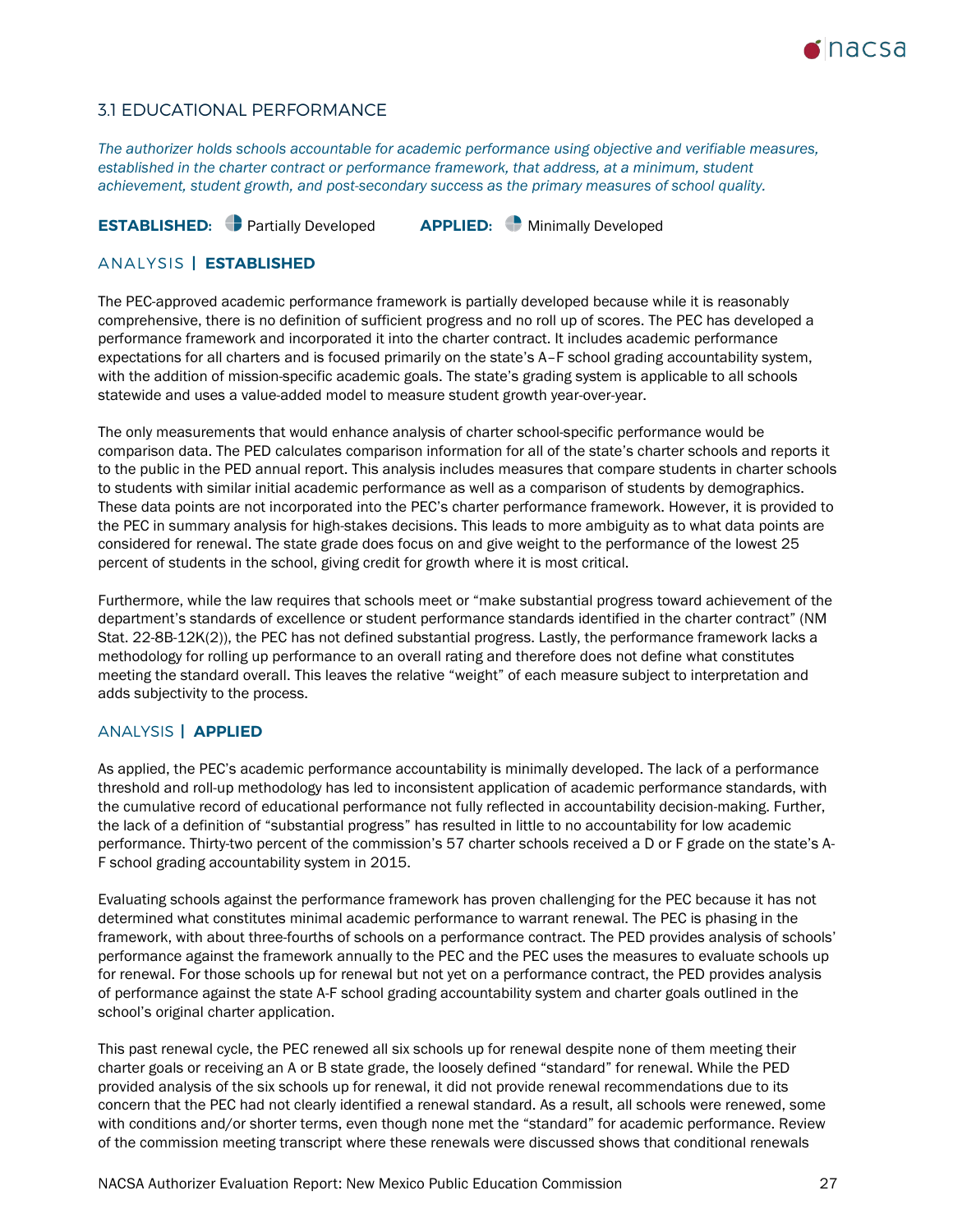were made based on promises of further performance and plans for revised programming.



Finally, the PED relies heavily on school-submitted data to inform mission-specific goal attainment. Absent this data, it is difficult to assess attainment of charter goals. Analysis of the performance frameworks CSD completed for the 2015 school year show that multiple schools could not be fully evaluated due to lack of school-specific data that the schools were responsible for collecting and submitting to the CSD.

# RECOMMENDATIONS

Develop a roll-up methodology to effectively assess whether schools meet the performance framework standards or "make substantial progress toward" meeting the standards.

Prior to the next renewal period define, in policy, the academic requirements to earn renewal; grant renewal only to schools that meet the established standard and that are in good standing with their charter.

Base renewal decisions on a school's track record of performance rather than its plans for the future.

Consider revising the performance framework to minimize mission-specific goals to those that can be measured by available data or incorporate into the framework a rating for schools that fail to submit reliable and valid data.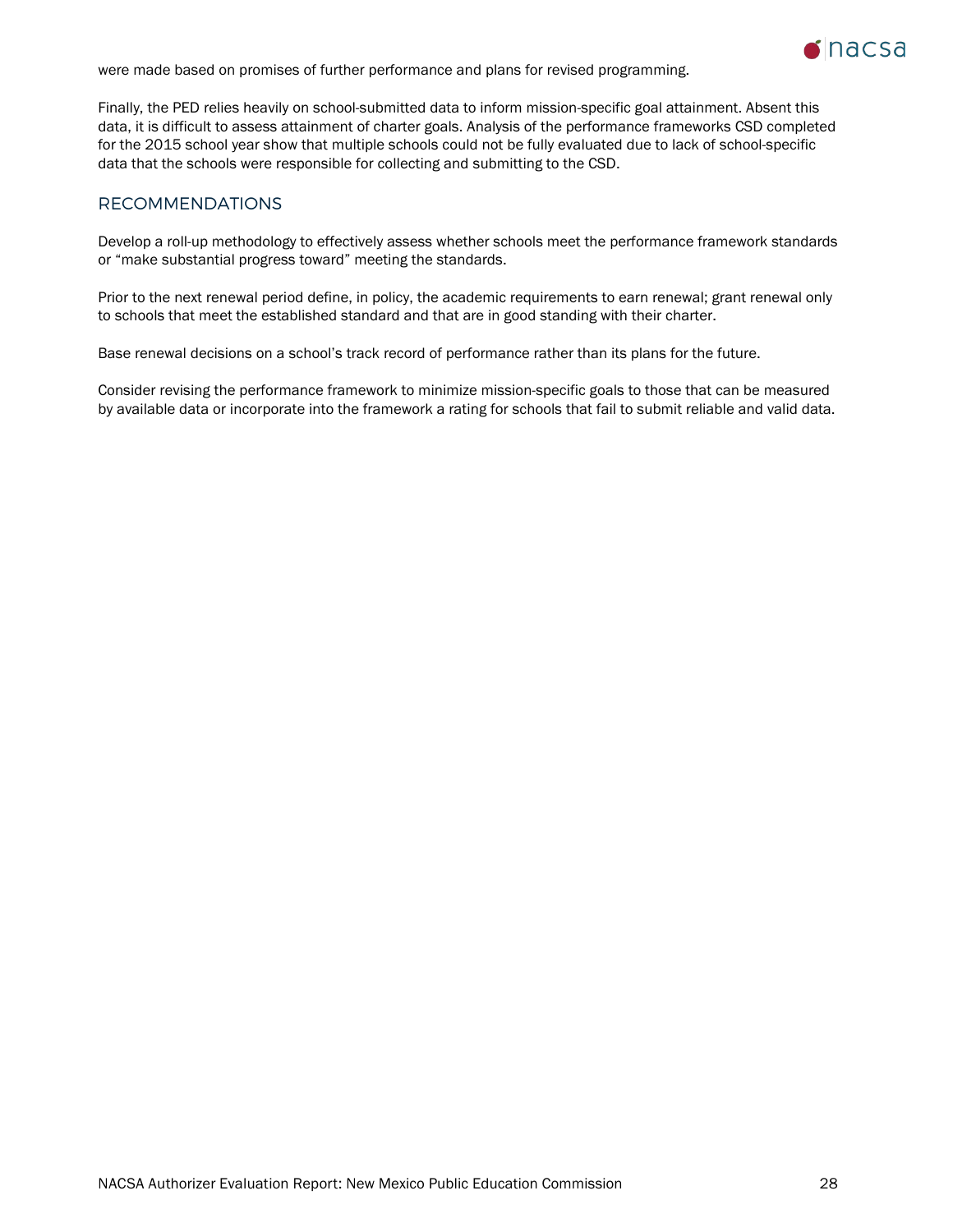

### 3.2 FINANCIAL PERFORMANCE

*The authorizer holds schools accountable for financial performance using appropriate near-term and sustainability measures, established in the charter contract or performance framework, as the primary indicators of a school's financial viability.*

**ESTABLISHED:** Undeveloped **APPLIED:** Minimally Developed

### ANALYSIS **| ESTABLISHED**

As established, PEC's financial performance framework is undeveloped because the financial measures in the framework evaluate charter management of finances and not the school's financial health. The authorizer is unable to assess whether its schools are in good financial health and standing. The financial framework included in the charter contract does not include measures of financial performance but rather operational requirements for managing schools' finances. The framework lacks near-term quantitative measures of financial well being such as current ratio and lacks long-term sustainability measures such as total margin. The PEC cannot effectively evaluate charter school financial viability because its current measures focus solely on operational health. For example, the first measure of the financial framework asks "was the information required for the budget provided on time for the current year operational budget, and the previous year, if requested by the PEC or its delegee?" A school could meet this standard if it turns in a budget on time, regardless of the budget's accuracy or alignment with the school's enrollment. In fact, the financial framework has an overwhelming focus on timely reporting, so a fiscally distressed charter school that turns in its reports on time would theoretically score well on the financial framework. The framework appropriately asks whether expenditures ever exceed the budget in certain functions. However, the actual measure that this question informs only requires that the school submit periodic reports in a timely manner (financial framework measure 3). Therefore, this underlying information is not actually incorporated into the framework analysis.

Finally, the PEC has not adopted any process standards for how the results will be analyzed. The framework does not roll up to a single score and this leaves the PEC to interpret individual ratings and run the risk of making inconsistent decisions based on individual ratings and circumstances.

### ANALYSIS **| APPLIED**

As applied, the PEC's financial performance accountability is minimally developed. In the last renewal cycle, the PEC renewed all six schools up for renewal despite the fact that the PED school performance report provided to the PEC concluded that all six of the schools' financial statuses could not be determined. Additionally, this report did note some school-specific financial concerns. For example, the analysis noted the schools up for renewal had a range of cash balances, some with negative balances. In addition, the report questioned one school's billing of special education funding and another school's reporting of enrollment 50 percent higher than actual enrollment. Four of the six schools that have closed or been revoked in recent years have closed due to financialperformance concerns. At least in part due to the lack of financial performance requirements, schools that are in extreme financial distress are not identified until viability is clearly in question. The PED takes over the financial operations of schools in extreme financial distress but even in those cases, it is clear that the intervention may be too late. Five charter schools currently have their board of finance status suspended. These schools are still operating even though they have proven unable to manage their finances effectively. In one example, a school had a cash deficit of more than \$1 million; it was not paying its payroll taxes properly; and 72 employees were given W-2s even though no more than 50 employees were confirmed, among other things.

### RECOMMENDATIONS

Develop financial performance standards, and use those standards to inform ongoing monitoring and to determine intervention and renewal decisions. Do not rely on PED intervention and board of finance suspension as a means of school financial accountability.

Develop policies for how the PEC will roll up financial performance standards to a single rating and use that rating to inform decision-making.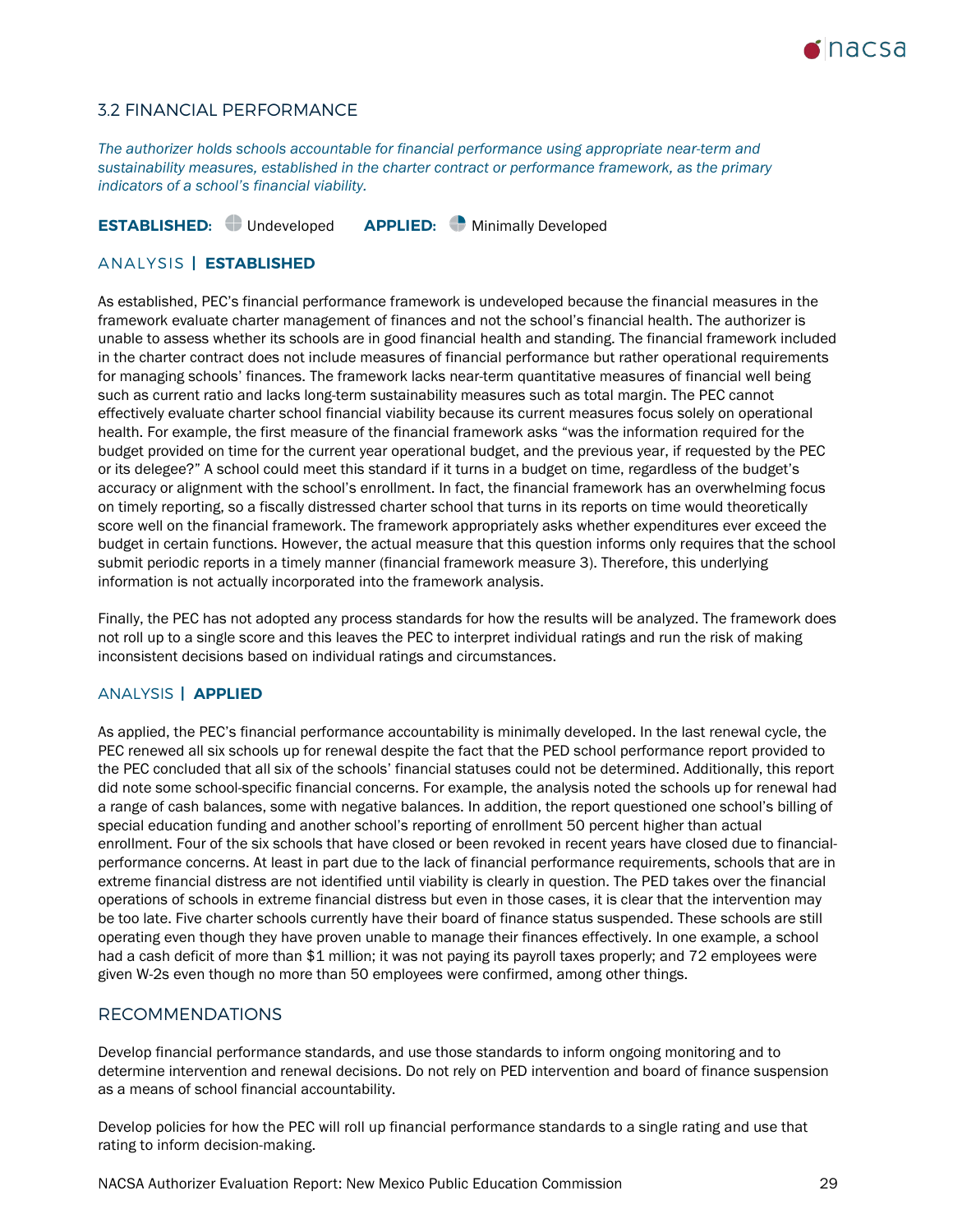

# 3.3 ORGANIZATIONAL PERFORMANCE

*The authorizer holds schools accountable for compliance with organizational performance requirements established in the charter contract or the performance framework, including educational program requirements; governance and reporting; financial management and oversight; and operational requirements related to students, employees, and the school environment.*

# **ESTABLISHED:** Approaching Well-Developed **APPLIED:** Partially Developed

### ANALYSIS **| ESTABLISHED**

As established, the PEC's organizational performance standards are approaching well-developed. The charter contract includes an organizational performance framework that calls for assessment of all critical organizational aspects of the charter school and its operations, including meeting material terms of the educational program, financial management (including audit analysis), and governance, among other things. However, as mentioned in Section 3.2, measures currently in the financial framework that inform financial management should be included in the organizational framework. Similar to the academic framework, the organizational framework lacks a methodology for assessing the organizational performance of the school overall. At time of renewal, the PEC receives a report on the school's organizational performance, with a detailed description as to whether the school met the material terms of the charter.

According to school leaders and the charter community, assessment of organizational performance has been inconsistent over time. The organizational framework alone is not sufficient to set a standard against which PED staff can evaluate schools. The PED and the PEC need both guidance to apply professional judgment of what constitutes meeting the standard of individual measures and a methodology for rolling up individual measures to an overall rating.

### ANALYSIS **| APPLIED**

As applied, the PEC's organizational performance accountability is partially developed. Similar to the academic performance framework, the lack of a threshold of performance and roll-up methodology has led to an inconsistent application of organizational performance standards. Of the six schools up for renewal this last round, none of the schools met the standard according to the PED's organizational performance assessment. The PEC renewed two of the schools with conditions and four without conditions. It is unclear what determined renewal with conditions versus renewal without conditions.

### RECOMMENDATIONS

Develop implementation guidance to ensure PED staff consistently evaluate schools against organizational performance standards.

Shift financial management measures to the organizational performance framework.

Develop policies for how the PEC will roll up organizational performance standards to a single rating and use that rating to inform decision-making.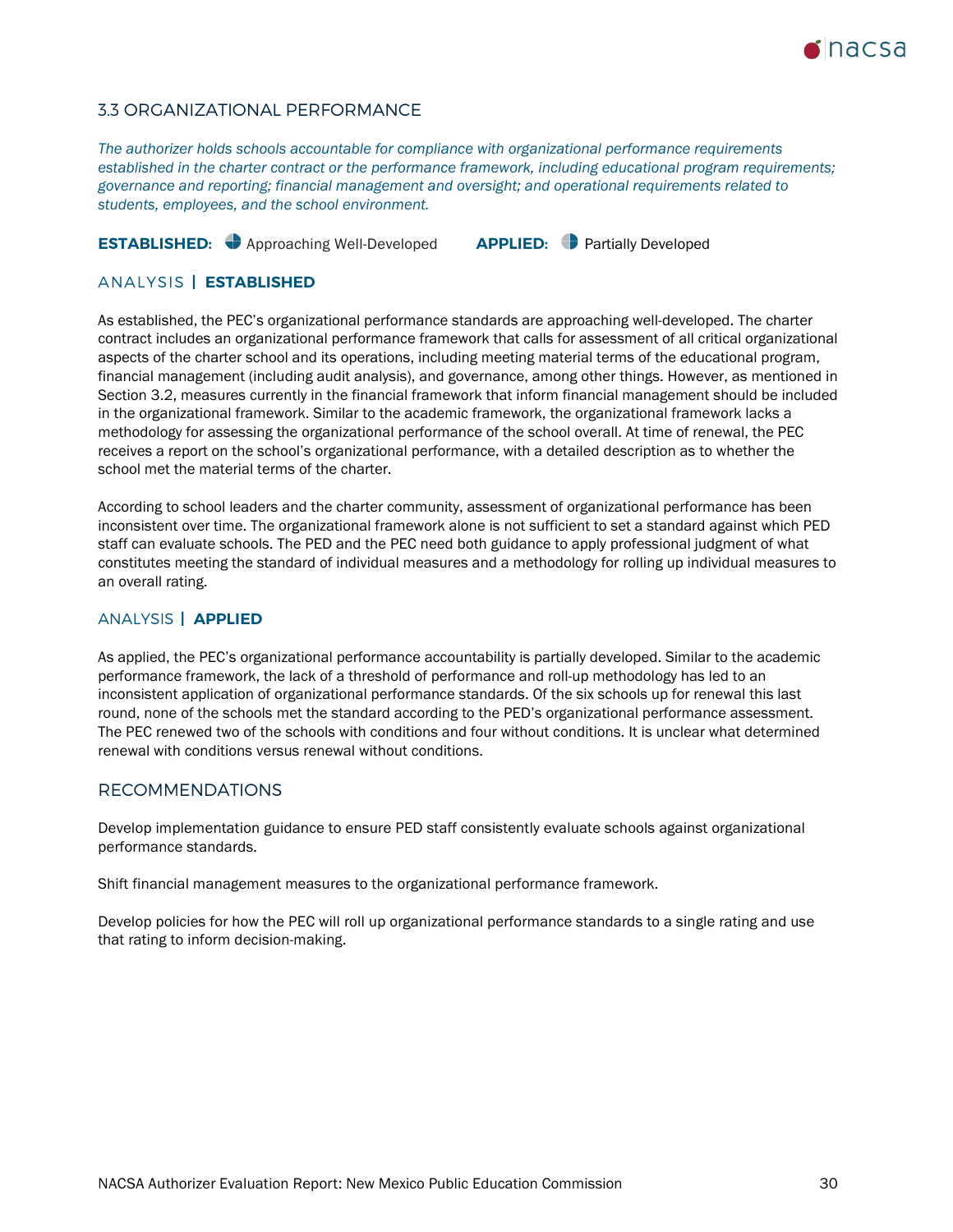

# 3.4 SPECIAL STUDENT POPULATIONS

*The authorizer holds schools accountable for meeting legal and educational obligations to special student populations including, but not limited to, students with disabilities and English Language Learner students.*

**ESTABLISHED:** Partially Developed **APPLIED:** Minimally Developed

### ANALYSIS **| ESTABLISHED**

As established, oversight and accountability of schools serving students who are English Language Learners (ELLs) or have disabilities (SWDs) is partially developed. The organizational framework includes requirements that schools meet the educational obligations of both of these populations. Further, the academic performance framework via the A–F school grading accountability system incorporates academic performance of SWD and ELLs, holding schools accountable for the performance of students with different needs. However, without a systematic approach to renewal decision-making or intervention, it is unclear how analysis of student performance and compliance play into high-stakes decisions.

### ANALYSIS **| APPLIED**

As applied, the PEC's oversight and accountability of schools serving ELL or SWD students is minimally developed. Since the CSD does not have established practices for monitoring school programming for special student populations, it tends to operate from a reactionary position. Review of data the PED provides to the PEC on student performance indicates that the commission is not actively overseeing charter schools' education of SWDs or ELLs.

The PED's draft strategic plan provides evidence that the PED is working to improve monitoring of special student populations and to bring consistent training to schools. However, there is no systematic approach to oversight or intervention when concerns arise. At least one school was cited during its renewal review for inappropriately billing special education services and had to remedy those concerns as a condition of renewal. In another case, the special education bureau found alarming instances of poor IEP management, inappropriate caseloads, and uncertified instructors within a school, and has been working to ensure the school serves its students appropriately and comes into compliance with state law. The school did not receive any official notification of concern from the PED.

According to staff, historically, the PED structure has not supported cross-collaboration among the different bureaus and the CSD and, as a result, communication of concerns about charter schools and their management of services for SWD and ELL populations has not been well organized. Staff within the CSD have said that charter schools "don't know what they don't know" about serving students with special needs. To address this concern, the CSD has recently started engaging the other bureaus that work with special student populations to provide technical assistance and training to schools and new start-ups.

### RECOMMENDATIONS

When reporting on school performance against the performance framework, highlight schools' outcomes of students who are English Language Learners or have disabilities, and schools' compliance with laws pertaining to serving these populations.

Ensure that intervention policies provide a structure for evaluating and communicating concern regarding appropriate services for students with disabilities and English Language Learners.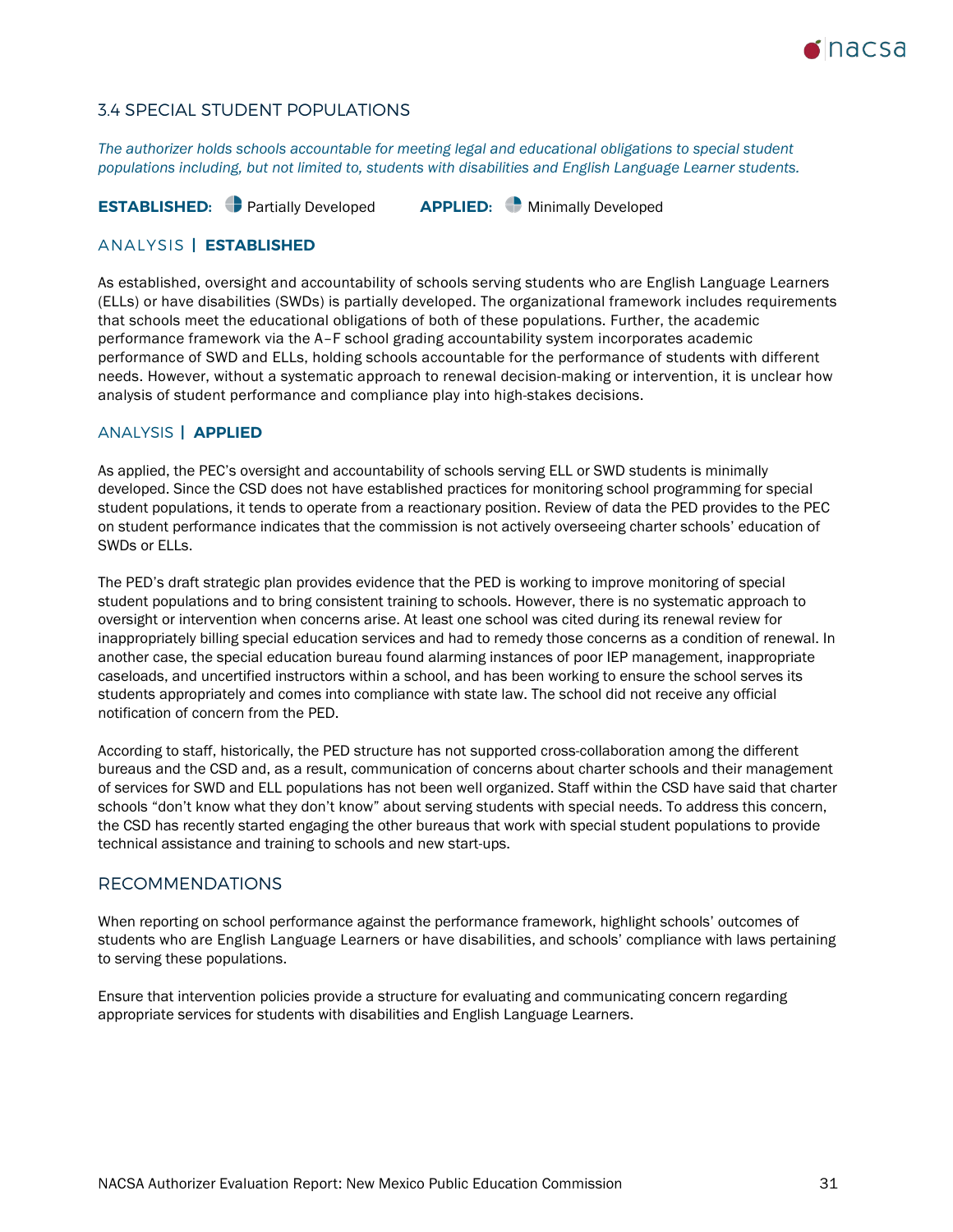

### 3.5 DECISION ALIGNMENT

*The authorizer makes accountability decisions that are informed by and align with documented evidence and analysis of the extent to which the school satisfies performance expectations, ensuring that only charter schools that meet or exceed expectations continue to operate. (Note: this section focuses on decisions by the authorizer other than the application, which is addressed in Section 1.7.)*

**ESTABLISHED:** Partially Developed **APPLIED:** Minimally Developed

### ANALYSIS **| ESTABLISHED**

As established, the PEC's decision alignment is partially developed because while it has a performance framework and is working to phase schools on to a performance contract, it has not established any policies to provide a clear threshold for what constitutes renewal, conditional renewal, and nonrenewal. The law is not helpful in providing the framing necessary to inform decision-making because it is ambiguous in defining the academic performance necessary to earn renewal (See Section 3.1 for more detail).

The PEC lacks renewal policies that would be necessary to inform high-stakes decisions. Policies that are absent include: 1) the threshold for renewal including a definition of "substantial progress toward achievement of the department's standards of excellence or student performance standards identified in the charter contract," 2) methodology for rolling up performance framework scores to determine overall ratings of performance in each category against the standard, 3) differentiated renewal definitions (i.e. conditional renewal policies), and 4) intervention policies that would potentially drive revocation decisions. These policies or established guiding materials would help direct PED's analysis and presentation of recommendations and ultimately the PEC's decision-making.

### ANALYSIS **| APPLIED**

As applied, the PEC's decision-alignment is minimally developed because the authorizer does not base decisions on a foundation of established expectations. The PED did not provide recommendations to the PEC for the last round of renewals because it did not believe the PEC had set a standard for renewal against which to judge school performance and make an informed recommendation.

The PEC has a renewal application and performance framework that helps to establish some expectations of performance but it is not clear how the individual measures are objectively calibrated to a final determination. Of the six schools up for renewal, according to the PED's analysis, none met the academic or operational expectations. All six schools had operational concerns cited and did not meet all individual measures of academic performance. The PED chose to interpret this as not meeting the standard but did not go so far as to provide recommendations of renewal or nonrenewal to the PEC. Unfortunately, this left the PEC with a set of schools about which to make renewal decisions but with no bar against which to judge. The PEC decided to renew all six schools, some with conditions, and one with a shortened renewal period of three years. With a lack of established policy for what constitutes shortened renewal periods and even conditions of renewal, and with all schools not meeting academic and operational standards according to the PED, the decisions appeared to be made without a clear standard. To add to the confusion, the PED determined that it could not determine the financial status of these schools up for renewal but cited concerns with financial performance for some (e.g., over-reporting student enrollment, negative fund balances) or financial management (material findings in audits).

### RECOMMENDATION

Develop renewal policies to guide recommendations and to use as a basis for high-stakes decision-making.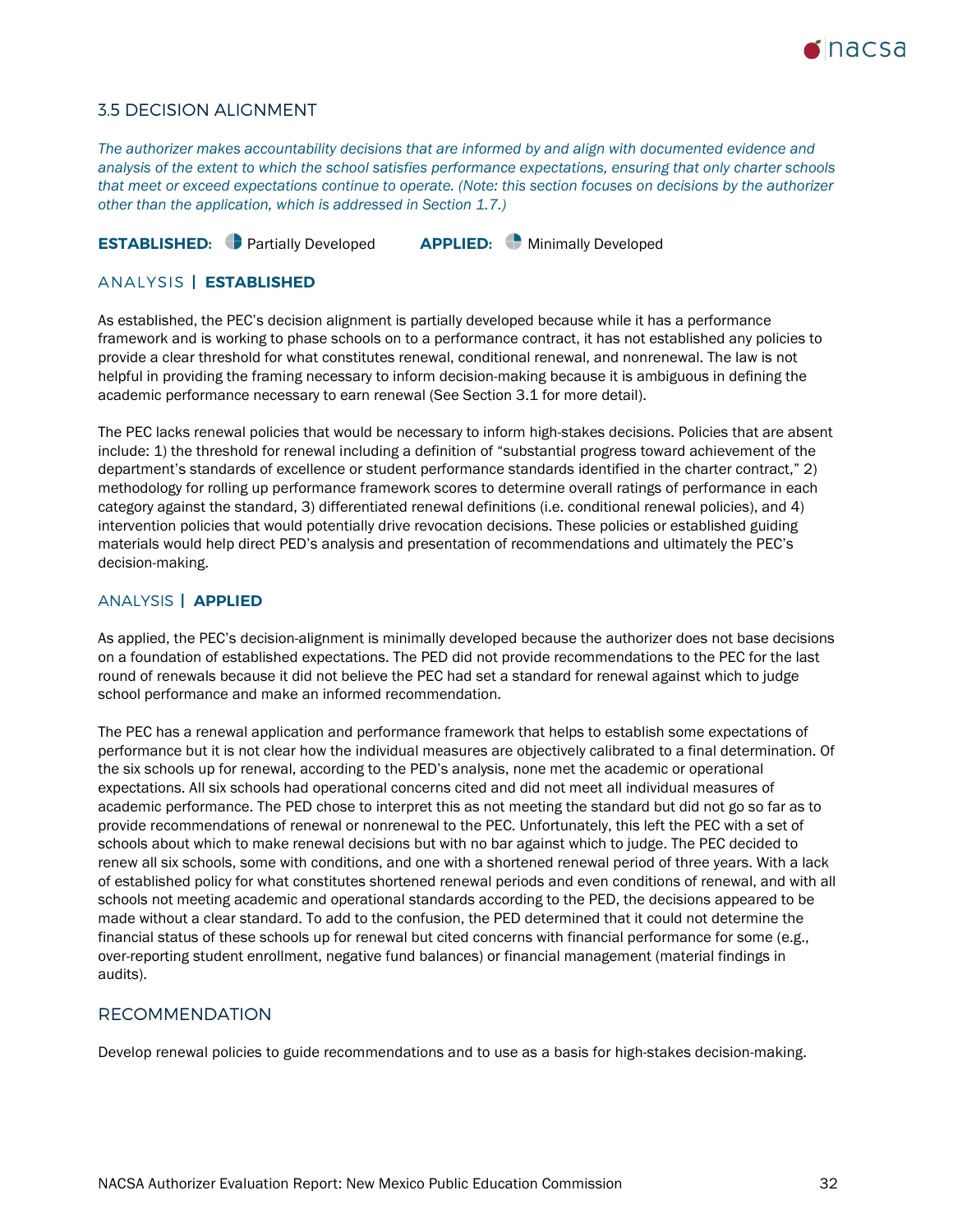

## <span id="page-32-0"></span>4. AUTONOMY

*Do schools have the autonomy to which they are entitled?*

**ESTABLISHED:** Approaching Well-Developed **APPLIED:** Partially Developed

### SUMMARY ASSESSMENT

At times, in practice, the CSD unnecessarily restricts autonomy of schools. Oversight policies and practices need to be further developed and refined to achieve a proper balance between respecting school autonomy and conducting effective oversight to track school performance. An example of oversight practices that unnecessarily restrict school autonomy is the requirement that each school must provide a 90-day curriculum prior to opening and again each year of operation according to the CSD's site-visit protocol. It is unclear whether schools must submit this curriculum plan for every subject, only core subjects, or for one sample subject. In addition, there is no corresponding established or communicated expectation about any curriculum plan requirements.

Furthermore, while the CSD is required to provide technical assistance and training to schools per state statute, its practices in this area are not well-defined, which leaves schools struggling to understand where support ends and oversight begins. Schools complained of overly burdensome and invasive monitoring of compliance during the site visits and not much attention spent on school programs or recognition and encouragement of flexible and/or innovative practices. Lastly, the CSD reports spending less time monitoring higher-performing schools but the PEC has not established any formal differentiated oversight practices.

The PEC's charter school contract appropriately preserves charter school autonomy over their educational program and finances. Requirements are outlined in the charter contract and schools have full autonomy over the development of their budgets.

### RECOMMENDATIONS

Define, in policy, what technical assistance the CSD will provide to schools that preserves its role as authorizer but that meets its statutory requirements to provide technical assistance. Do not veer from that definition.

To achieve a proper balance between preserving charter schools' autonomy over finances and monitoring schools' financial health, incorporate financial performance measures into the performance framework and create an intervention policy that stipulates requirements to remedy concerns or increasing levels of concern including potential revocation, well before board of finance takeover would be necessary.

Develop policies for differentiating oversight for high-performing schools that will decrease schools' reporting burdens, more effectively allocate resources, and promote the replication of high-performing schools.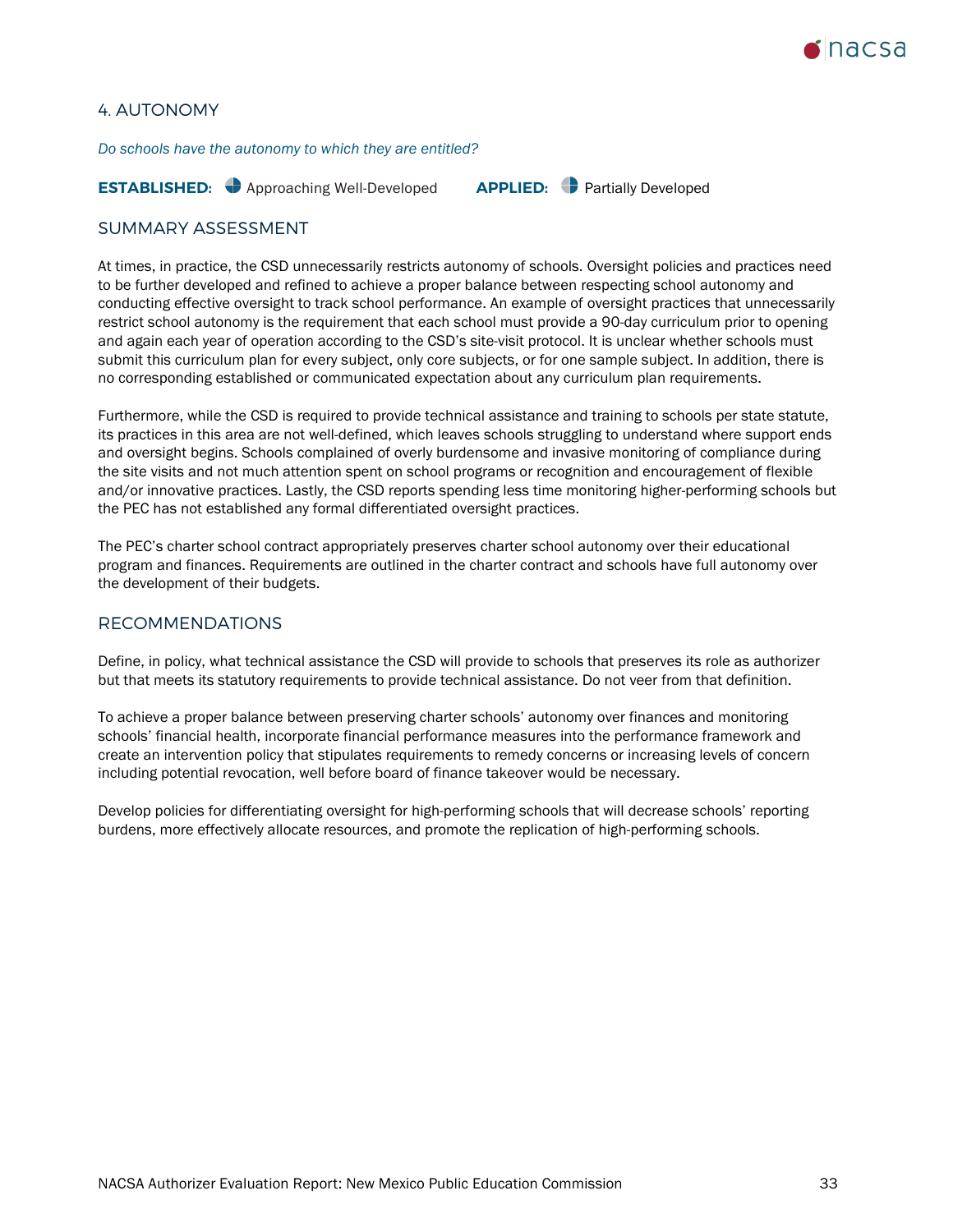

# 4.1 EDUCATIONAL PROGRAM

*The authorizer defines and respects school autonomy over the educational program.*

**ESTABLISHED:** Approaching Well-Developed **APPLIED:** Partially Developed

### ANALYSIS **| ESTABLISHED**

As established, the PEC is approaching well-developed in respecting school autonomy over their educational programs. While the contract is appropriately outcomes-focused, PEC's monitoring practices should be further refined to address schools' autonomy over their educational programs. The charter contract defines the role of PEC as evaluating the schools' outcomes and not establishing processes. It states that the schools have the "authority and responsibility" to develop their education plans and to apply for waivers from PED (not PEC) from state-mandated requirements. The contract appropriately does not incorporate the application and outlines the "material terms of the charter." Only these areas, rather than the entire charter application, require amendments and are subject to review during annual site visits.

However, certain oversight practices place an undue burden on schools and encroach upon school autonomy. For example, each school must provide a 90-day curriculum prior to opening and again each year of operation according to the CSD's site-visit protocol but it is unclear whether schools must submit this curriculum plan for every subject, only core subjects, or for one sample subject. In addition, there are no corresponding established or communicated expectations about any curriculum plan requirements, which leaves schools vulnerable to the changing expectations of the CSD or PEC.

Furthermore, with regard to site visits, the PEC and CSD have not articulated a clear purpose and a corresponding policy to ensure that these visits do not encroach upon school autonomy over curriculum and instructional methods. Under New Mexico's charter school law, every school, regardless of performance on the PEC's performance framework or the school's attainment of mission-specific goals, must undergo an annual site visit. School leaders noted that, for the first time after multiple years of operation, they were being monitored for meeting 1080 instructional hours, despite offering competency-based, alternative education with waivers for a shortened school day.

### ANALYSIS **| APPLIED**

As applied, the PEC's practices in this area are partially developed because while the CSD is required to provide technical assistance and training to schools, per state statute, this has not been well-defined. Without PECapproved policy that defines technical assistance and what to expect during site visits, schools have struggled to understand where support ends and oversight begins. School leaders said that they have a hard time preparing for visits and do not always know what to expect. This lack of clarity resulted in some schools being surprised by the level of compliance oversight and complaining to the PEC during a public-comment period of commission meetings.

The PED's approach is to offer training and technical assistance, which is in accordance with its strategic plan and the charter contract. Currently, this is done by disseminating information about relevant programs, helping schools understand why they may be lower performing, and encouraging schools to use flexibilities to innovate. In practice, schools complained of overly burdensome and invasive monitoring of compliance during the site visits and not much attention spent on school program or recognition and encouragement of flexible and/or innovative practices. Other than compliance trainings, no school mentioned receiving technical assistance to improve programming.

### RECOMMENDATION

Define, in policy, what technical assistance the CSD will provide to schools that preserves its role as authorizer but that meets its statutory requirements to provide technical assistance. Do not veer from that definition.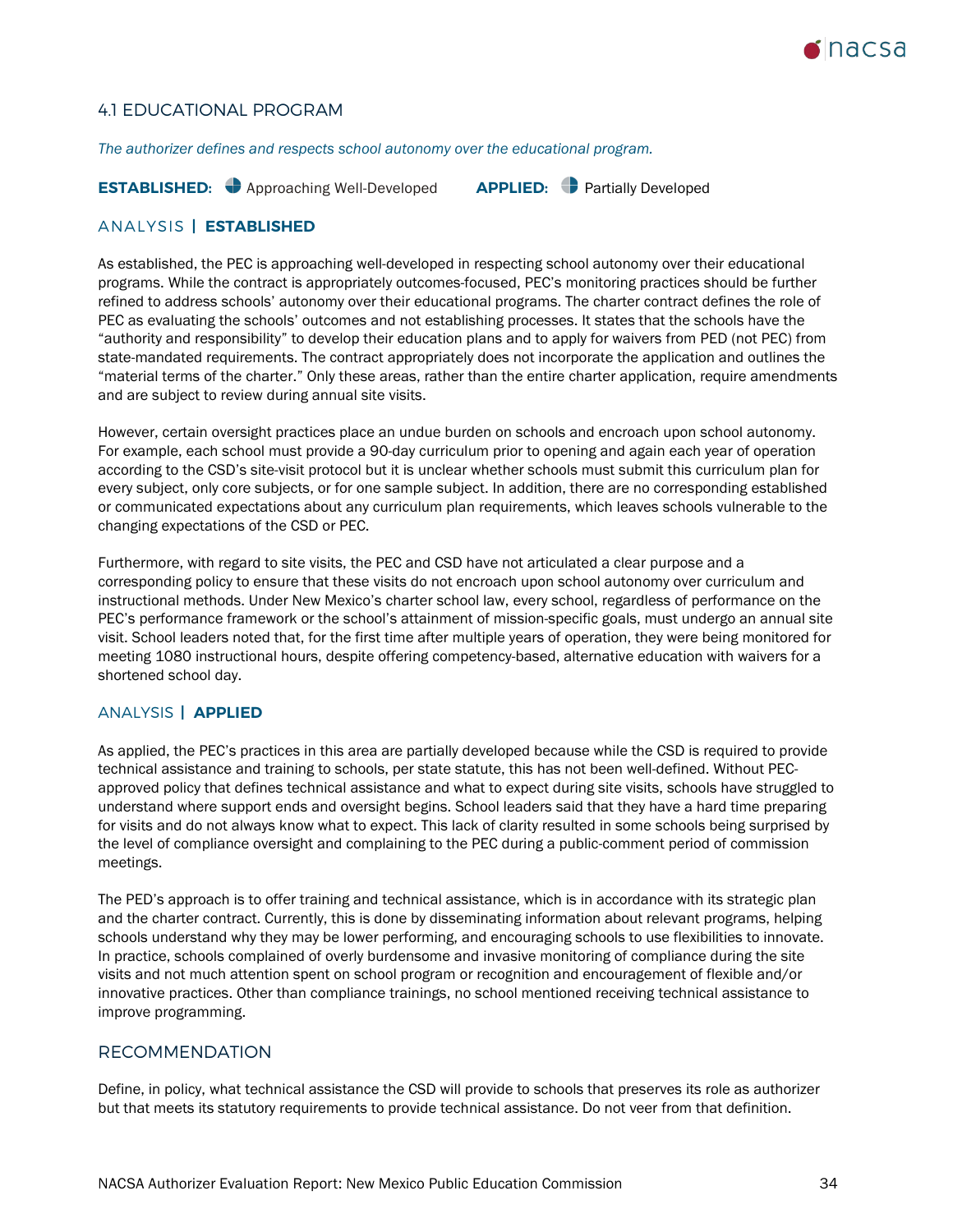

# 4.2 FINANCIAL MANAGEMENT AND BUSINESS OPERATIONS

*The authorizer defines and respects school autonomy over financial management and business operations.*

**ESTABLISHED:** Approaching Well-Developed **APPLIED:** Partially Developed

### ANALYSIS **| ESTABLISHED**

As established, the PEC is approaching well-developed in respecting schools' autonomy over their financial and business operations. Schools have autonomy over developing their budgets without CSD restrictions over expenditures. CSD requires schools to undergo annual audits, conducted by PED-approved auditors, and respond to any findings. The law requires the PED provide financial oversight for schools' governing boards, placing the fiduciary responsibility on them. School governing boards must, by law, sign assurances of financial compliance, and each board must qualify as a board of finance, which includes training and certification. If a school has findings, the law and the contract require the school to enter into a corrective action plan with the authorizer that could lead to closure if not completed.

### ANALYSIS **| APPLIED**

As applied, the PEC is partially developed in this area. Without clearly defined financial performance expectations outlined in the charter contract or PEC policy, the PEC is limited to oversight of financial performance as defined in state statute. As a result, the PEC rarely intervenes except in cases of extreme financial mismanagement—and even then, the intervention is often through a separate PED action: takeover of the school's board of finance rights. This is a department act, however, and outside the purview of the authorizer.

# RECOMMENDATION

To achieve a proper balance between preserving charter schools' autonomy over finances and monitoring schools' financial health, incorporate financial performance measures into the performance framework and create an intervention policy that stipulates requirements to remedy concerns or increasing levels of concern including potential revocation, well before board of finance takeover would be necessary.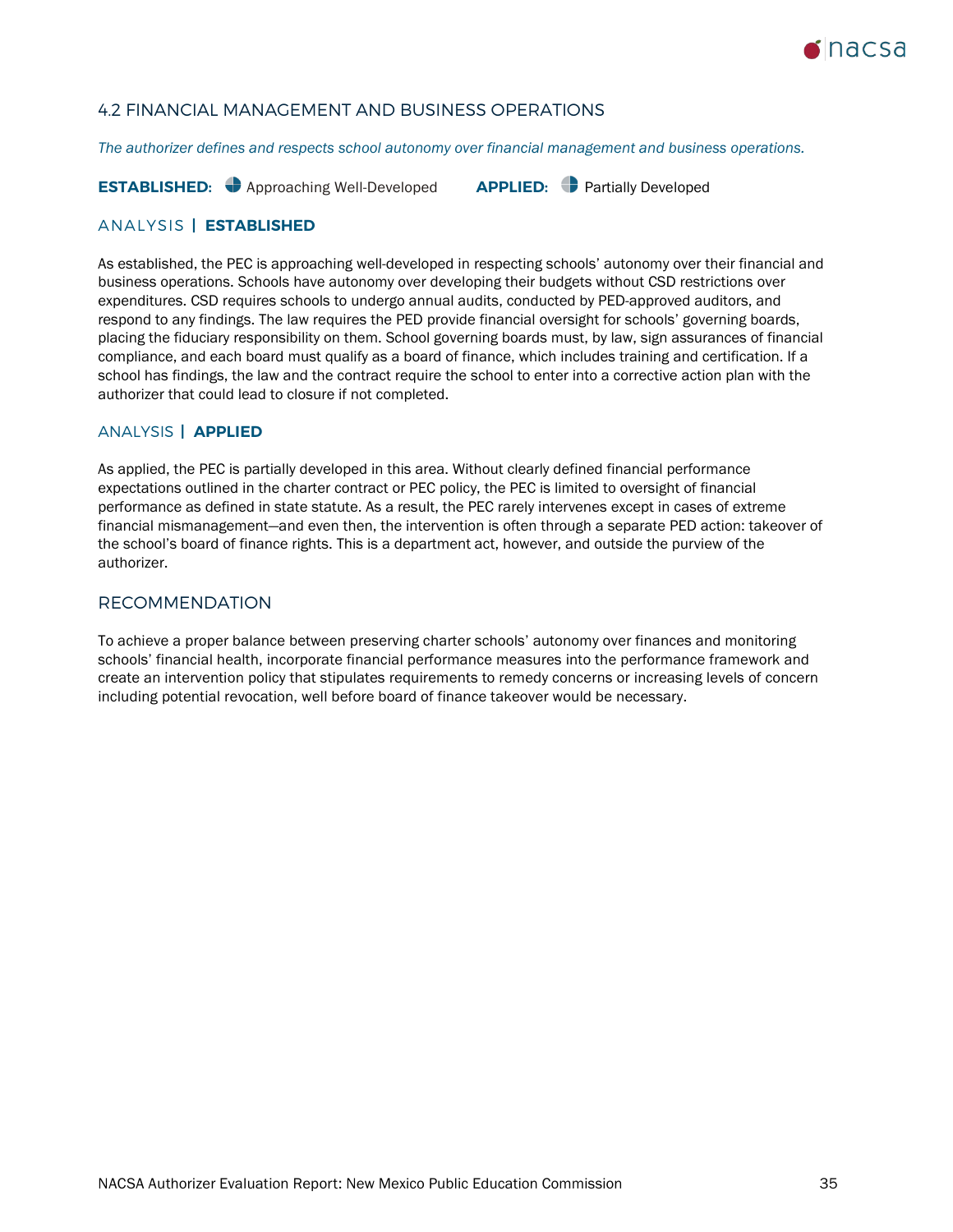

# 4.3 DIFFERENTIATED OVERSIGHT

*The authorizer periodically reviews compliance requirements and evaluates the potential to differentiate school oversight based on flexibility in the law, demonstrated school performance, and other considerations.*

**ESTABLISHED:** Undeveloped **APPLIED:** Partially Developed

### ANALYSIS **| ESTABLISHED**

The PEC is undeveloped in establishing differentiated oversight policies and practices. PEC's policies do not differentiate for high-performing schools, schools that are part of larger networks, SAM schools, or schools that seek to serve alternative populations. In addition, materials provided for school oversight, charter amendments for expansions, replications, and for charter renewals do not contemplate a differentiated system. Currently all schools, regardless of prior performance, undergo the same processes.

While the law requires the PEC to annually monitor all schools, the PEC has not developed policies and CSD has not developed monitoring tools that would allow for differentiated oversight. The law also requires that technical assistance be provided to charter schools during annual site visits but the PEC has not created policies to define how and when technical assistance will be provided and the extent to which technical assistance will be customized or differentiated to the needs of individual schools. It is important to note that some of the most recent PED-created oversight documents mention differentiated oversight. However, these have not been approved by PEC.

### ANALYSIS **| APPLIED**

In practice, the PEC is partially developed in this area because it differentiates oversight of higher-performing schools, as outlined in Section 4.1. Schools with a rating of A or B on the state accountability framework receive less oversight than those earning C, D, or F. While the PEC does not have established policies for differentiating oversight and decision-making, the PEC public working session held on April 7, 2016, began discussions about differentiating oversight for schools with higher academic performance.

Compliance oversight is not differentiated for high-performing schools but rather conducted annually through site visits and includes the same compliance checklist that is used for new schools. While the checklist is limited to items that are required of all schools by law, there is no process for submitting documents electronically rather than having them audited on site each year.

### RECOMMENDATIONS

Develop policies for differentiating oversight for high-performing schools that will decrease schools' reporting burden, more effectively allocate resources, and promote the replication of high-performing schools.

Develop an online reporting process for compliance that can be completed annually but is less burdensome on schools.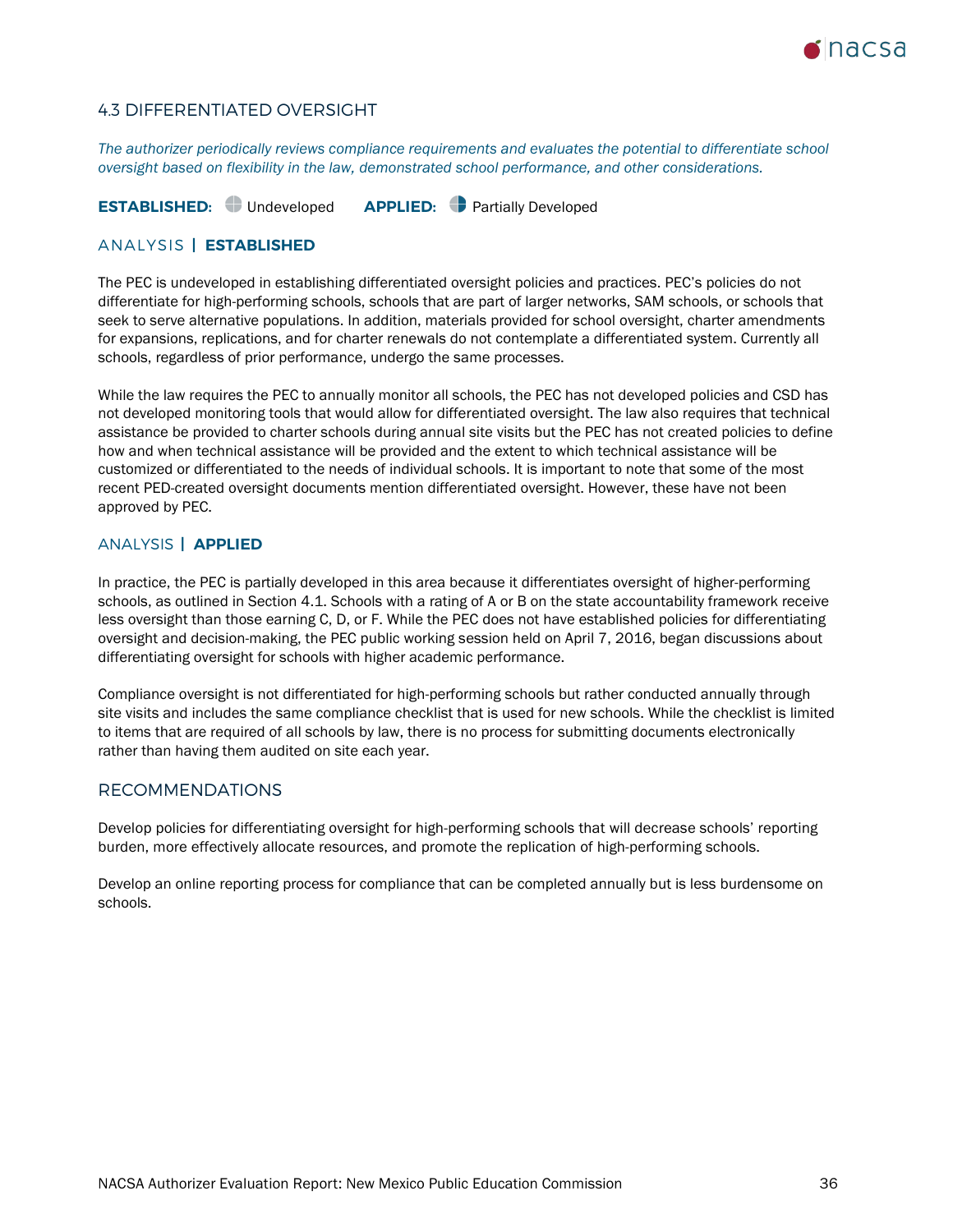

# <span id="page-36-0"></span>5. ORGANIZATIONAL CAPACITY

*To what extent do the organizational structure and systems support quality authorizing practices and forward the authorizer's mission?*

**ESTABLISHED:** Minimally Developed **APPLIED:** Minimally Developed

### SUMMARY ASSESSMENT

The PEC and PED do not work effectively and efficiently as a unit. The tension between the PEC and PED staff is so high that it undermines both entities' capacity to make good decisions about charter schools. The PEC has no authorizing policies that define the roles of each entity and that serve as a foundation for how the PEC makes critical decisions such as renewal, intervention, and charter school closure. The lack of such policies leads to ambiguity in roles as well as conflict. Additionally, necessary organizational policies that govern staff work, such as monitoring, contracting, and renewing charter schools, have not all been adopted by the PEC, causing misunderstandings between the PEC and PED, and confusion among school leaders. The lack of coordination between PEC and CSD has resulted in mixed messages to schools and schools having to go through processes twice--once with CSD and again with PEC—as is the case with contract negotiations.

While both entities are equally invested in improving school quality, they are not united under a common strategic plan, reporting structure, or vision of authorizing. The PEC is currently without an updated strategic plan. A revised strategic plan was created by the PED and brought to the PEC for input but the PEC refused to engage in an open discussion about a plan that it did not help create. As a result, the schools are caught between two entities that are currently unable to stand behind a unified message of school quality and accountability, which is hampering effective oversight, particularly in expanding the number of high-quality charter schools and closing low-quality schools.

However, it is difficult to discuss the organizational capacity of the PEC without discussing the limitations state law places on the PEC. The PEC has no annual budget and has no authority or opportunity to provide input on the PED's budget, which includes fees from PEC charter schools. In addition, the PEC has no staff of its own and must rely upon collaboration with the staff of the CSD to carry out its authorizing duties. Lastly, the Secretary of Education ultimately has the power to override PED high-stakes decisions.

### RECOMMENDATIONS

Engage in intervention such as mediation to work through immediate issues; develop a long-term plan for resolving chronic dysfunctions that are proving debilitating to effective operation and clarify authorizing roles, responsibilities, and authority.

Establish a set of authorizing policies that codify the roles and responsibilities of the PEC and PED, and that can serve as the foundation for how the PEC makes high-stakes decisions using the support provided by the CSD as defined in policy.

Working with a trained facilitator, identify operating principles that the PEC and PED can agree on. Using these principles, create a strategic plan that engages the PEC, PED, and charter schools where synergy among the entities can be more easily found and which identifies goals and priorities for a healthy and thriving charter school community, such as expansion of high-performing charter schools.

Provide the PEC with the ability to review and provide input on the CSD's annual draft budget.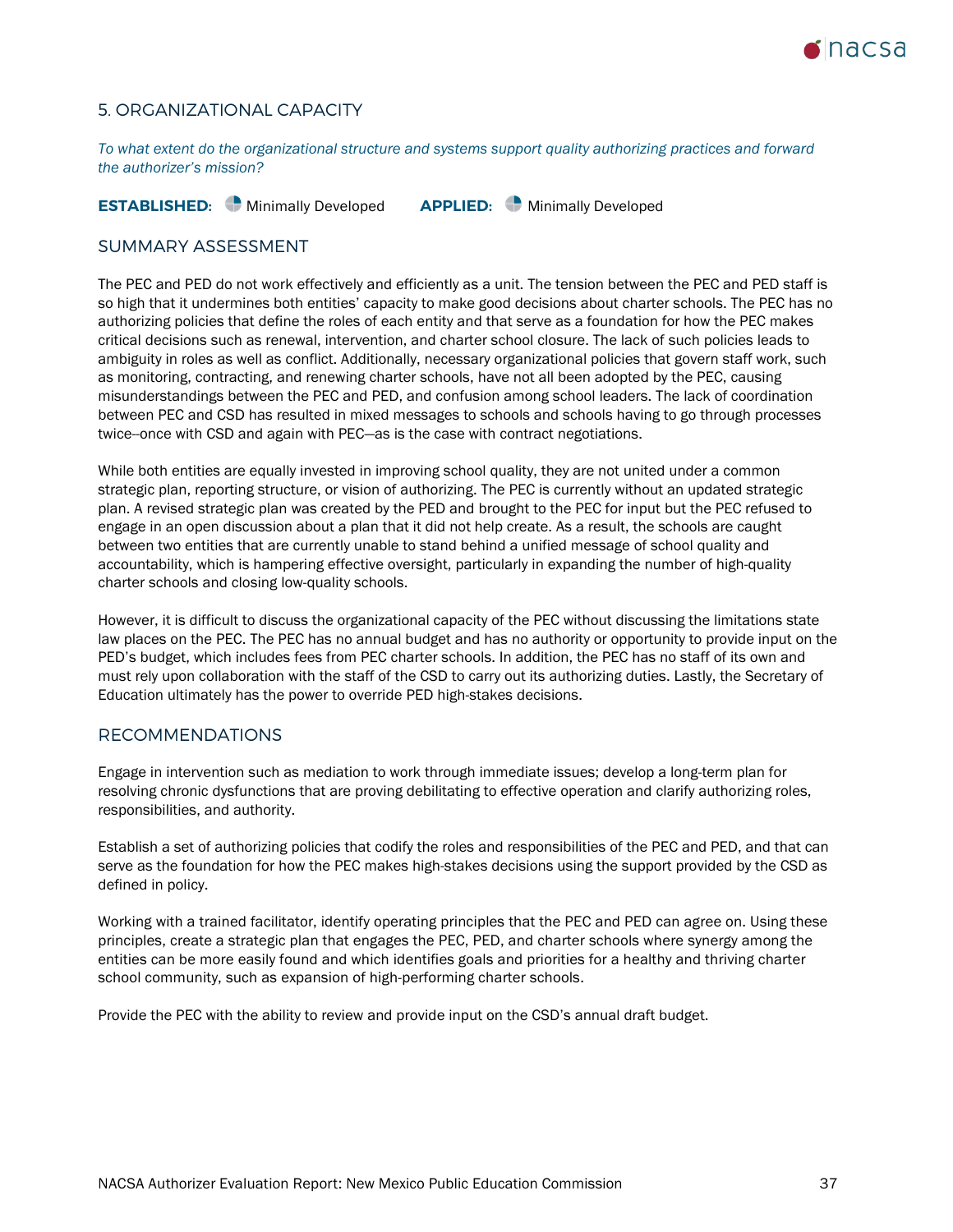

### 5.1 STRATEGIC PLANNING

*The authorizer plans well for the future in a way that aligns with* NACSA's Principles and Standards*. The authorizer uses quality authorizing to forward its mission and, to the extent applicable, to address identified needs or to attract desired school program types.*

**ESTABLISHED:** Minimally Developed **APPLIED:** Undeveloped

### ANALYSIS **| ESTABLISHED**

The PEC is minimally developed in creating a strategic plan to govern its work. It does not have a current, public, and approved strategic plan. The process of adopting a common strategic plan requires the PEC and CSD to collectively engage in creating a unified vision of quality authorizing, which currently does not exist. The plan on PEC's website, which was approved by the PEC in 2012 is outdated and the PEC has not taken steps to update or act on a strategic plan. The PED recently developed a draft strategic plan for charter schools, statewide the scope of which is broader than the PED's authorizing duties. However, despite some efforts to solicit feedback from stakeholders, the plan was developed without much meaningful engagement from the charter schools or the PEC. This draft PED-developed strategic plan was brought before the PEC for input after it was completed but the PEC did not offer input and has not placed it on a PEC agenda for approval or discussion.

Although not adopted by the PEC, the PED-developed draft strategic plan identifies performance targets for under-performing schools and prioritizes closure for academic reasons. It seeks to raise the percent of highperforming seats in New Mexico but does not include an overarching measurable goal specific to increasing high-performing seats and relies heavily on CSD-provided training and technical assistance to improve performance. While training can be helpful for schools to improve, it can also lead to the authorizer becoming a central office and pushing practices out to schools rather than respecting schools' autonomy in developing curriculum and instruction.

The PEC/CSD does not have a unified vision or policy in place to identify and attract school founders offering desired program types to interested communities. The PED-developed draft plan does not include strategies for improving quality through replication and expansion of high-performing charter schools. The current landscape does not include CMOs or networks from other states and the PED-developed draft plan does not include an initiative to attract applicants with track records of success.

### ANALYSIS **| APPLIED**

The PEC is undeveloped in implementing a strategic plan. As applied, the lack of a common strategic plan, agreed to by both the PEC and PED, has resulted in undeveloped leadership and strategic thinking. During the two-day visit, there was no evidence that the PEC and PED are aligned in vision or process in quality authorizing. Despite PED creating a draft strategic plan for the PEC to review, the commission has no plans to include the plan on the PEC agenda, nor are there plans for the PEC to develop its own plan. The stalemate between the PED and PEC over the draft strategic plan is at the heart of the organizational dysfunction the PEC, PED, and the schools described during the two-day site visit.

### RECOMMENDATIONS

Working with a trained facilitator, identify operating principles that the PEC and PED can agree on. Using these principles, create a strategic plan that engages the PEC, PED, and charter schools where synergy among the entities can be more easily found and which identifies goals and priorities for a healthy and thriving charter school community, such as expansion of high-performing charter schools.

Establish a set of authorizing policies that codify the roles and responsibilities of the PEC and PED, and that can serve as the foundation for how the PEC makes high-stakes decisions using the support provided by the CSD as defined in policy.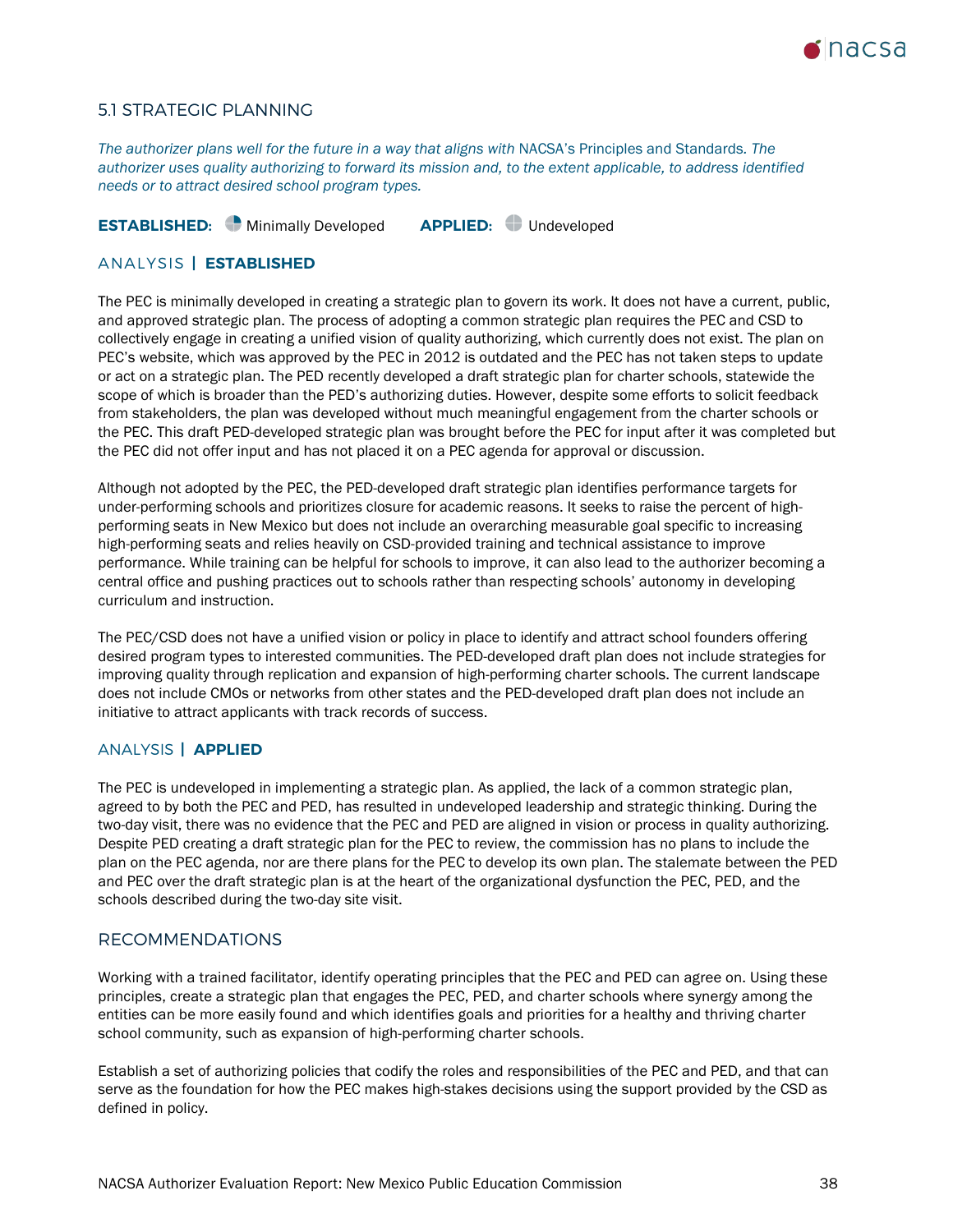

# 5.2 ORGANIZATIONAL STRUCTURE AND STAFF DEVELOPMENT

*The authorizer purposefully and economically staffs its office to effectively carry out its authorizing duties, and staff positions are clearly defined both in policy and in practice. The authorizer has systems for developing and maintaining staff to support a strong organizational culture.* 

**ESTABLISHED:** Partially Developed **APPLIED:** Undeveloped

### ANALYSIS **| ESTABLISHED**

The PEC is partially developed in organizational structure and staff development. The PEC's organizational structure is extremely limited by state statute but the CSD has the organizational capacity to implement its monitoring responsibilities. Under state law, the PEC, the authorizing body, is not provided with its own budget or staff. PED staff are assigned to help the PEC in carrying out its duties but report directly to the head of the PED. As a result, while the elected PEC is ultimately responsible for setting the vision for authorizing and opening, closing, and monitoring charter schools, the number and qualification of staff carrying out such duties is determined by the CSD director, who is hired by the PED.

This situation is further exacerbated by the PEC's lack of authorizing policies that define the roles and responsibilities of PED and PEC with regard to high-stakes decisions. Without such policies, this ambiguity leads to conflicts and misunderstandings between the PEC and PED, and confusion among school leaders. Policies prepared by PED are not added to the PEC agenda and therefore not adopted by the PEC.

Amidst these challenges, the CSD is currently well-staffed to conduct charter school oversight. The director oversees three teams: charter school evaluation, charter school support, and administrative. The teams are divided by function, creating a line between evaluation and support, and prioritizing evaluation over support in terms of FTEs. The evaluation team has four positions, with one vacancy, and is responsible for the annual site visits, and renewal and new charter school recommendations. In its monitoring, the team focuses on academic, operational, and fiscal performance, as well as governance and compliance. The charter school support team has two positions, with one vacancy, and is responsible for providing technical assistance for new and established charters, including assistance around the application, planning year, and renewal requirements. The team is also designed to be the liaison between the schools and PED. Finally, the administrative team has a business operations manager and an administrative assistant who are responsible for the daily operations of CSD and its budget. Additional human resource policies such as staff evaluations and onboarding documents were not provided.

### ANALYSIS **| APPLIED**

As applied, the PEC's organizational structure and staff development practices are undeveloped. The tension between the PEC and PED (including CSD staff) is so high that it has made the important and urgent work of authorizing ineffective. While the PEC, CSD, and PED all are in agreement with the fundamental principles of quality charter authorizing, the dysfunction created by the fact that the CSD director reports to the PED rather than the PEC has resulted in decisions that are not in the best interest of students. One example is a strategic plan, created by PED staff, that has not been added to the PEC agenda for approval. Another example is monitoring reports created by PED staff being publicly disregarded and refuted by the PEC commissioners at a public hearing. Additionally, as noted earlier, without quality authorizing policies, the PEC leaves the PED to define its role in oversight through practice that is continually reinvented with each turnover in staff.

Furthermore, lack of communication and cooperation amongst PED bureaus results in inefficient use of resources and confusion for schools. CSD is funded to carry out charter support and oversight, and is supported by other bureaus within PED, including the special education and finance bureaus. However, CSD works in a silo, missing an opportunity to share insight and benefit from the knowledge of other bureaus. For example, CSD staff currently conducts application reviews, but such review teams could and should include PED staff with experience in school finance, special education, and English Language Learners.

Finally, of the eight CSD positions outlined above, two are vacant with no job postings. Most staff are new, with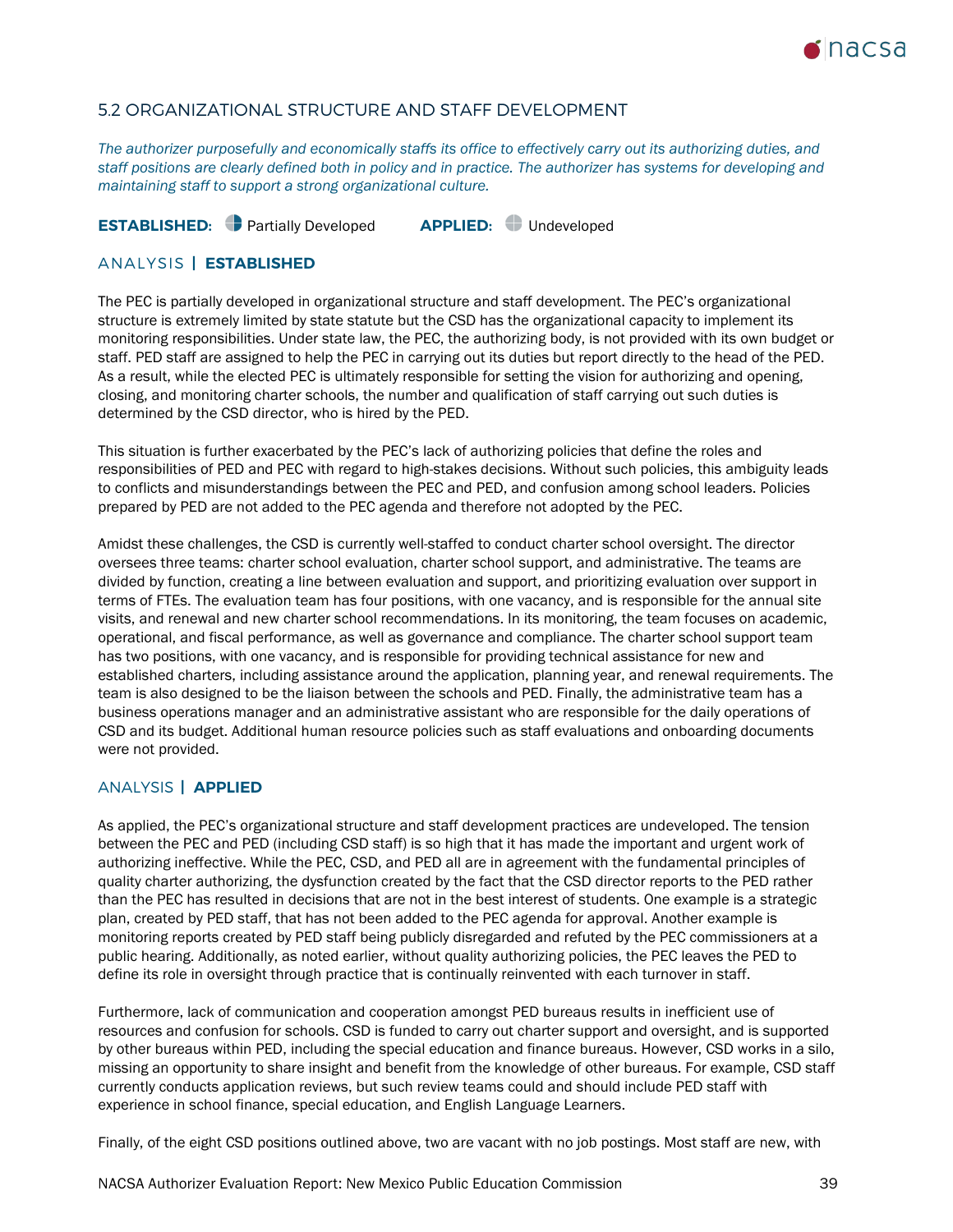

less than one year of experience working at the office. Based on discussions, the staff had little onboarding prior to interfacing with schools and monitoring their progress. Only one staff member is explicitly responsible for communications with schools. School leaders identified lack of communication and technical assistance, and an increased focus on compliance monitoring as primary issues of concern.

# RECOMMENDATIONS

Short of revisiting the legal structure, engage an independent mediator to define each party's roles and responsibilities and forge a more positive work relationship.

Establish a set of authorizing policies that codify the roles and responsibilities of the PEC and PED, and that can serve as the foundation for how the PEC makes high-stakes decisions using the support provided by the CSD as defined in policy.

Foster greater collaboration between CSD staff and other PED bureaus to expand internal capacity and expertise.

Develop and implement onboarding and evaluation processes for CSD staff.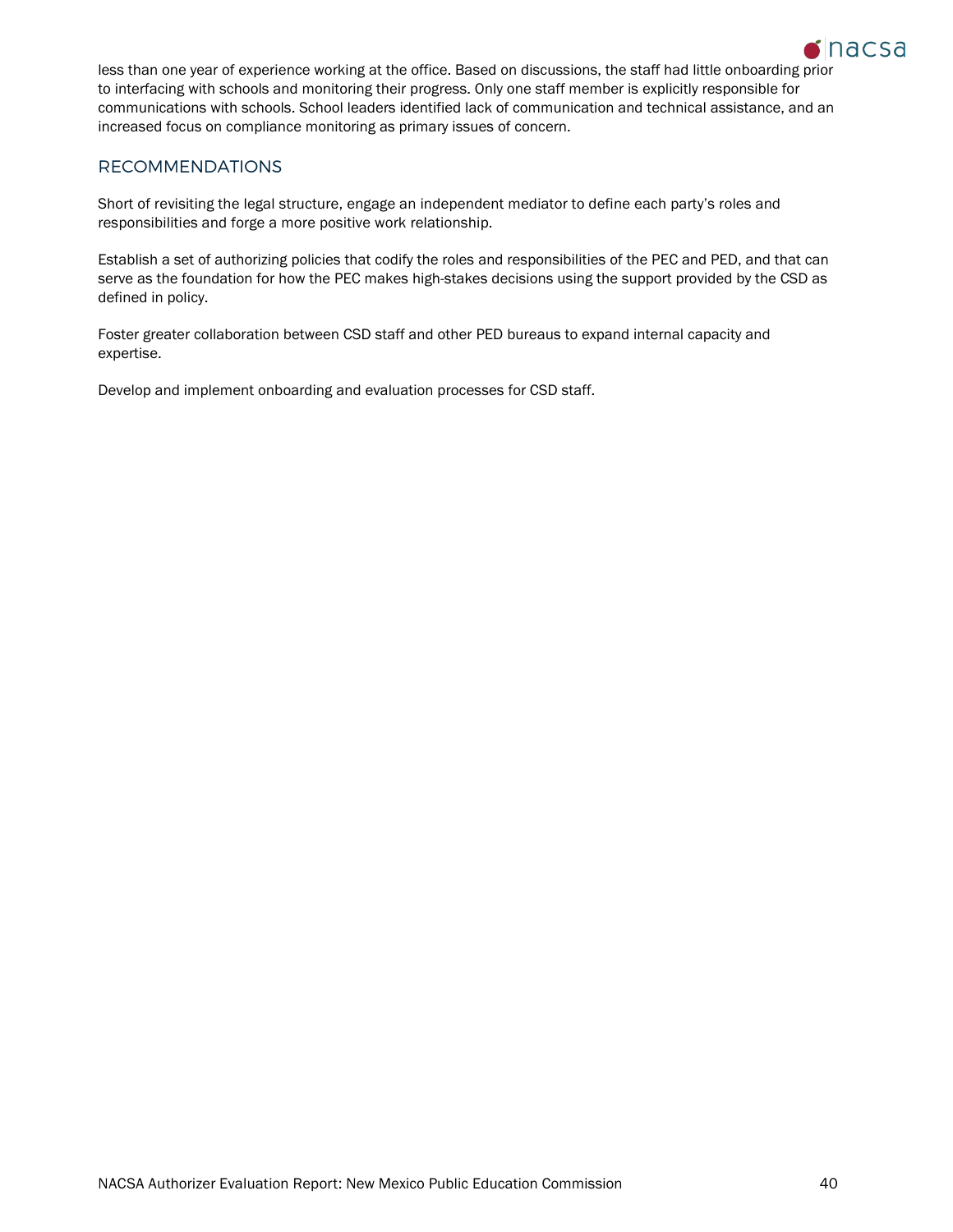

# 5.3 CONFLICT OF INTEREST

*The authorizer operates free from conflicts of interest.*

### **ESTABLISHED:** Partially Developed **APPLIED:** Well-Developed

## ANALYSIS **| ESTABLISHED**

As established, PEC's conflict-of-interest policies are partially developed because the conflict of interest policies applicable to the PEC do not protect against commission members or their families from working for or serving on the board of a school within the PEC's portfolio. Commission members must abide by the New Mexico Statues Annotated (NMSA) and the Governmental Conduct Act (GCA) which establish that commission members may not benefit financially from their positions. The PEC has also adopted a "rules of order" document in February 2015 that includes a conflict-of-interest statement.

However, these laws do not prohibit schools from having close ties to commission members. Commissioners or their family members may work at or serve on boards of charter schools that they oversee. The NMSA and GCA do not prohibit a charter school employee from serving on the PEC, as discussed in a court ruling in August 2014.

### ANALYSIS **| APPLIED**

As applied, while at least one commissioner works directly with a school authorized by the PEC, there is no indication that the PEC does not manage conflicts of interest well and within the confines of the law, and is therefore well-developed in this area. Commissioners, as elected public officials, are held to the NMSA and GCA, and we found no evidence of commissioners violating these laws. As mentioned above, commissioners are not prohibited from working at or serving on a board of a school that the PEC oversees as long as this information is public.

### RECOMMENDATION

Adopt a conflict-of-interest policy that prohibits commissioners or their family members from serving on boards of public charter schools that they oversee.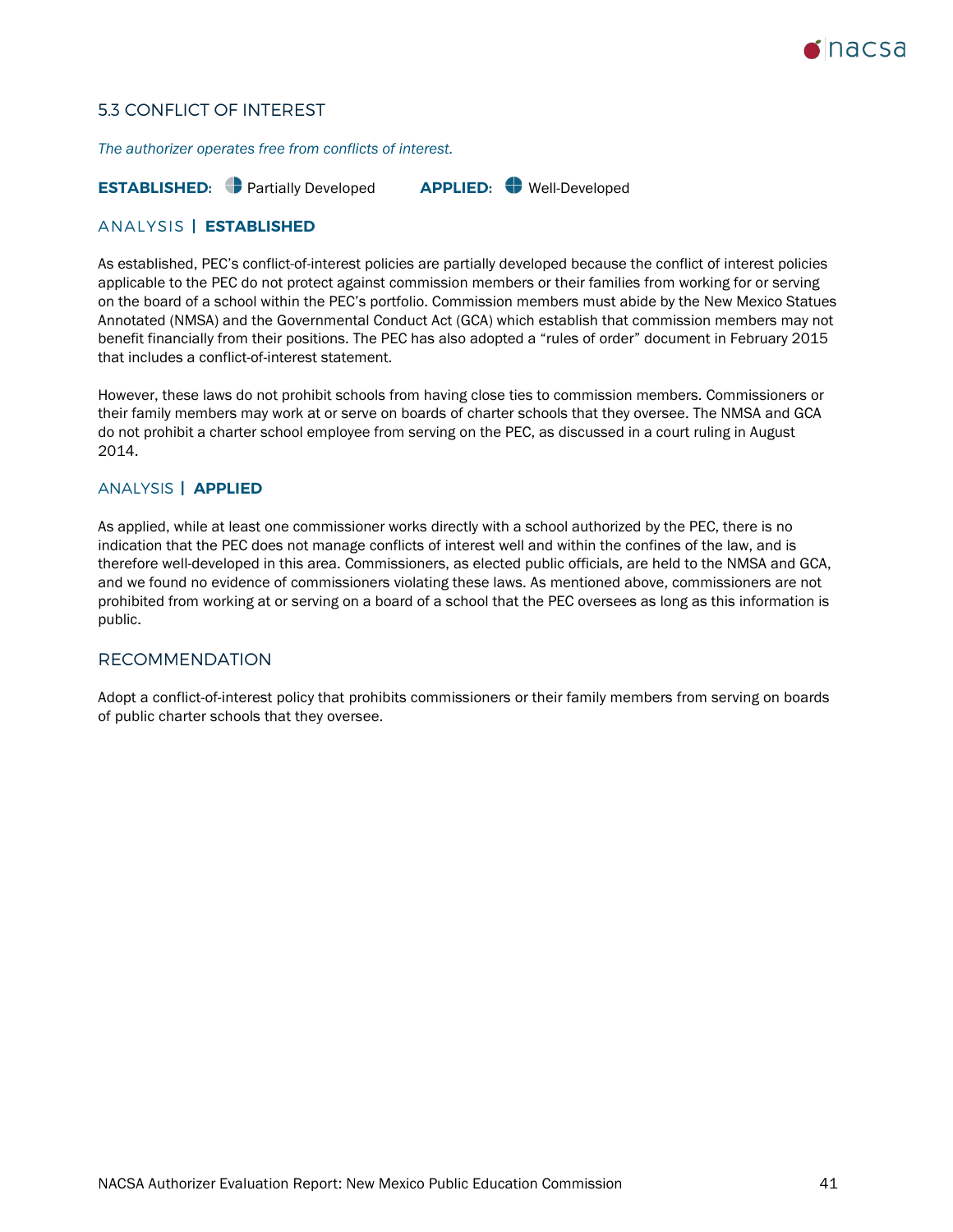

# 5.4 ORGANIZATIONAL BUDGET

*The authorizer's budget allows for organizational effectiveness and stability. The budget is aligned with the strategic goals and supports quality authorizing practice.*

**ESTABLISHED:** Undeveloped **APPLIED:** Undeveloped

### ANALYSIS **| ESTABLISHED**

The PEC is undeveloped in this area because it does not have its own budget nor does PEC have any ability to approve, monitor, and audit the CSD's budget. The CSD is part of the overall PED budget and receives up to 2 percent of the "school generated program cost." The money goes directly to the PED and the evaluation team was not provided a budget for the CSD or an accounting of how fees collected from charter schools are allocated across the bureaus that support the CSD. Without a current budget or previous budgets, there is no evidence to support that the money is spent in support of a strategic vision. The PEC also has not created policies that would provide for PEC oversight in how funds are prioritized or spent and to ensure that all eligible funding is part of the CSD budget.

### ANALYSIS **| APPLIED**

Given that the PEC does not have a budget to oversee and currently has no authority over the PED's budget for charter schools, the PEC is unable to exercise its fiduciary responsibility and is undeveloped in implementing a budget that supports organizational effectiveness. According to the minutes, at no time did PEC review or provide input into a proposed budget or an annual audit of such funds. PED retains exclusive authority over the budget and spending on charter schools. This adds to the feelings of mistrust between the PEC and PED, displayed in public meetings and discussed in multiple interviews.

### RECOMMENDATIONS

Provide the PEC with the ability to review and provide input on the CSD's annual draft budget.

Conduct an annual audit of the CSD budget; allow the PEC to review the results of this annual audit in a public meeting.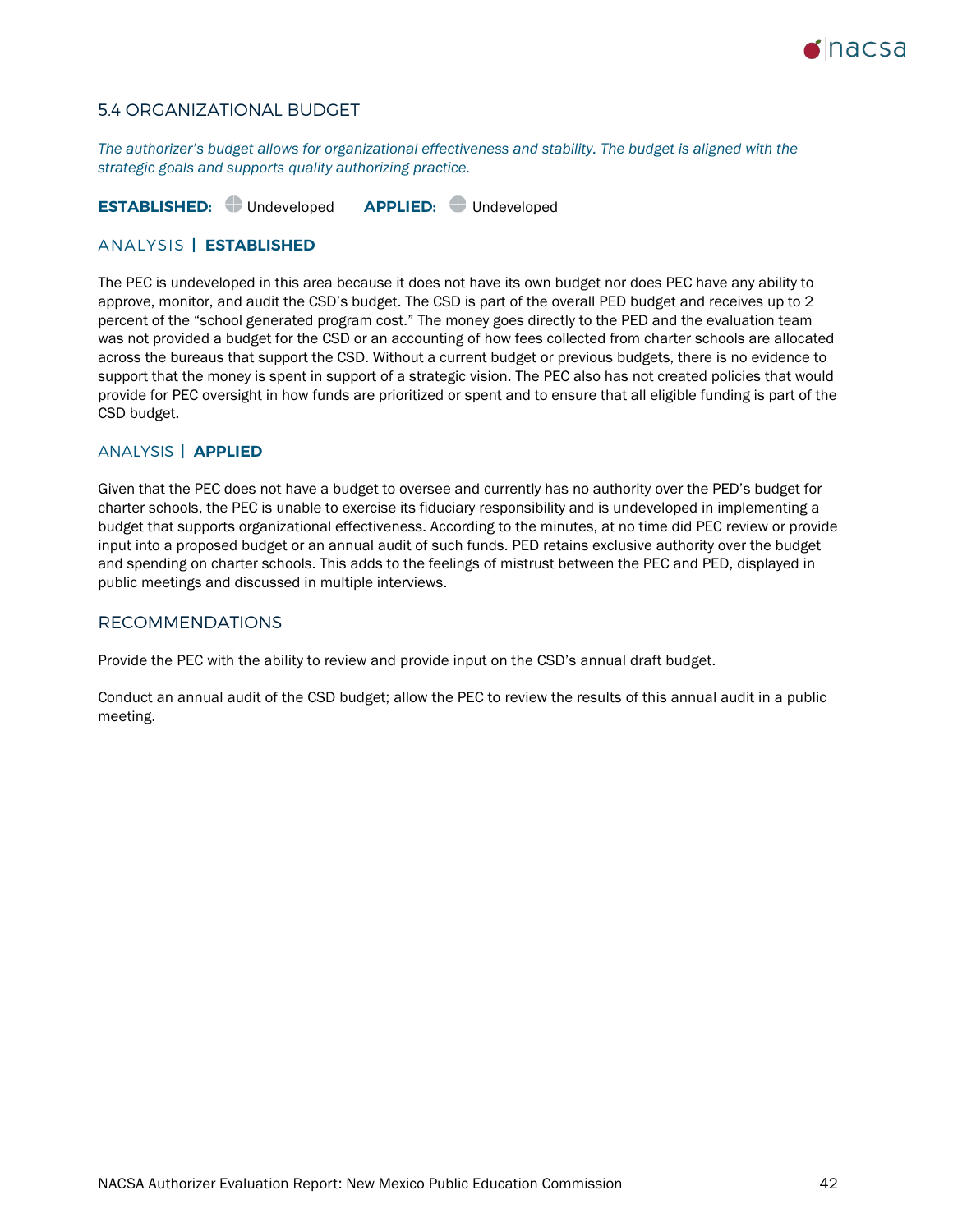

### 5.5 LEADERSHIP AND DECISION-MAKING BODY

*The authorizer leadership and decision-making body understand their roles and responsibilities; are invested in the mission, vision, and strategic plan of authorizing; and have the expertise necessary to make well-informed decisions that support the tenets of a high-quality authorizer.*

**ESTABLISHED:** Minimally Developed **APPLIED:** Minimally Developed

### ANALYSIS **| ESTABLISHED**

As established, the PEC and PED are minimally developed in understanding their roles and responsibilities, and in having the expertise necessary to make well-informed decisions. While both PEC and CSD share a common goal of increasing the number of high-quality options for students, the PEC has not developed and adopted a strategic plan or policies to guide its work, especially around critical high-stakes decisions as discussed throughout this report. Furthermore, the PEC does not have any policies that articulate the varied roles and responsibilities of the PEC, PED, and the CSD which, as further described below, has led to an environment in which arguments between adults are overshadowing the interests of children.

With regard to established expertise, commission members are elected officials and state law does not require that they have knowledge of or experience with public charter schools prior to taking office. The PED may screen for public charter school and authorizing experience in making employment decisions and the current CSD director has authorizing experience.

### ANALYSIS **| APPLIED**

As applied, the PEC and PED are minimally developed in understanding their respective roles and responsibilities, and in creating an environment within the current legal constructs that can support the implementation of high-quality authorizing practices. The PEC believes that they are unable to make decisions that are independent from the interests of the PED and the Secretary of Education without control over their own budget and staff. The relationship between PEC and PED has evolved into one of constant conflict. For example, PED wanted the PEC to reverse a closure decision, so the PEC filed a lawsuit over this matter and the court sided with the PEC, noting that the PED did not have the authority to force the PEC to change its decision. However, by law, the Secretary of Education does have the right to overturn a PEC decision, which she ultimately did in this case. The relationship between the PEC and PED has further deteriorated due in part to a revolving door of CSD directors and the PED's desire to close academically low-performing schools.

The practical impact of this continued conflict between the PEC and PED is misaligned practices, inefficient use of resources, and a breakdown in communication. Some examples include the PEC re-negotiating annual goals and the CSD's implementation of site visit monitoring practices that the PEC concludes are not appropriate, such as conducting a student count to verify enrollment. While the PEC had an important discussion regarding setting a standard for academic performance and progress, no decisions about how a school would demonstrate academic progress have been made.

The current standstill between the PEC and the PED leaves schools in the middle without consistent and clear direction. The schools feel like the children of a bitter custody battle. As one school leader stated, "I don't know whose house to live in," referring to the PEC and PED. For example, one school's appearance before the PEC lasted for almost two hours because of cross-questioning between the PEC and CSD.

### RECOMMENDATION

Establish a set of authorizing policies that codify the roles and responsibilities of the PEC and PED, and that can serve as the foundation for how the PEC makes high-stakes decisions using the support provided by the CSD as defined in policy.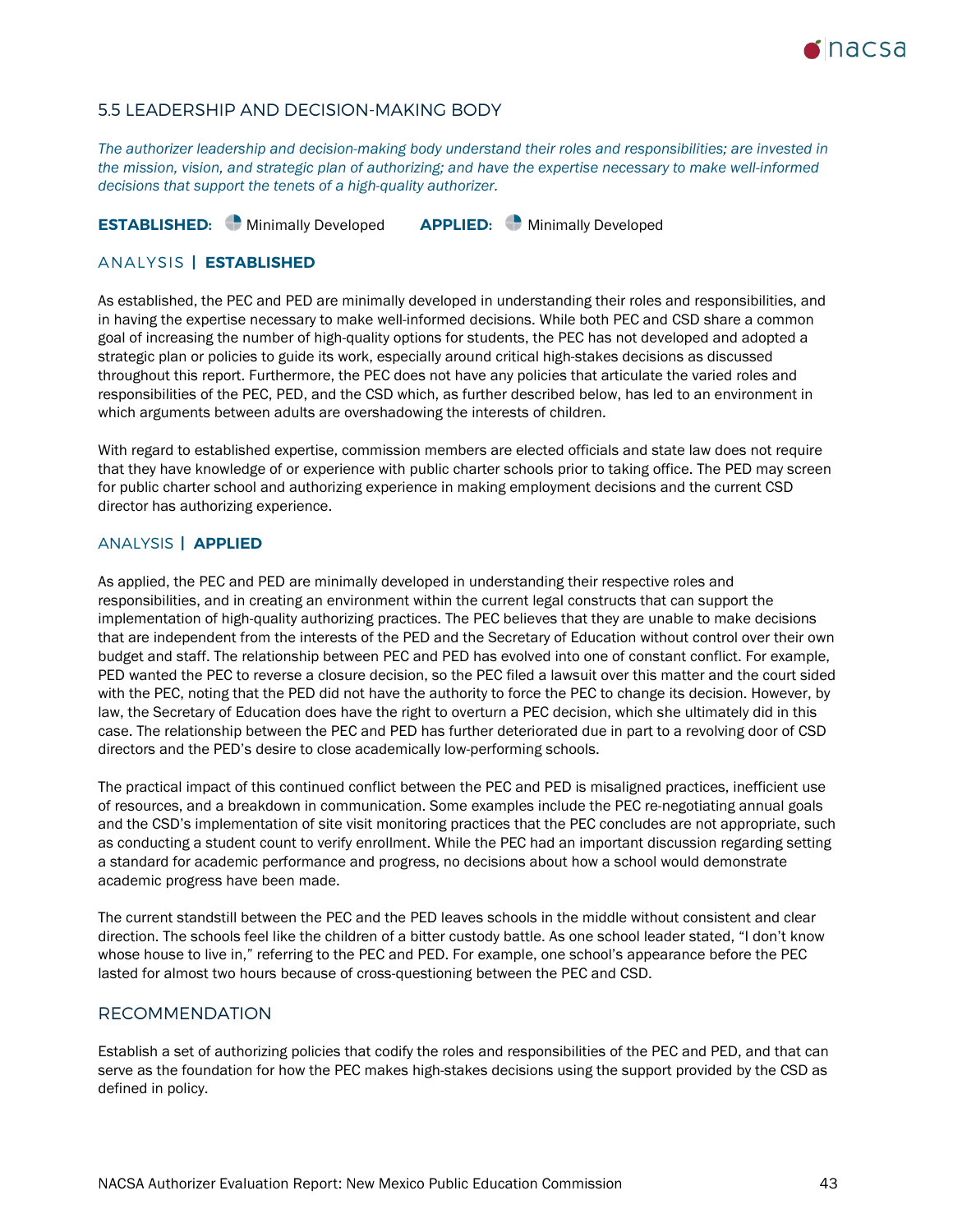

# <span id="page-43-0"></span>**SOURCES**

### Background and Organizational Capacity

Charter School Portfolio Information Charter School Law Charter Office Organizational Chart Staff Job Descriptions Board Member Information

#### Application Decision-Making

Model Charter School Applications New Charter School Application Kit Completed Application Evaluations Application Recommendations PEC Board Minutes

#### Monitoring Operations

Charter School Contract Contract Process Overview Charter Amendment Request Form Board of Finance Application Planning Year Checklist Governance Changes Form Site Visit Protocol Renewal Decision Policies School Closure Form Authorizer Annual Report

#### Performance-Based Accountability

Performance Framework Template Rated Performance Frameworks Renewal Applications Renewal Decision Policies

#### School Histories

Charter Applications Charter School Contracts Renewal Applications Site Visit Reports Annual Reports

### School Performance Data

State accountability grades